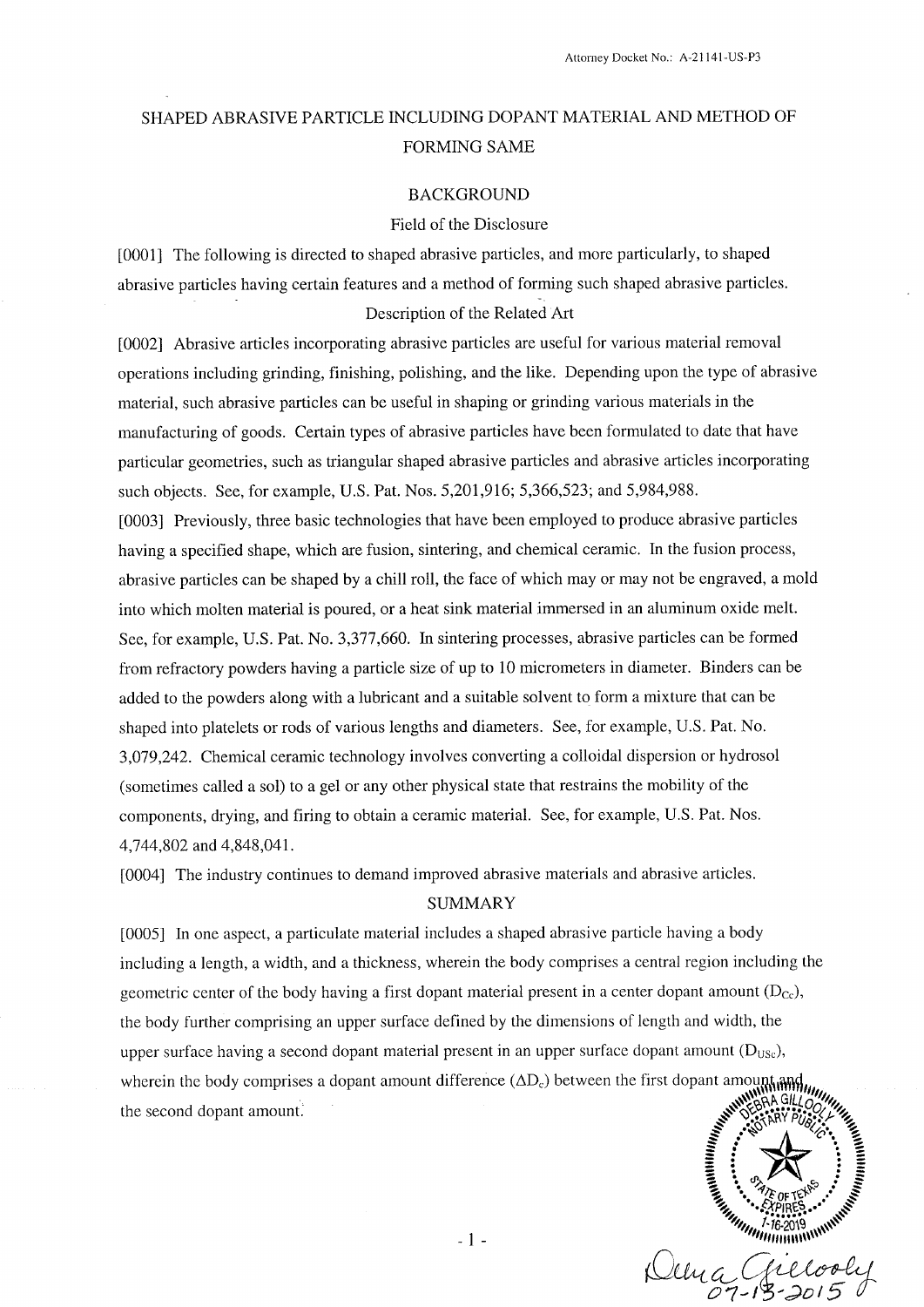Attorney Docket No.: A-21141-US-P3

[0006] In a second aspect, a method of forming a shaped abrasive particle includes extruding a mixture into a form, applying a dopant material to an exterior surface of the form, and forming a precursor shaped abrasive particle from the form.

[0007] According to a third aspect, a particulate material includes a shaped abrasive particle having a body comprising a length (l), a width, (w), and a thickness (t), wherein the body has a first exterior surface having a first dopant amount  $(D_{1c})$  of a first dopant material, a second exterior surface spaced apart from the first exterior surface by at least one edge, the second exterior surface having a second dopant amount  $(D_{2c})$  of a second dopant material, and wherein the body comprises a dopant amount difference  $(\Delta D_c)$  between the first dopant amount and the second dopant amount.

[0008] In yet another aspect, a particulate material includes a shaped abrasive particle having a body comprising a length, a width, and a height, wherein the body comprises an upper surface defined by dimensions of the length and width, the upper surface having a dopant material forming a pattern on the upper surface.

[0009] According to yet another aspect, a particulate material includes a shaped abrasive particle having a body comprising a length, a width, and a thickness, wherein the body comprises a central region including the geometric center of the body having a first microstructure, the body further comprising an upper surface defined by the dimensions of length and width, the upper surface having a second microstructure, wherein the first microstructure is different from the second microstructure.

## BRIEF DESCRIPTION OF THE DRAWINGS

[0010] The present disclosure may be better understood, and its numerous features and advantages made apparent to those skilled in the art by referencing the accompanying drawings.

[0011] FIG. 1A includes a system for forming a particulate material in accordance with an embodiment.

[0012] FIG. 1B includes a system for forming a particulate material in accordance with an embodiment.

[0013] FIG. 1C includes an illustration of a portion of a screen according to an embodiment.

[0014] FIG. 2 includes a portion of a system for forming a particulate material in accordance with an embodiment.

[0015] FIG. 3 includes an illustration of a portion of the process of forming a particulate material in accordance with an embodiment.

[0016] FIG. 4 includes an illustration of a portion of a system used in forming a particulate material in accordance with an embodiment.

[0017] FIG. 5A through 5C include perspective view illustrations of shaped abrasive particles in accordance with an embodiment.

[0018] FIG. 6 includes a cross-sectional illustration of a portion of a shaped abrasive particle in accordance with an embodiment.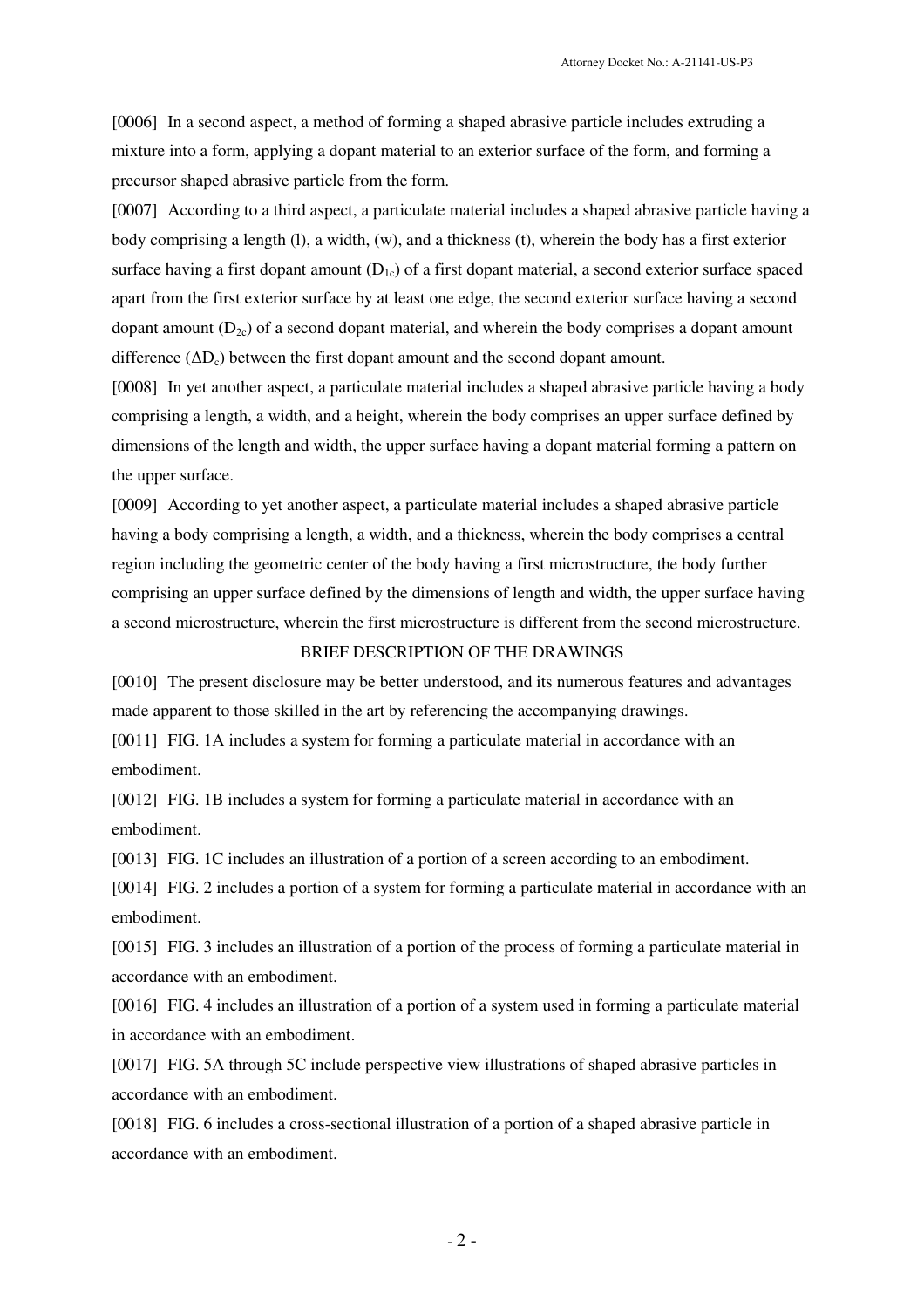[0019] FIG. 7A includes a perspective view illustration of a shaped abrasive particle in accordance with an embodiment.

[0020] FIG. 7B includes a cross-sectional illustration of a portion of the shaped abrasive particle of FIG. 7A.

[0021] FIG. 8 includes a cross-sectional illustration of a portion of a shaped abrasive particle in accordance with an embodiment.

[0022] FIG. 9 includes a cross-sectional illustration of a portion of a shaped abrasive particle in accordance with an embodiment.

[0023] FIG. 10 includes a cross-sectional illustration of a portion of a shaped abrasive particle in accordance with an embodiment.

[0024] FIG. 11 includes a cross-sectional illustration of a portion of a shaped abrasive particle in accordance with an embodiment.

[0025] FIG. 12 includes a perspective view illustration of a shaped abrasive particle in accordance with an embodiment.

[0026] FIG. 13A includes a perspective view illustration of a particulate material in accordance with an embodiment.

[0027] FIG. 13B includes a cross-sectional illustration of a portion of the shaped abrasive particle of FIG. 13A.

[0028] FIG. 13C includes a cross-sectional illustration of a portion of the shaped abrasive particle of FIG. 13A.

[0029] FIGs. 14-17 include illustrations of shaped abrasive particles according to embodiments.

[0030] FIG. 18 includes a coated abrasive including shaped abrasive particles according to an embodiment.

[0031] FIG. 19 includes a bonded abrasive including shaped abrasive particles according to an embodiment.

### DETAILED DESCRIPTION

[0032] The following is directed to methods of forming shaped abrasive particles and features of such shaped abrasive particles. The shaped abrasive particles may be used in various abrasive articles, including for example bonded abrasive articles, coated abrasive articles, and the like. Alternatively, the shaped abrasive particles of the embodiments herein may be utilized in free abrasive technologies, including for example grinding and/or polishing slurries.

[0033] FIG. 1 includes an illustration of a system for forming a shaped abrasive particle in accordance with an embodiment. The process of forming shaped abrasive particles can be initiated by forming a mixture 101 including a ceramic material and a liquid. In particular, the mixture 101 can be a gel formed of a ceramic powder material and a liquid, wherein the gel can be characterized as a shape-stable material having the ability to hold a given shape even in the green (i.e., unfired) state. In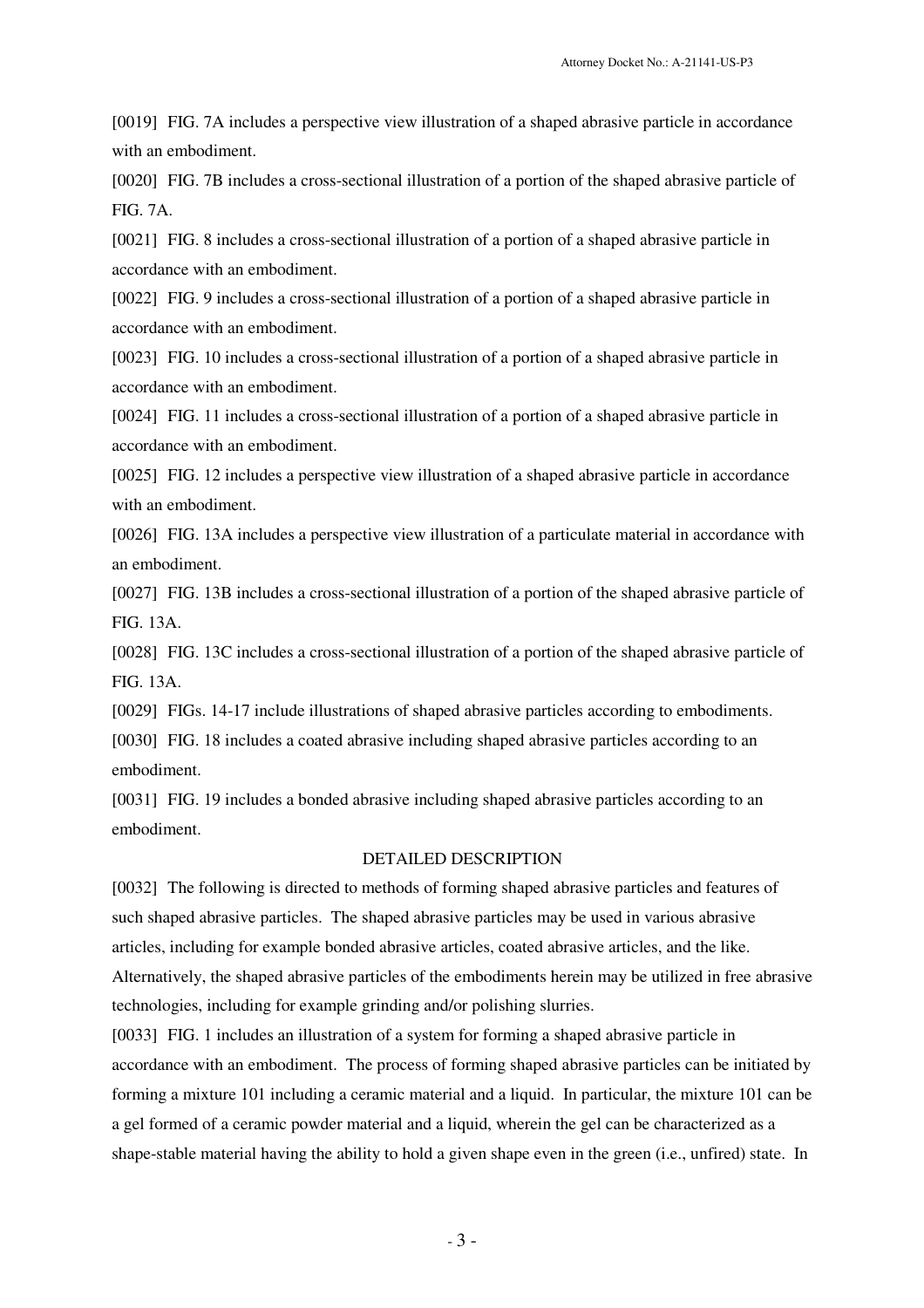accordance with an embodiment, the gel can be formed of the ceramic powder material as an integrated network of discrete particles.

[0034] The mixture 101 can be formed to have a particular content of solid material, such as the ceramic powder material. For example, in one embodiment, the mixture 101 can have a solids content of at least about 25 wt%, such as at least about 35 wt%, or even at least about 42 wt% for the total weight of the mixture 101. Still, in at least one non-limiting embodiment, the solid content of the mixture 101 can be not greater than about 75 wt% such as not greater than about 70 wt%, not greater than about 65 wt%, or even not greater than about 55 wt%. It will be appreciated that the content of the solids materials in the mixture 101 can be within a range between any of the minimum and maximum percentages noted above.

[0035] According to one embodiment, the ceramic powder material can include an oxide, a nitride, a carbide, a boride, an oxycarbide, an oxynitride, and a combination thereof. In particular instances, the ceramic material can include alumina. More specifically, the ceramic material may include a boehmite material, which may be a precursor of alpha alumina.

[0036] Furthermore, the mixture 101 can be formed to have a particular content of liquid material. Some suitable liquids may include organic materials, such as water. In accordance with one embodiment, the mixture 101 can be formed to have a liquid content less than the solids content of the mixture 101. In more particular instances, the mixture 101 can have a liquid content of at least about 25 wt% for the total weight of the mixture 101. In other instances, the amount of liquid within the mixture 101 can be greater, such as at least about 35 wt%, at least about 45 wt%, at least about 50 wt%, or even at least about 58 wt%. Still, in at least one non-limiting embodiment, the liquid content of the mixture can be not greater than about 75 wt%, such as not greater than about 70 wt%, not greater than about 65 wt%, not greater than about 60 wt%, or even not greater than about 65 wt%. It will be appreciated that the content of the liquid in the mixture 101 can be within a range between any of the minimum and maximum percentages noted above.

[0037] Furthermore, to facilitate processing and forming shaped abrasive particles according to embodiments herein, the mixture 101 can have a particular storage modulus. For example, the mixture 101 can have a storage modulus of at least about  $1x10^4$  Pa, such as at least about  $4x10^4$  Pa, or even at least about  $5x10^4$  Pa. However, in at least one non-limiting embodiment, the mixture 101 may have a storage modulus of not greater than about  $1x10^7$  Pa , such as not greater than about  $1x10^6$  Pa. It will be appreciated that the storage modulus of the mixture 101 can be within a range between any of the minimum and maximum values noted above. It will be appreciated that the storage modulus of the mixture 101 can be within a range between any of the minimum and maximum values noted above. The storage modulus can be measured via a parallel plate system using ARES or AR-G2 rotational rheometers, with Peltier plate temperature control systems. For testing, the mixture 101 can be extruded within a gap between two plates that are set to be approximately 8 mm apart from each other. After extruding the get into the gap, the distance between the two plates defining the gap is

 $-4 -$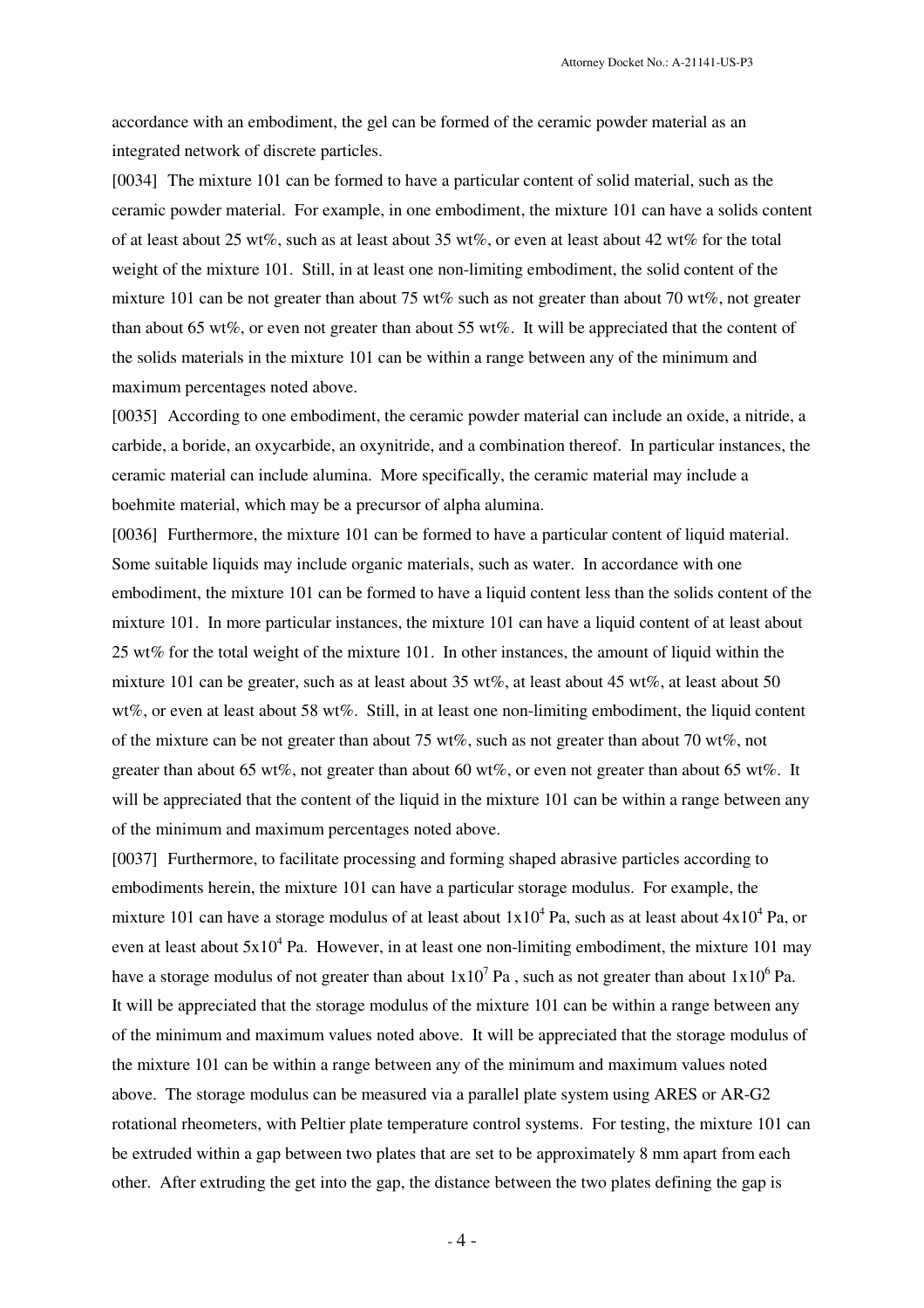reduced to 2 mm until the mixture 101 completely fills the gap between the plates. After wiping away excess mixture, the gap is decreased by 0.1 mm and the test is initiated. The test is an oscillation strain sweep test conducted with instrument settings of a strain range between 01% to 100%, at 6.28 rad/s (1 Hz), using 25-mm parallel plate and recording 10 points per decade. Within 1 hour after the test completes, lower the gap again by 0.1 mm and repeat the test. The test can be repeated at least 6 times. The first test may differ from the second and third tests. Only the results from the second and third tests for each specimen should be reported.

[0038] Moreover, the mixture 101 can be formed to have a particular content of organic materials, including for example, organic additives that can be distinct from the liquid, to facilitate processing and formation of shaped abrasive particles according to the embodiments herein. Some suitable organic additives can include stabilizers, binders, such as fructose, sucrose, lactose, glucose, UV curable resins, and the like.

[0039] Notably, the embodiments herein may utilize a mixture 101 that is distinct from slurries used in conventional tape casting operations. For example, the content of organic materials, within the mixture 101, particularly, any of the organic additives noted above, may be a minor amount as compared to other components within the mixture 101. In at least one embodiment, the mixture 101 can be formed to have not greater than about 30 wt% organic material for the total weight of the mixture 101. In other instances, the amount of organic materials may be less, such as not greater than about 15 wt%, not greater than about 10 wt%, or even not greater than about 5 wt%. Still, in at least one non-limiting embodiment, the amount of organic materials within the mixture 101 can be at least about 0.5 wt% for the total weight of the mixture 101. It will be appreciated that the amount of organic materials in the mixture 101 can be within a range between any of the minimum and maximum values noted above.

[0040] Moreover, the mixture 101 can be formed to have a particular content of acid or base distinct from the liquid, to facilitate processing and formation of shaped abrasive particles according to the embodiments herein. Some suitable acids or bases can include nitric acid, sulfuric acid, citric acid, chloric acid, tartaric acid, phosphoric acid, ammonium nitrate, ammonium citrate. According to one particular embodiment, the mixture 101 can have a pH of less than about 5, and more particularly, within a range between about 2 and about 4, using a nitric acid additive.

[0041] Referencing FIG. 1, the system 100 can include a die 103. As illustrated, the mixture 101 can be provided within the interior of the die 103 and configured to be extruded through a die opening 105 positioned at one end of the die 103. As further illustrated, extruding can include applying a force 180 (or a pressure) on the mixture 101 to facilitate extruding the mixture 101 through the die opening 105.

[0042] In accordance with an embodiment, a particular pressure may be utilized during extrusion. For example, the pressure can be at least about 10 kPa, such as at least about 500 kPa. Still, in at least one non-limiting embodiment, the pressure utilized during extrusion can be not greater than about 4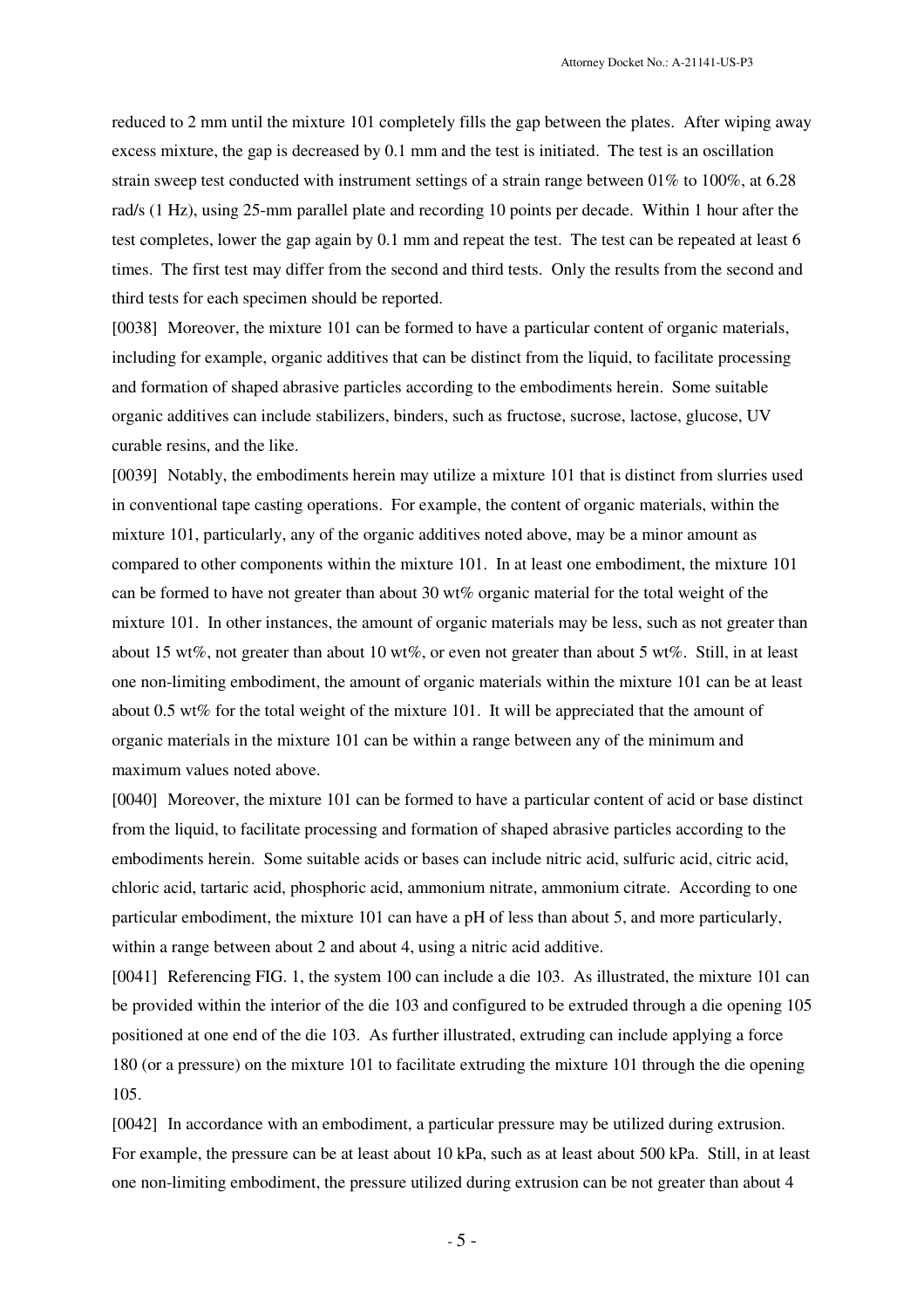MPa. It will be appreciated that the pressure used to extrude the mixture 101 can be within a range between any of the minimum and maximum values noted above.

[0043] In certain systems, the die 103 can include a die opening 105 having a particular shape. It will be appreciated that the die opening 105 may be shaped to impart a particular shape to the mixture 101 during extrusion. In accordance with an embodiment, the die opening 105 can have a rectangular shape. Furthermore, the mixture 101 extruded through the die opening 105 can have essentially the same cross-sectional shape as the die opening 105. As such, for certain embodiments, the mixture 101 may be extruded as a form. Reference herein to a form is a general reference to an extrudate. The form can have various shapes and contours. In the illustrated embodiment, the process can include extruding a form having the shape of a sheet 111. The sheet 111 can have a generally rectangular cross-sectional shape as viewed in a plane defined by a thickness and width of the sheet 111.

[0044] As further illustrated, the mixture 101 may be extruded in the form of a sheet 111 and onto a belt 109 underlying the die 103. In specific instances, the mixture 101 can be extruded in the form of a sheet 111 directly onto the belt 109, which may facilitate continuous processing.

[0045] In some embodiments, the belt 109 can be translated while extruding the mixture 101 through the die opening 105. As illustrated in the system 100, the mixture 101 may be extruded in a direction 191. The direction of translation 110 of the belt 109 can be angled relative to the direction of extrusion 191 of the mixture. While the angle between the direction of translation 110 and the direction of extrusion 191 are illustrated as substantially orthogonal in the system 100, other angles are contemplated, including for example, an acute angle or an obtuse angle. Moreover, while the mixture 101 is illustrated as being extruded in a direction 191, which is angled relative to the direction of translation 110 of the belt 109, in an alternative embodiment, the belt 109 and mixture 101 may be extruded in substantially the same direction.

[0046] The belt 109 may be translated at a particular rate to facilitate processing. For example, the belt 109 may be translated at a rate of at least about 3 cm/s. In other embodiments, the rate of translation of the belt 109 may be greater, such as at least about 4 cm/s, at least about 6 cm/s, at least about 8 cm/s, or even at least about 10 cm/s. Still, in at least one non-limiting embodiment, the belt 109 may be translated in a direction 110 at a rate of not greater than about 5 m/s, not greater than about 1 m/s, or even not greater than about 0.5 m/s. It will be appreciated that the screen 151 may be translated at a rate within a range between any of the minimum and maximum values noted above. [0047] For certain processes according to embodiments herein, the rate of translation of the belt 109 as compared to the rate of extrusion of the mixture 101 in the direction 191 may be controlled to facilitate proper processing. For example, the rate of translation of the belt 109 can be essentially the same as the rate of extrusion to ensure formation of a suitable sheet 111.

[0048] After the mixture 101 is extruded through the die opening 105, the mixture 101 may be translated along the belt 109 under a knife edge 107 attached to a surface of the die 103. The knife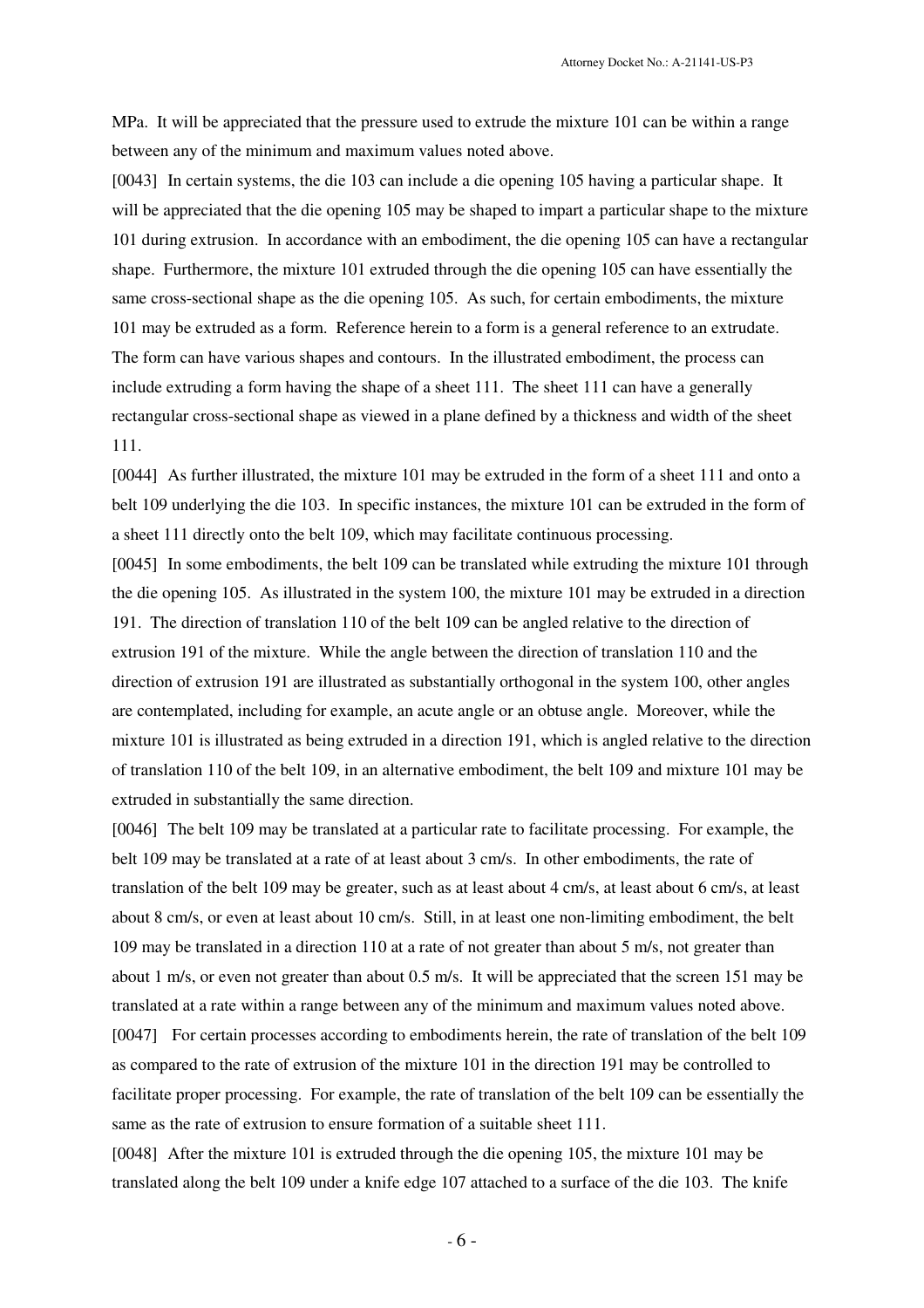edge 107 may define a region 108, which can be in the form of an opening between the knife edge 107 and the belt 109 that facilitates forming a sheet 111, and particularly a sheet of certain dimensions. The sheet 11 can have particular dimensions, including for example a length (1), a width (w), and a thickness (t). In accordance with an embodiment, the sheet 111 may have a length that extends in the direction of the translating belt 109, which can be greater than the width, wherein the width of the sheet 111 is a dimension extending in a direction perpendicular to the length of the belt 109 and to the length of the sheet. The sheet 111 can have a thickness 181, wherein the length and width are greater than the thickness 181 of the sheet 111.

[0049] Notably, the thickness 181 of the sheet 111 can be the dimension extending vertically from the surface of the belt 109. In accordance with an embodiment, the sheet 111 can be formed to have a particular dimension of thickness 181, wherein the thickness may be an average thickness of the sheet 111 derived from multiple measurements. For example, the thickness 181 of the sheet 111 can be at least about 0.1 mm, such as at least about 0.5 mm. In other instances, the thickness 181 of the sheet 111 can be greater, such as at least about 0.8 mm, at least about 1 mm, at least about 1.2 mm, at least about 1.6 mm, or even at least about 2 mm. Still, in one non-limiting embodiment, the thickness 181 of the sheet 111 may be not greater than about 10 mm, not greater than about 5 mm, or even not greater than about 2 mm. It will be appreciated that the sheet 111 may have an average thickness within a range between any of the minimum and maximum values noted above.

[0050] After extruding the mixture 101 from the die 103, the sheet 111 may be translated in a direction 112 along the surface of the belt 109. Translation of the sheet 111 along the belt 109 may facilitate further processing to form precursor shaped abrasive particles. For example, the sheet 111 may undergo a shaping process within the shaping zone 113. In particular instances, the process of shaping can include shaping a surface of the sheet 111, including for example, an upper major surface 117 of the sheet 111. In other embodiments, other major surfaces of the sheet may undergo shaping, including for example, the bottom surface or side surfaces. For certain processes, shaping can include altering a contour of the sheet through one or more processes, such as, embossing, rolling, cutting, engraving, patterning, stretching, twisting, and a combination thereof.

[0051] In one particular embodiment, the process of shaping can include forming a feature 119 in the upper major surface 117 of the sheet 111. More particularly, a shaping structure 115 may be contacted to the upper major surface 117 of the sheet 111 facilitating the formation of a feature 119 or a pattern of features in the upper major surface 117. It will be appreciated that the shaping structure 115 can take various forms, including for example, a roller having various features on its surface, wherein such features may be imparted to the upper major surface 117 of the sheet 111 upon contact between the shaping structure 115 and the upper major surface 117.

[0052] Still, it will be appreciated that alternative shaping structures and methods of shaping a sheet may be utilized. For example, the surface of the belt 109 may be textured such that features of the texture are imparted to the sheet 111, and the finally-formed shaped abrasive particles. Moreover,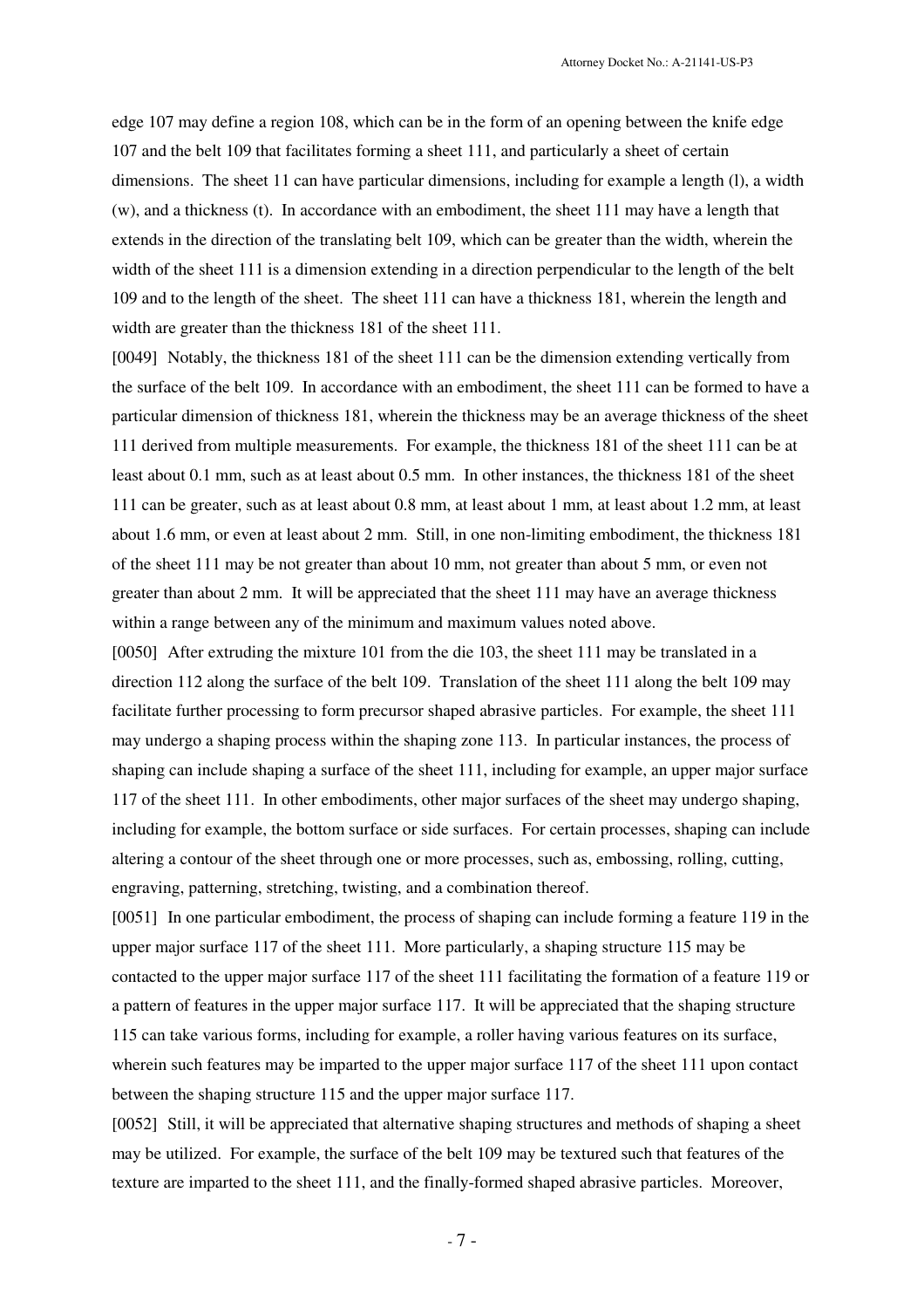various devices may be used to impart a feature or pattern of features on the side surfaces of the sheet 111.

[0053] In accordance with an embodiment, the process of forming a shaped abrasive particle can further include translation of the sheet 111 along the belt 109 through a forming zone 121. In accordance with an embodiment, the process of forming a shaped abrasive particle can include sectioning the sheet 111 to form precursor shaped abrasive particles 123. For example, in certain instances, forming can include perforating a portion of the sheet 111. In other instances, the process of forming can include patterning the sheet 111 to form a patterned sheet and extracting shapes from the patterned sheet.

[0054] Particular processes of forming can include cutting, pressing, punching, crushing, rolling, twisting, and a combination thereof. In one embodiment, the process of forming can include cutting the sheet 111 using a water jet cutting process. In another embodiment, sectioning of the sheet 111 can include cutting with one or a plurality of blades. Alternatively, the process of forming shaped abrasive particles can include the use of radiation to section the sheet 111 into discrete precursor shaped abrasive particles. For example, use of radiation may include the use of a laser to score or otherwise cut discrete shaped abrasive particles from the sheet 111.

[0055] It will be appreciated that at least one blade may be translated through the sheet 111 to facilitate sectioning. In particular instances, a sectioning process using a blade can include translating a blade in multiple directions including a first direction, and a second direction different than the first direction through the sheet 111. More notably, certain sectioning processes may utilize a plurality of blades that can be translated across and through the sheet 111 in multiple directions to facilitate the formation of precursor shaped abrasive particles 123.

[0056] FIG. 2 includes an illustration of a particular device that may be utilized within the forming zone 121 to facilitate sectioning. As illustrated, the process of sectioning may include the use of a cutting device 201 having a plurality of blades 202, 203, 204, 205, and 206 arranged in parallel to each other. The cutting device 201 can be translated in multiple directions through the sheet 111 to facilitate the formation of precursor shaped abrasive particles 123. For example, as illustrated in FIG. 2, the cutting device 201 may be translated first in a direction 207 angled with respect to the length (l) of the sheet 111. Thereafter, the cutting device 201 may be translated in a second direction 209 different that the first direction 207 and angled with respect to the first direction 207. Finally, the cutting device 201 may be translated across and through the sheet 111 in a third direction 208 that is different than the first direction 207 or second direction 209 to facilitate the formation of precursor shaped abrasive particles. While reference herein has noted that a single cutting device 201 may be translated in multiple directions, it will be appreciated that individual cutting devices may be utilized for discrete and individual cutting directions.

[0057] The process of sectioning can create different types of shaped abrasive particles in a single sectioning process. Notably, a batch of abrasive particles may be defined as a group of 100 or more

- 8 -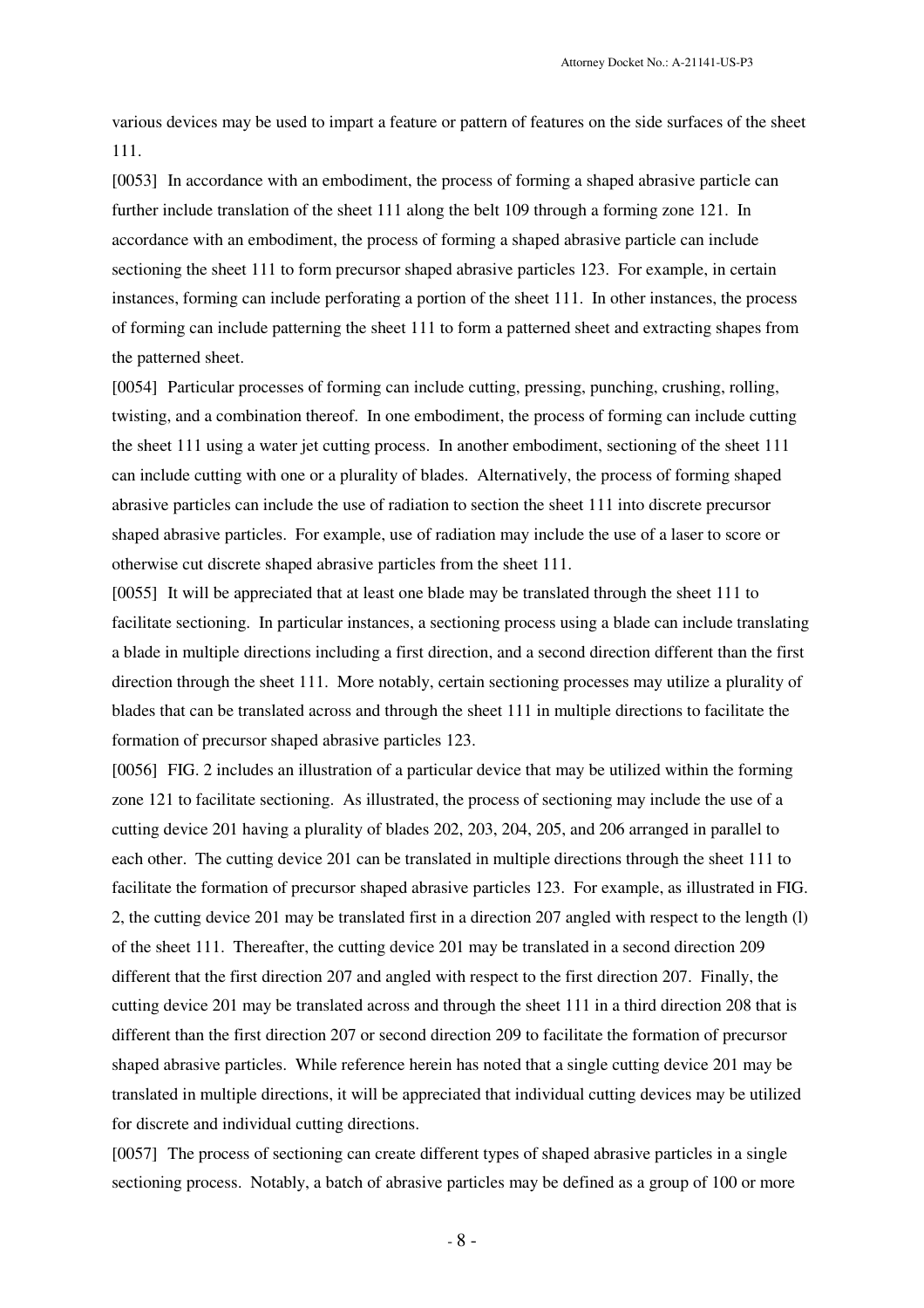particles formed from the same forming process, and particularly, a single sectioning process of an extruded form (e.g., a sheet). Different types of shaped abrasive particles can be formed from the same processes of the embodiments herein. Different types of shaped abrasive particles include a first type of shaped abrasive particle having a first two-dimensional shape versus a second type of shaped abrasive particle having a different two-dimensional shape. Furthermore, different types of shaped abrasive particles may differ from each other in size. For example, different types of shaped abrasive particles may have different volumes as compared to each other. A single process which is capable of forming different types of shaped abrasive particles may be particularly suited for producing certain types of abrasive articles.

[0058] As further illustrated, upon sectioning of the sheet 111 with a cutting device 201, a plurality of precursor shaped abrasive particles may be formed in the sheet 111. In particular instances, as illustrated in FIG. 2, a first type of precursor shaped abrasive particles 240 can be formed from the sheet 111. The precursor shaped abrasive particles 240 may have a generally triangular shape twodimensional shape as viewed in a plane defined by the length (l) and width (w) of the sheet 111. [0059] Furthermore, the sectioning process may form another type of precursor shaped abrasive particles 243 approximate to, and at, the edge of the sheet 111. The precursor shaped abrasive particles 243 can have a triangular two-dimensional shape as viewed in a plane defined by the length (l) and width (w) of the sheet 111. However, the precursor shaped abrasive particles 243 can be smaller in size as compared to the precursor shaped abrasive particles 240. In particular instances, the precursor shaped abrasive particles 243 can have a volume that is not greater than about 95% of the volume of the precursor shaped abrasive particles 240. Volume may be an average value calculated by the measurement of volume for at least 20 shaped abrasive particles of the same type. In other instances, the precursor shaped abrasive particles 243 can have a volume that is not greater than about 92%, not greater than about 90%, not greater than about 85%, such as not greater than about 80%, not greater than about 75%, not greater than about 60%, or even not greater than about 50% of the volume of the precursor shaped abrasive particles 240. Still, in one non-limiting embodiment, the precursor shaped abrasive particles 243 can have a volume that is at least about 10%, such as at least about 20%, at least about 30%, or even at least about 40% of the volume of the precursor shaped abrasive particles 240. The difference in volume between the precursor shaped abrasive particles 243 and precursor shaped abrasive particles 240 can be within a range between any of the minimum and maximum percentages noted above.

[0060] Another type of precursor shaped abrasive particles 242 may be formed in the same sectioning process used to form the precursor shaped abrasive particles 240 and 243 from the sheet 111. Notably, the precursor shaped abrasive particles 242 can have a quadrilateral two-dimensional shape as viewed in a plane defined by the width (w) and length (l) of the sheet 111. According to one particular embodiment, the precursor shaped abrasive particles 242 may have a two-dimensional shape of a parallelogram. It will be appreciated that the precursor shaped abrasive particles 242 can

- 9 -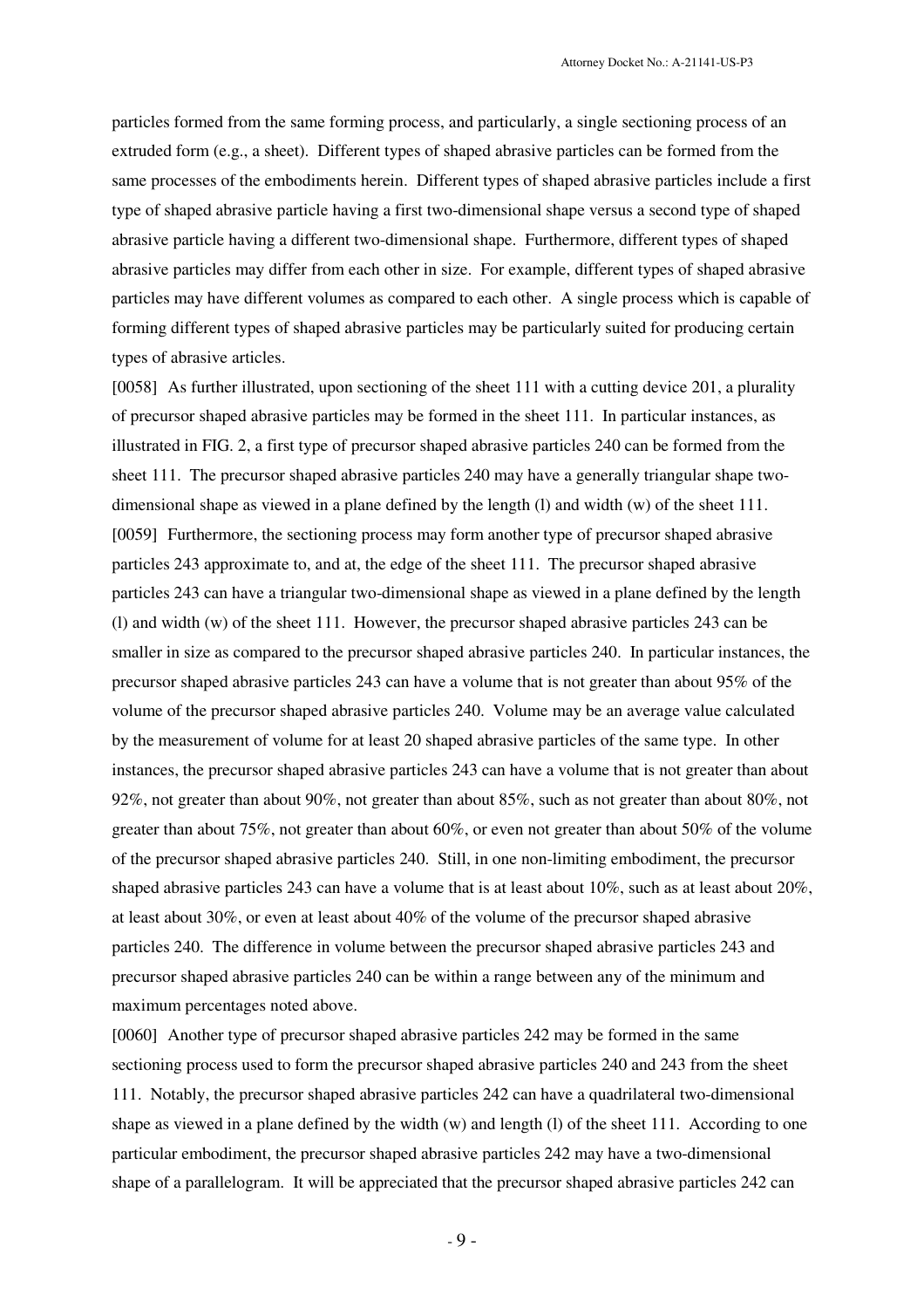have a difference in volume as compared to the other precursor shaped abrasive particles as described in other embodiments herein.

[0061] The sectioning process may create another type of shaped abrasive particle 244 used to form the precursor shaped abrasive particles 240, 242, and 243 from the same sheet 111. Notably, the precursor shaped abrasive particles 244 can have a different two-dimensional polygonal shape as compared to the precursor shaped abrasive particles 240, 242, or 243. As illustrated in the embodiment of FIG. 2, the precursor shaped abrasive particles 244 can have a quadrilateral shape, and more particularly, a trapezoidal shape, as viewed in a plane defined by the width (w) and length (l) of the sheet 111. It will be appreciated that the precursor shaped abrasive particles 244 can have a difference in volume as compared to the other precursor shaped abrasive particles as described in other embodiments herein.

[0062] FIG. 3 includes an illustration of a portion of a sheet after a sectioning process in accordance with an embodiment. Notably, the sheet 111 can be cut in a first direction 308, and subsequently cut in a second direction 307 at an angle relative to the first direction 308. The sectioning process can create precursor shaped abrasive particles 321 having a generally quadrilateral polygonal shape as viewed in the plane defined by the length and width of the sheet 111. Furthermore, depending upon the sectioning process, a different type of precursor shaped abrasive particles 322 can be created in the same sectioning process used to create the precursor shaped abrasive particles 321. Notably, the precursor shaped abrasive particles 322 can be a different as compared to the precursor shaped abrasive particles 321 in terms of two-dimensional shape, size, and a combination thereof. For example, the precursor shaped abrasive particles 322 can have a greater volume as compared to the precursor shaped abrasive particles 321.

[0063] Referring again to FIG. 1, the system 100 can further include an application zone 131. As illustrated, a portion of the sheet 111 may be translated through the application zone 131 via the belt 109. The application zone 131 may be used for applying a material to the exterior surface of the form or the precursor shaped abrasive particles 123. In accordance with an embodiment, a dopant material may be applied to an exterior surface of the sheet 111. More particularly, as illustrated, in FIG. 1, the application zone 131 can be positioned after the forming zone 121. As such, the process of applying a dopant material may be completed on the precursor shaped abrasive particles 123. However, it will be appreciated that the application zone 131 may be positioned in other places within the system 100. For example, the application zone may be placed before the shaping zone 113. In such instances, applying a dopant material may be conducted before shaping. Alternatively, the process of applying a dopant material can be completed before forming the precursor shaped abrasive particles 123. In yet other instances, which will be described in more detail herein, the process of applying a dopant material may be conducted simultaneously with a process of forming the precursor shaped abrasive particles 123.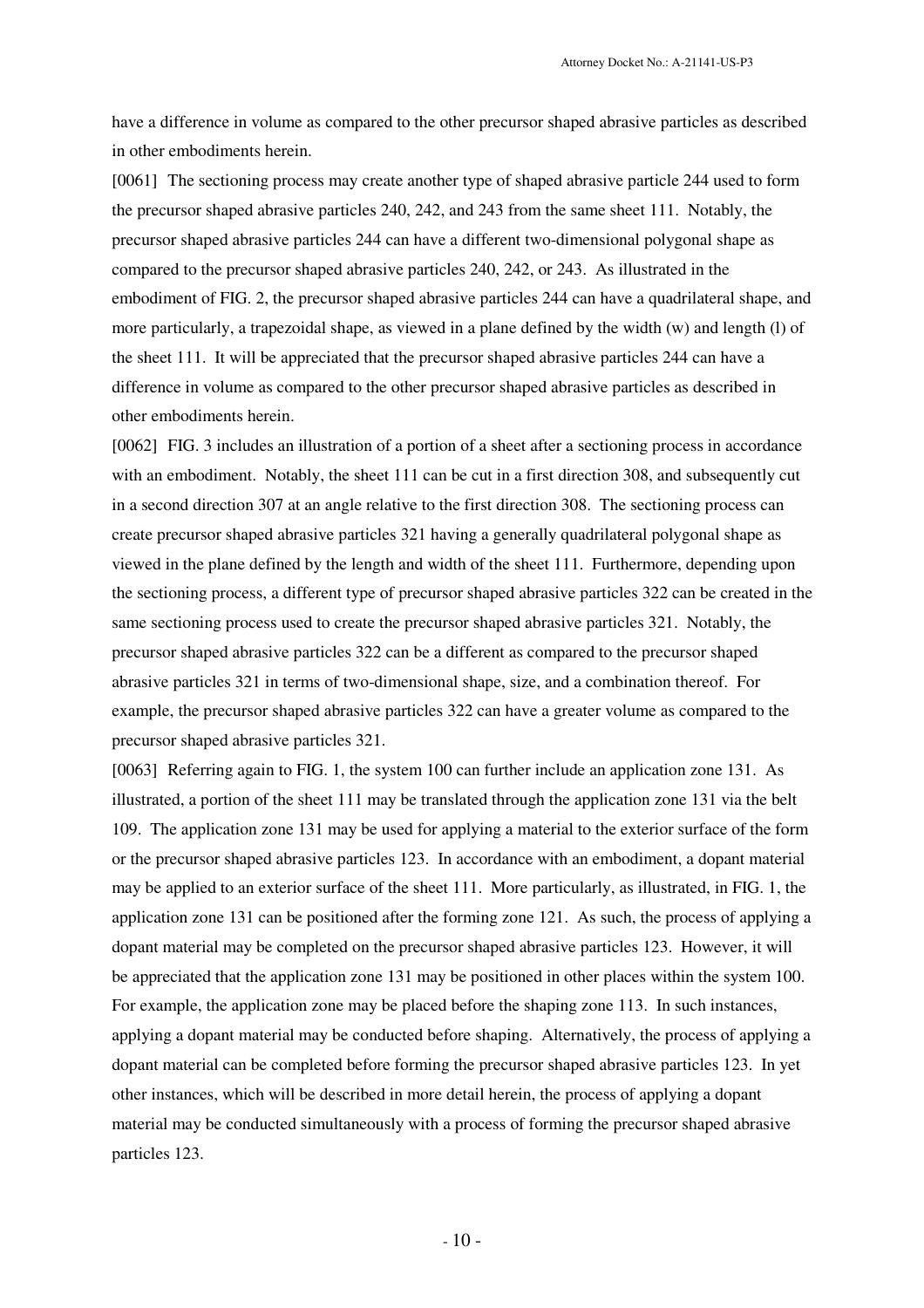[0064] Within the application zone 131 a dopant material may be applied utilizing various methods including for example, spraying, dipping, depositing, impregnating, transferring, punching, cutting, pressing, crushing, and any combination thereof. In particular instances, the application zone 131 may utilize a spray nozzle, or a combination of spray nozzles 132 and 133 to spray dopant material onto the precursor shaped abrasive particles 123.

[0065] In accordance with an embodiment, applying a dopant material can include the application of a particular material, such as a precursor. In certain instances, the precursor can be a salt that includes a dopant material to be incorporated into the finally-formed shaped abrasive particles. For example, the metal salt can include an element or compound that is the precursor to the dopant material. It will be appreciated that the salt material may be in liquid form, such as in a dispersion comprising the salt and liquid carrier. The salt may include nitrogen, and more particularly, can include a nitrate. In other embodiments, the salt can be a chloride, sulfate, phosphate, and a combination thereof. In one embodiment, the salt can include a metal nitrate, and more particularly, consist essentially of a metal nitrate.

[0066] In one embodiment, the dopant material can include an element or compound such as an alkali element, alkaline earth element, rare earth element, hafnium, zirconium, niobium, tantalum, molybdenum, vanadium, or a combination thereof. In one particular embodiment, the dopant material includes an element or compound including an element such as lithium, sodium, potassium, magnesium, calcium, strontium, barium, scandium, yttrium, lanthanum, cesium, praseodymium, niobium, hafnium, zirconium, tantalum, molybdenum, vanadium, chromium, cobalt, iron, germanium, manganese, nickel, titanium, zinc, and a combination thereof.

[0067] In particular instances, the process of applying a dopant material can include select placement of the dopant material on an exterior surface of the sheet 111 or an exterior surface of a precursor shaped abrasive particle 123. For example, the process of applying a dopant material can include the application of a dopant material to an upper surface of the sheet 111. In alternative embodiments, the bottom surface of the sheet 111 may be treated to include a dopant material. In still other embodiments, a side surface of the sheet 111, defined by the thickness 181 can be treated such that a dopant material is applied thereto. It will be appreciated that various methods may be used to apply the dopant material to various exterior surfaces of the sheet 111 or precursor shaped abrasive particles 123. For example, a spraying process may be used to apply a dopant material to an upper surface or side surface of the sheet 111. Still, in an alternative embodiment, a dopant material may be applied to the bottom surface of the sheet 111 or bottom surface of precursor shaped abrasive particles 123 through a process such as dipping, depositing, impregnating, or a combination thereof. It will be appreciated that a surface of the belt 109 may be treated with dopant material to facilitate a transfer of the dopant material to a bottom surface of the sheet 111 or a bottom surface of precursor shaped abrasive particles 123.

- 11 -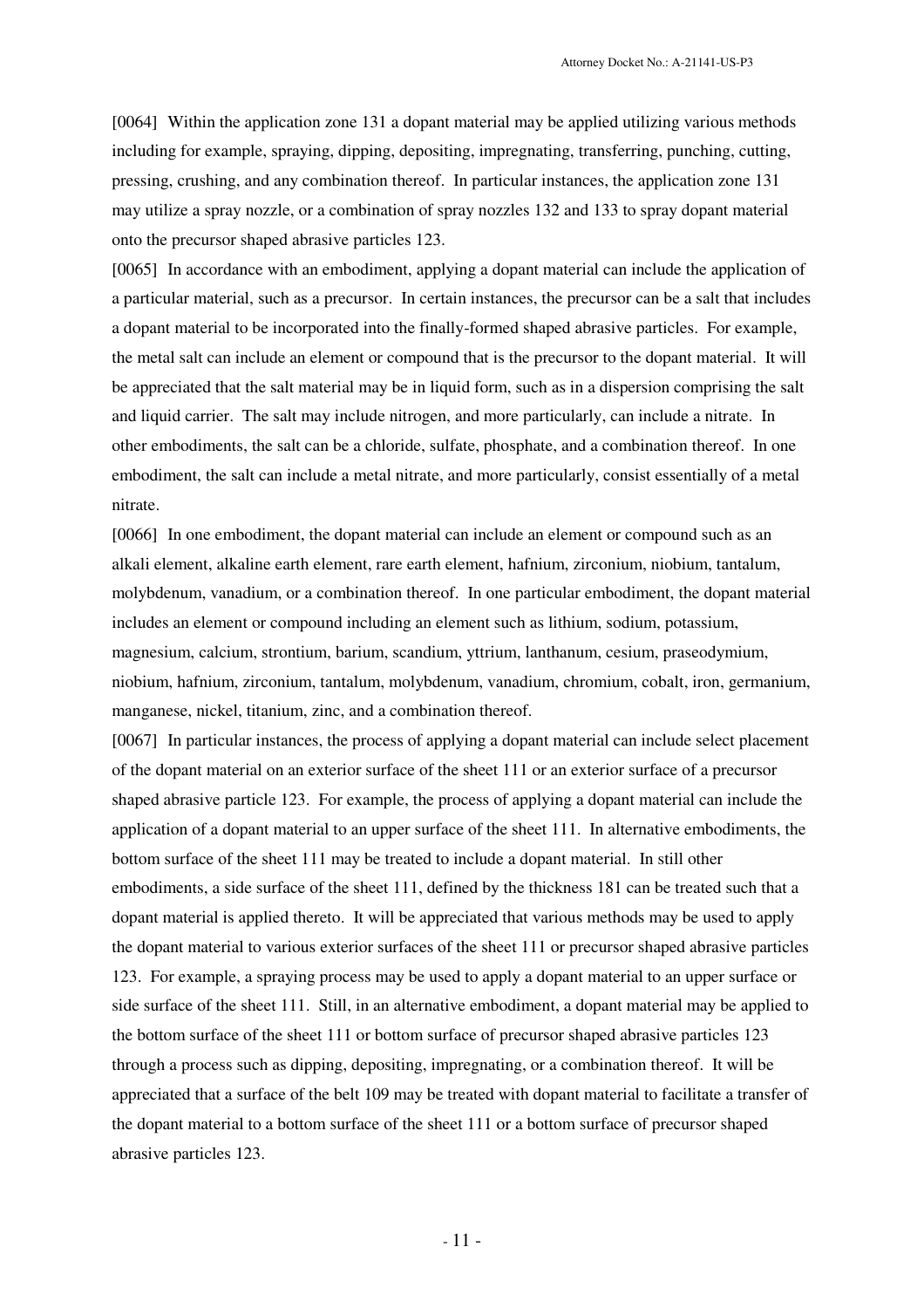[0068] FIG. 4 includes an illustration of a system that may be utilized to apply a dopant material in accordance with an embodiment. Notably, the system 400 may be combined with the forming process such that the sectioning of the sheet 111 and applying a dopant material may be conducted simultaneously. As illustrated, the system 400 can include a tool 401 facilitating sectioning of the sheet 111 into precursor shaped abrasive particles 421 and 422. As further illustrated, the system 400 can include a reservoir 403 proximate to the tool 401 that contains a content of dopant material 405. [0069] As further illustrated, the system 400 can include an applicator 406 proximate to a surface 407 of the tool 401 that is configured to contact the sheet 111 and facilitate sectioning of the sheet 111 into precursor shaped abrasive particles 421 and 422. In accordance with an embodiment, the dopant material 405 can be applied to the surface 407 of the tool 401 and thus while the tool is sectioning the sheet 111 into precursor shaped abrasive particles 421 and 422 the dopant material 405 can be delivered to the side surfaces 408 and 409 of the precursor shaped abrasive particles 421 and 422. As such, the system 400 provides a method of simultaneously forming precursor shaped abrasive particles and applying a dopant material. It will be appreciated that the system 400 is a single embodiment, and other methods of applying a dopant material 405 to surfaces of tools 401 utilized in sectioning of the sheet 111 may be contemplated.

[0070] Referring again to FIG. 1, after forming precursor shaped abrasive particles 123, the particles may be translated through a post-forming zone 125. Various processes may be conducted in the postforming zone 125, including for example, heating, curing, vibration, impregnation, doping, and a combination thereof.

[0071] In one embodiment, the post-forming zone 125 includes a heating process, wherein the precursor shaped abrasive particles 123 may be dried. Drying may include removal of a particular content of material, including volatiles, such as water. In accordance with an embodiment, the drying process can be conducted at a drying temperature of not greater than about 300°C, such as not greater than about 280°C, or even not greater than about 250°C. Still, in one non-limiting embodiment, the drying process may be conducted at a drying temperature of at least about 50°C. It will be appreciated that the drying temperature may be within a range between any of the minimum and maximum temperatures noted above.

[0072] Furthermore, the precursor shaped abrasive particles 123 may be translated through a postforming zone at a particular rate, such as at least about 0.2 feet/min and not greater than about 8 feet/min.

[0073] Furthermore, the drying process may be conducted for a particular duration. For example, the drying process may be not greater than about six hours.

[0074] After the precursor shaped abrasive particles 123 are translated through the post-forming zone 125, the particles may be removed from the belt 109. The precursor shaped abrasive particles 123 may be collected in a bin 127 for further processing.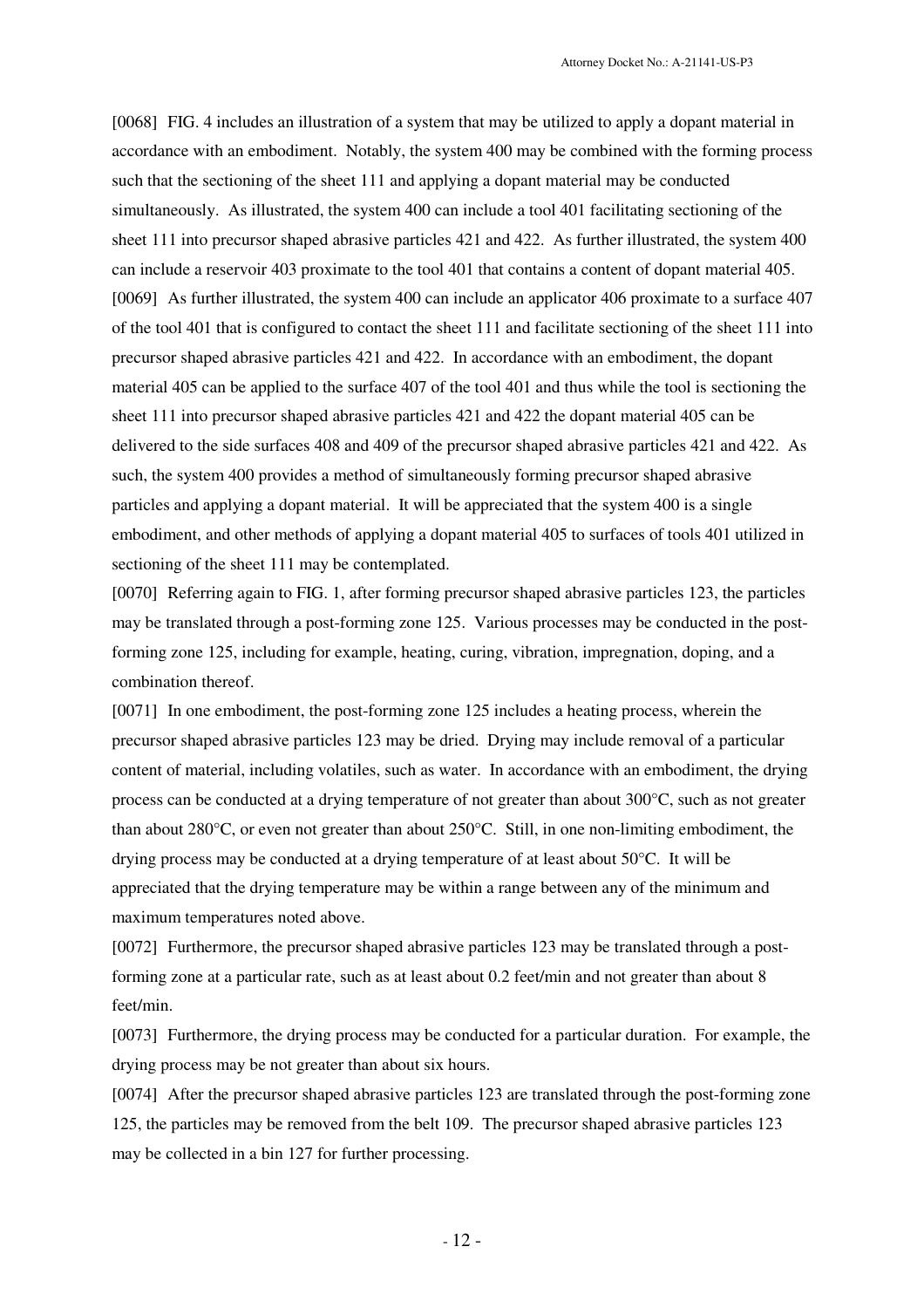[0075] In accordance with an embodiment, the process of forming shaped abrasive particles may further comprise a sintering process. For certain processes, sintering can be conducted after collecting the precursor shaped abrasive particles 123 from the belt 109. Alternatively, the sintering may be a process that is conducted while the precursor shaped abrasive particles 123 are on the belt. Sintering of the precursor shaped abrasive particles 123 may be utilized to densify the particles, which are generally in a green state. In a particular instance, the sintering process can facilitate the formation of a high-temperature phase of the ceramic material. For example, in one embodiment, the precursor shaped abrasive particles 123 may be sintered such that a high-temperature phase of alumina, such as alpha alumina is formed. In one instance, a shaped abrasive particle can comprise at least about 90 wt% alpha alumina for the total weight of the particle. In other instances, the content of alpha alumina may be greater, such that the shaped abrasive particle may consist essentially of alpha alumina.

[0076] FIG. 1B includes an alternative system for forming a particulate material in accordance with an embodiment. The system 150 can generally be referred to as a screen printing process. The screen printing process can include extruding the mixture 101 from a die 103 through a die opening 105 in the direction 191. In particular, the screen printing process may utilize a screen 151 such that upon extruding the mixture 101 through the die opening 105 the mixture 101 can be forced through an opening 152 in the screen 151.

[0077] Referring briefly to FIG. 1C, a portion of a screen 151 is illustrated. As shown, the screen 151 can include an opening 152, and more particularly, a plurality of openings 152 extending through the volume of the screen 151. In accordance with an embodiment, the openings 152 can have a twodimensional shape as viewed in a plane defined by the length (l) and width (w) of the screen that include various shapes, for example, polygons, ellipsoids, numerals, Greek alphabet letters, Latin alphabet letters, Russian alphabet characters, complex shapes including a combination of polygonal shapes, and a combination thereof. In particular instances, the openings 152 may have twodimensional polygonal shapes such as, a triangle, a rectangle, a quadrilateral, a pentagon, a hexagon, a heptagon, an octagon, a nonagon, a decagon, and a combination thereof.

[0078] Referring again to FIG. 1B, after forcing the mixture 101 through the die opening 105 and a portion of the mixture 101 through the openings 152 in the screen 151, precursor shaped abrasive particles 153 may be printed on a belt 109 disposed under the screen 151. According to a particular embodiment, the precursor shaped abrasive particles 123 can have a shape substantially replicating the shape of the openings 152. Notably, the mixture 101 can be forced through the screen in rapid fashion, such that the average residence time of the mixture 101 within the openings 152 can be less than about 2 minutes, less than about 1 minute, less than about 40 second, or even less than about 20 seconds. In particular non-limiting embodiments, the mixture 101 may be substantially unaltered during printing as it travels through the screen openings 152, thus experiencing no change in the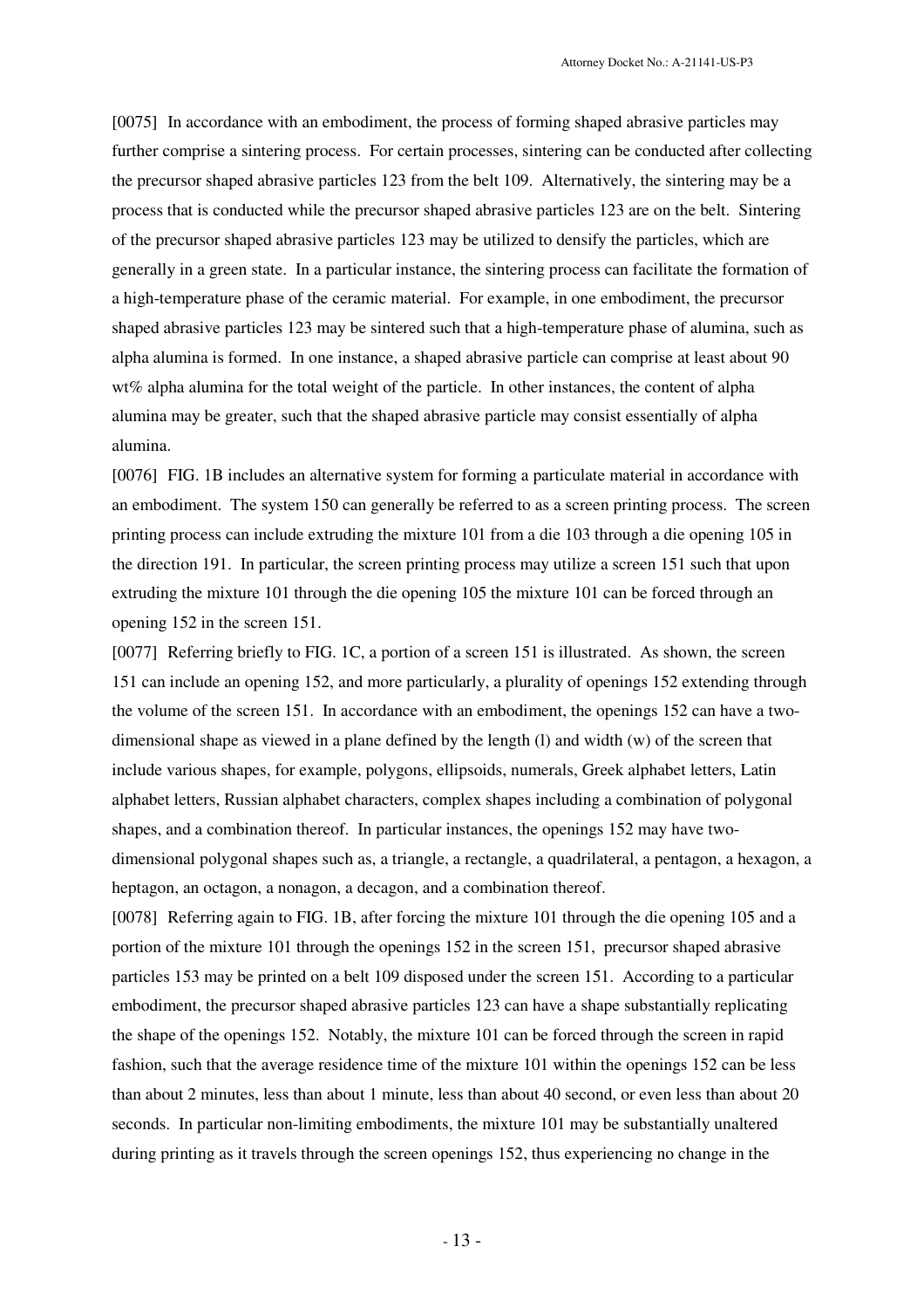Attorney Docket No.: A-21141-US-P3

amount of components, and may experience no appreciable drying in the openings 152 of the screen 151.

[0079] During operation of the system 150, the screen 151 can be translated in a direction 153 while the belt 109 can be translated in a direction 110 substantially similar to the direction 153 to facilitate a continuous printing operation. As such, the precursor shaped abrasive particles 153 may be printed onto the belt 109 and translated along the belt to undergo further processing. It will be appreciated that further processing can include processes described in the embodiments herein, including for example, shaping, applying a dopant material, drying, and the like. In fact, as illustrated, the precursor shaped abrasive particles 123 may be translated through a shaping zone, wherein at least one exterior surface of the particles may be shaped as described in embodiments herein. The precursor shaped abrasive particles 123 may be translated through an application zone 131 wherein a dopant material can be applied to at least one exterior surface of the particles as described in embodiments herein. And further, the precursor shaped abrasive particles 123 may be translated on the belt 109 through a post-forming zone 125 wherein a variety of processes, including for example, drying, may be conducted on the precursor shaped abrasive particles 123 as described in embodiments herein.

[0080] FIG. 5A includes a perspective view illustration of a shaped abrasive particle in accordance with an embodiment. The shaped abrasive particles of the embodiments herein can have a body defined by a length (l), which can be the longest dimension of any side of the shaped abrasive particle, a width (w) defined as a longest dimension of the shaped abrasive particle through a midpoint of the shaped abrasive particle, and a thickness (t) defined as the shortest dimension of the shaped abrasive particle extending in a direction perpendicular to the length and width. In specific instances, the length can be greater than or equal to the width. Moreover, the width can be greater than or equal to the thickness.

[0081] Additionally, the body of the shaped abrasive particles can have particular two-dimensional shapes. For example, the body can have a two-dimensional shape as viewed in a plane define by the length and width having a polygonal shape, ellipsoidal shape, a numeral, a Greek alphabet character, Latin alphabet character, Russian alphabet character, complex shapes utilizing a combination of polygonal shapes and a combination thereof. Particular polygonal shapes include triangular, rectangular, quadrilateral, pentagon, hexagon, heptagon, octagon, nonagon, decagon, any combination thereof.

[0082] FIG. 5 includes a perspective view illustration of a shaped abrasive particle in accordance with an embodiment. As illustrated, the shaped abrasive particle can have a corner-truncated triangular shape. In particular, the body 801 of the shaped abrasive particle can have a length (l), a width (w) extending through a midpoint 802 of the body 801, and a thickness (t). In accordance with an embodiment, the body 501 can have a primary aspect ratio defined as a ratio of length:width. In certain instances, the primary aspect ratio of the body 501 can be at least about 1.2:1, such as at least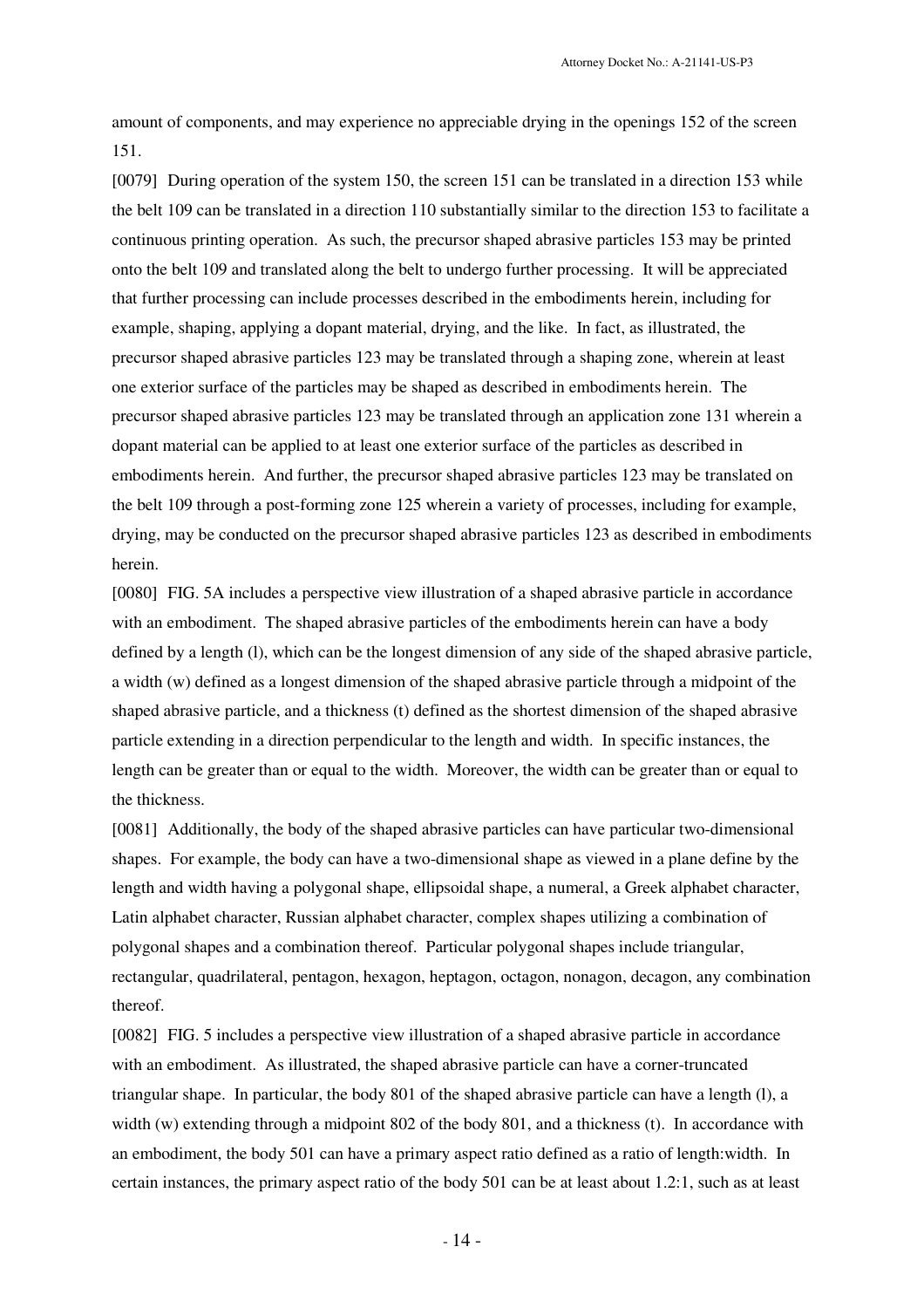about 1.5:1, at least about 2:1, at least about 3:1, or even at least about 4:1. Still, the primary aspect ratio may be not greater than about 100:1. It will be appreciated that the primary aspect ratio of the body 501 may be within a range between any of the minimum and maximum ratios noted above. [0083] Furthermore, the body 501 can have a secondary aspect ratio defined by a ratio of length:thickness. In certain instances, the secondary aspect ratio of the body 501 may be at least about 1.2:1, such as at least about 1.5:1, at least about 2:1, at least about 3:1, at least about 4:1, at least about 5:1, or even at least about 10:1. Still, in at least one non-limiting embodiment, the body 501 can have a secondary aspect ratio that is not greater than about 100:1. It will be appreciated that the secondary aspect ratio may be within a range between any of the minimum and maximum ratios provided above.

[0084] Furthermore, the shaped abrasive particles of the embodiments herein can have a tertiary aspect ratio defined by a ratio of the width:thickness. In certain instances, the tertiary aspect ratio of the body 501 may be at least about 1.2:1, such as at least about 1.5:1, at least about 2:1, at least about 3:1, at least about 4:1, at least about 5:1, or even at least about 10:1. Still, in at least one non-limiting embodiment, the body 501 can have a tertiary aspect ratio that is not greater than about 100:1. It will be appreciated that the tertiary aspect ratio may be within a range between any of the minimum and maximum ratios provided above.

[0085] FIG. 5B includes a perspective view illustration of a shaped abrasive particle formed in accordance with an embodiment. Notably, the body 505 can have a generally quadrilateral shape. However, in one particular embodiment, the body 505 may be a corner truncated quadrilateral, and more particularly a corner truncated parallelogram or trapezoidal shape. The body 505 can have the any of the features of any shaped abrasive particle described in the embodiments herein. [0086] FIG. 5C includes a perspective view illustration of a shaped abrasive particle formed in accordance with an embodiment. Notably, the body 507 can have a generally polygonal shape, and more particularly a triangular two-dimensional shape as viewed in a plane defined by the length (l) and width (w). The body 507 can have the any of the features of any shaped abrasive particle described in the embodiments herein.

[0087] The processes described herein can facilitate the formation of a particulate material having certain characteristics. In particular instances, the dopant material applied to the form or precursor shaped abrasive particle may reside at particular locations in the finally-formed shaped abrasive particles. For example, the amount of dopant at an exterior surface can be greater than the amount of dopant in a central region of the body. Alternatively, the amount of dopant at a central region can be greater than the amount of dopant present at the exterior surface.

[0088] FIG. 6 includes a cross-sectional illustration of a portion of a shaped abrasive particle in accordance with an embodiment. As illustrated, the shaped abrasive particle of FIG. 6 includes a body 601 having an upper surface 603 and a bottom surface 605 separated from the upper surface 603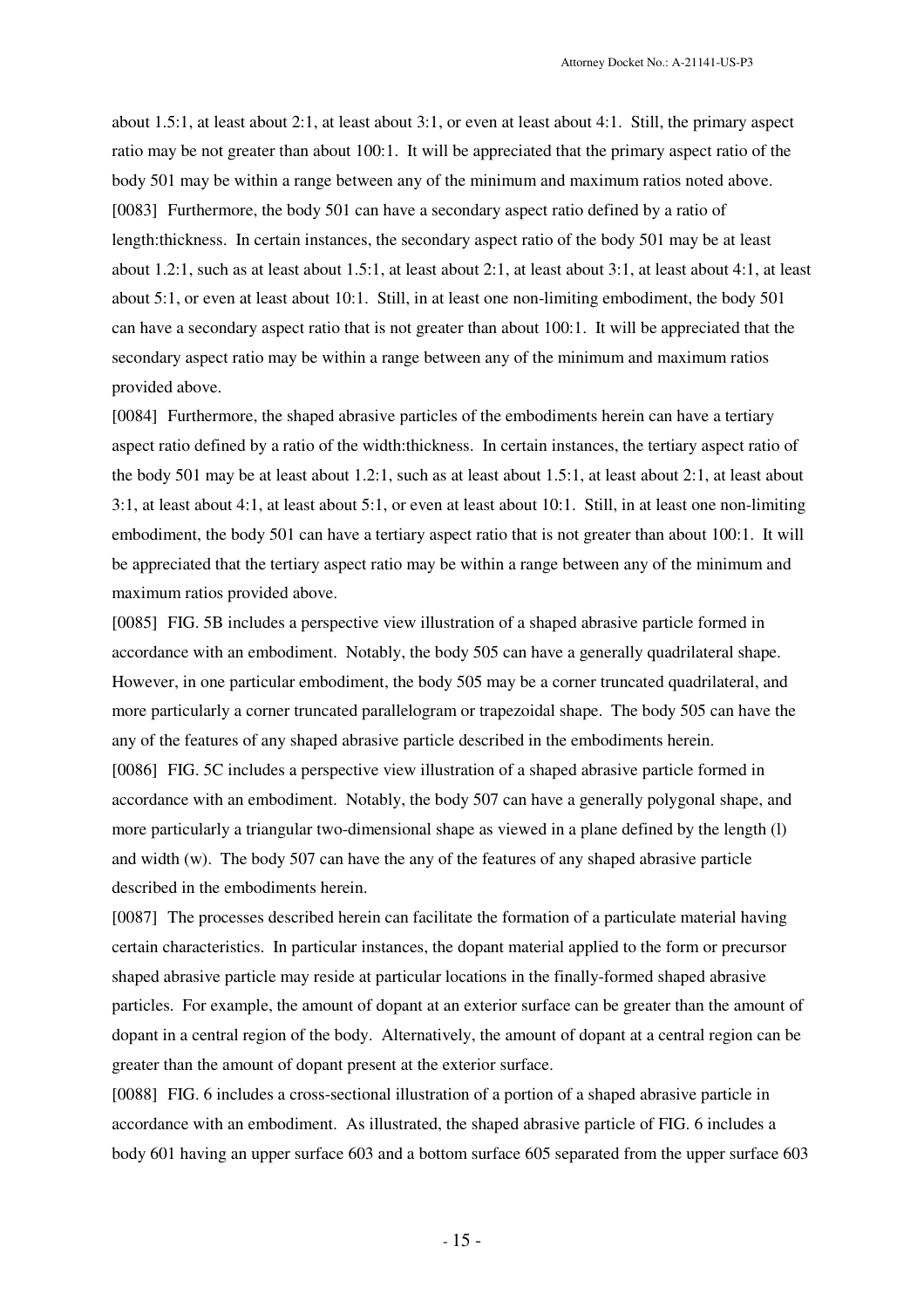by side surfaces 604 and 606. As described herein, the processes may include the application of a dopant material to an exterior surface of a form or a precursor shaped abrasive particle. , [0089] For certain particles herein, an exterior surface of the body 601, such as the upper surface 603 can contain a first amount of dopant material. Additionally, the body 601 can be formed such that a midpoint 602 representing a geometric center of the body can have a particular amount of the dopant material. Notably, the amount of dopant material at an exterior surface, such as the upper surface 603, can differ from the amount of dopant present at the central region of the shaped abrasive particle including the geometric center 602.

[0090] The body 601 can be formed such that an exterior surface, such as the upper surface 603, can have a particular content of a dopant material 610. Furthermore, the central region including the geometric center 602 can contain a different amount of the dopant material 610 as compared to the amount of dopant material at an exterior surface. In particular instances, the difference in the amount of dopant material at the upper surface 603 versus the central region including the geometric center 602 can be at least about 0.2 wt%, such as least about 0.6 wt%, at least about 1 wt%, at least about 1.4 wt%, at least about 1.8 wt%, at least about 2 wt%, at least about 2.5 wt%, at least about 3 w%, at least about 3.5 wt%, at least about 4 wt%, or even at least about 5 wt% for the total amount of dopant present within the body 601. Still, according to one non-limiting embodiment, the total difference in the amount of dopant material between the upper surface 603 and a central region including the geometric center 602 of the body 601 can be not greater than about 30 wt%, such as not greater than about 26 wt%, not greater than about 24 wt%, not greater than about 20 wt%, not greater than about 18 wt%, or even not greater than about 16 wt% for the total weight of the body. The difference in the amount of dopant material between an exterior surface and a central region can be within a range between any of the minimum and maximum percentages noted above.

[0091] In an alternative embodiment, the body 601 can have a difference in dopant concentration between an exterior surface and a central region including the geometric center 602. In particular instances, the difference in the concentration of dopant material at the upper surface 603 versus the central region can be at least 5%, as defined by the equation  $[(C1-C2)/C1] \times 100\%$ , wherein C1 is the region of higher concentration of dopant material and C2 is the region of lower dopant material concentration. In other instances, the difference in concentration can be greater, such as at least about 10%, at least about 20%, at least about 30%, at least about 40%, at least about 50%, at least about 60%, at least about 70%, at least about 80%, or even at least about 90%. Still, in other instances, the difference may be not greater than about 95%, not greater than about 85%, not greater than about 75%, not greater than about 65%,not greater than about 55%, not greater than about 45%, not greater than about 35%, not greater than about 25%, or even not greater than about 15%. It will be appreciated that the difference in dopant concentration between an exterior surface and a central region can be within a range between any of the minimum and maximum percentages noted above.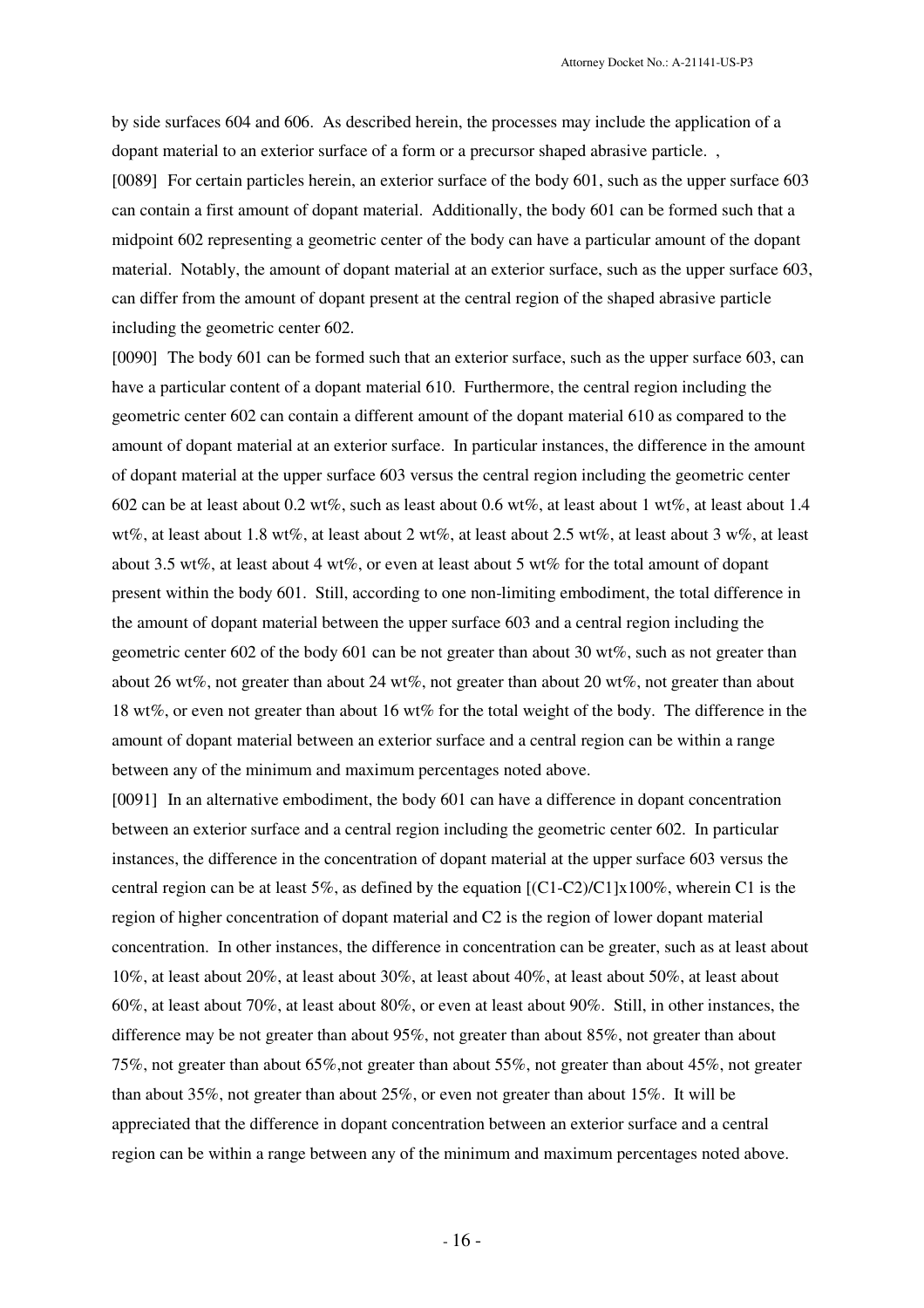[0092] It will be appreciated, that in certain instances, the central region including the geometric center 602 of the body 601 may have a particularly low content of dopant material and may even be essentially free of a dopant material.

[0093] In another embodiment, the distribution of dopant material within the body 601 can include the incorporation of two different dopant materials. For example, the upper surface 603 of the body 601 can include a first type of dopant, and the central region including the geometric center 602 can include a second type of dopant that is different than the first type of dopant. In accordance with an embodiment, the first dopant material can include an element or compound such as an alkali element, alkaline earth element, rare earth element, hafnium, zirconium, niobium, tantalum, molybdenum, vanadium, or a combination thereof. In one particular embodiment, the dopant material includes an element or compound including an element such as lithium, sodium, potassium, magnesium, calcium, strontium, barium, scandium, yttrium, lanthanum, cesium, praseodymium, niobium, hafnium, zirconium, tantalum, molybdenum, vanadium, and a combination thereof.

[0094] The second dopant material can include an element or compound such as an alkali element, alkaline earth element, rare earth element, hafnium, zirconium, niobium, tantalum, molybdenum, vanadium, or a combination thereof. In one particular embodiment, the dopant material includes an element or compound including an element such as lithium, sodium, potassium, magnesium, calcium, strontium, barium, scandium, yttrium, lanthanum, cesium, praseodymium, niobium, hafnium, zirconium, tantalum, molybdenum, vanadium, and a combination thereof.

[0095] In certain instances, the body 601 of the shaped abrasive particle can be formed such that it has a particular content of dopant material at specific locations in the body 601. For example, the body may include not greater than about 12 wt% of the first dopant material 610 at the upper surface 603. In other instances, the amount of dopant material 610 at the upper surface 603 can be less, such as not greater than about 11 wt%, not greater than about 10 wt%, not greater than about 9 wt%, not greater than about 8 wt%, not greater than about 7 wt%, not greater than about 6 wt%, or even not greater than about 5 wt% for the total weight of the body 601. In at least one non-limiting embodiment, the amount of dopant material 610 at the upper surface 603 can be at least about 0.5 wt%, such at least about 1 wt%, at least about 1.3 wt%, at least about 1.8 wt%, at least about 2 wt%, at least about 2.3 wt%, at least about 2.8 wt%, or even at least about 3 wt% for the total weight of the body 601. It will be appreciated that the amount of dopant material 601 at the upper surface 603 can be within a range between any of the minimum or maximum percentages noted above.

[0096] In accordance with another embodiment, the amount of dopant material contained in the central region including the geometric center 602 of the body 601 that is spaced apart from the upper surface 603 can be not greater than about 12 wt% for the total weight of the body 601. In other instances, the amount of dopant material 610 at the central region including the geometric center 602 can be less, such as not greater than about 11 wt%, not greater than about 10 wt%, not greater than about 9 wt%, not greater than about 8 wt%, not greater than about 7 wt%, not greater than about 6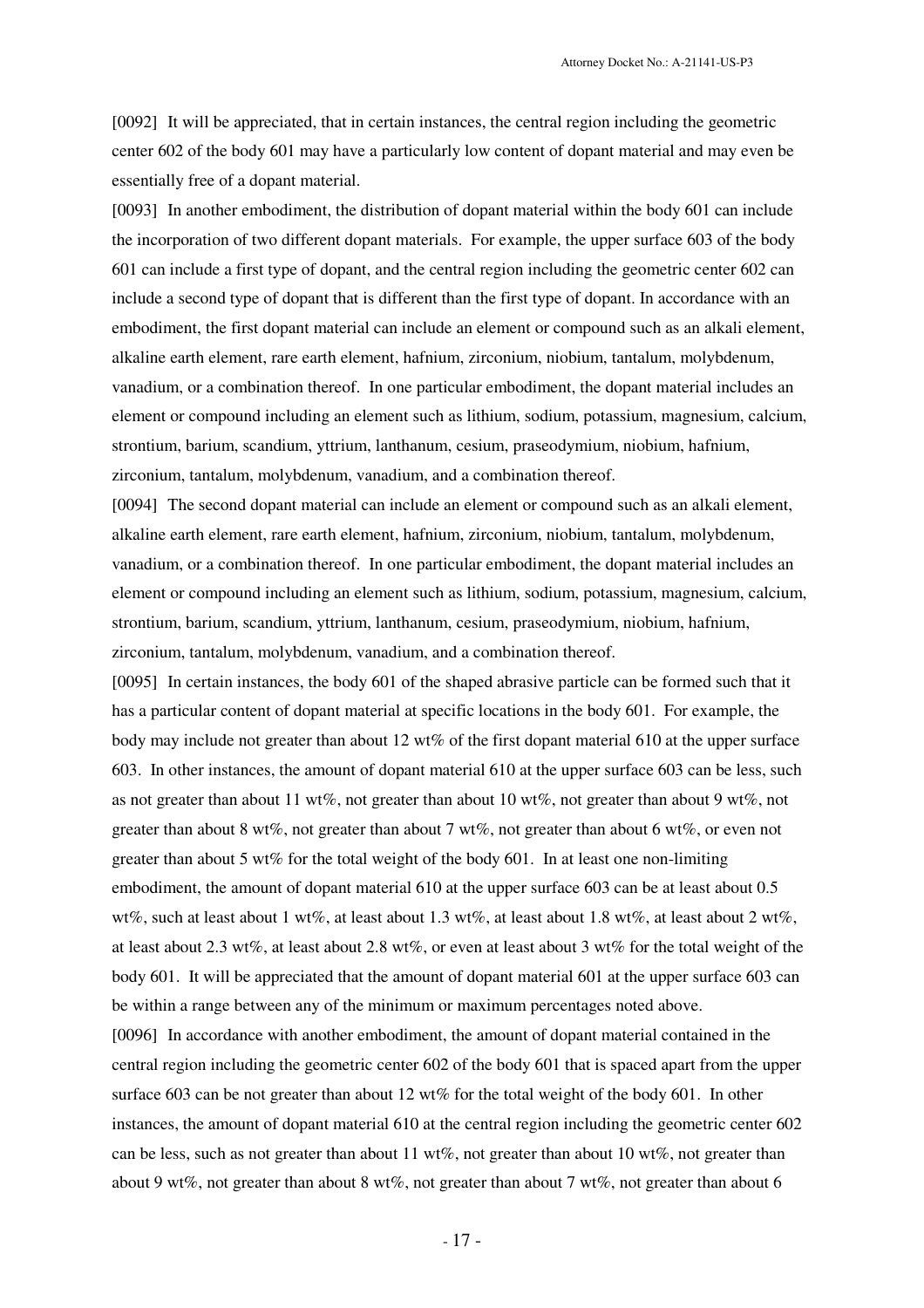wt%, or even not greater than about 5 wt% for the total weight of the body 601. In at least one nonlimiting embodiment, the amount of dopant material 610 at the central region including the geometric center 602 can be at least about 0.5 wt%, such at least about 1 wt%, at least about 1.3 wt%, at least about 1.8 wt%, at least about 2 wt%, at least about 2.3 wt%, at least about 2.8 wt%, or even at least about 3 wt% for the total weight of the body 601. It will be appreciated that the amount of dopant material 601 at the central region including the geometric center 602 can be within a range between any of the minimum or maximum percentages noted above.

[0097] In accordance with other embodiments, the body can be formed to have a dopant material at other exterior surfaces. For example, as illustrated the bottom surface 605 can include a dopant material 612. In one embodiment, the dopant material 612 can be the same dopant material 610 present at the upper surface 603. However, alternatively the dopant material 612 can be a different material as compared to the dopant material 610 at the upper surface 603. Moreover, it will be appreciated that the body 601 can be formed such that only the bottom surface 605 contains a dopant material 612 and the upper surface 603 and side surfaces 604 and 606 may be essentially free of dopant material.

[0098] The bottom surface 605 can be formed such that it contains a particular content of dopant material 612 as compared to the amount of dopant material at any other exterior surface or the central region including the geometric center 602 of the body 601. The bottom surface 605 can have a difference in the amount or concentration of dopant material 612 as compared to another exterior surface or the central region as described in other embodiments herein. Moreover, the total content of dopant material 612 at the bottom surface 605 can be substantially the same as described in embodiments herein.

[0099] As further illustrated, the side surface 604 can include a content of dopant material 611. The amount of dopant material 611 at the side surface 604 can differ from the amount of dopant material anywhere else in the body, including any other exterior surfaces or the central region. Furthermore, it will be appreciated that the body 601 can be formed such that substantially only the side surface 604 comprises dopant material 611 and all other exterior surfaces and the central region including the geometric center 602 may be essentially free of the dopant material.

[00100]The side surfaces 604 can differ in the amount of dopant material 611 as compared to any other exterior surface or the central region as described in other embodiments herein. Moreover, the total content of dopant material 611 at the side surface 604 can be the same as described in embodiments herein.

[00101]The side surface 606 can include a content of dopant material 613. The amount of dopant material 613 can differ from the amount of dopant material anywhere else in the body, including any other exterior surfaces or the central region. Furthermore, it will be appreciated that the body 601 can be formed such that substantially only the side surface 606 comprises dopant material 613 and all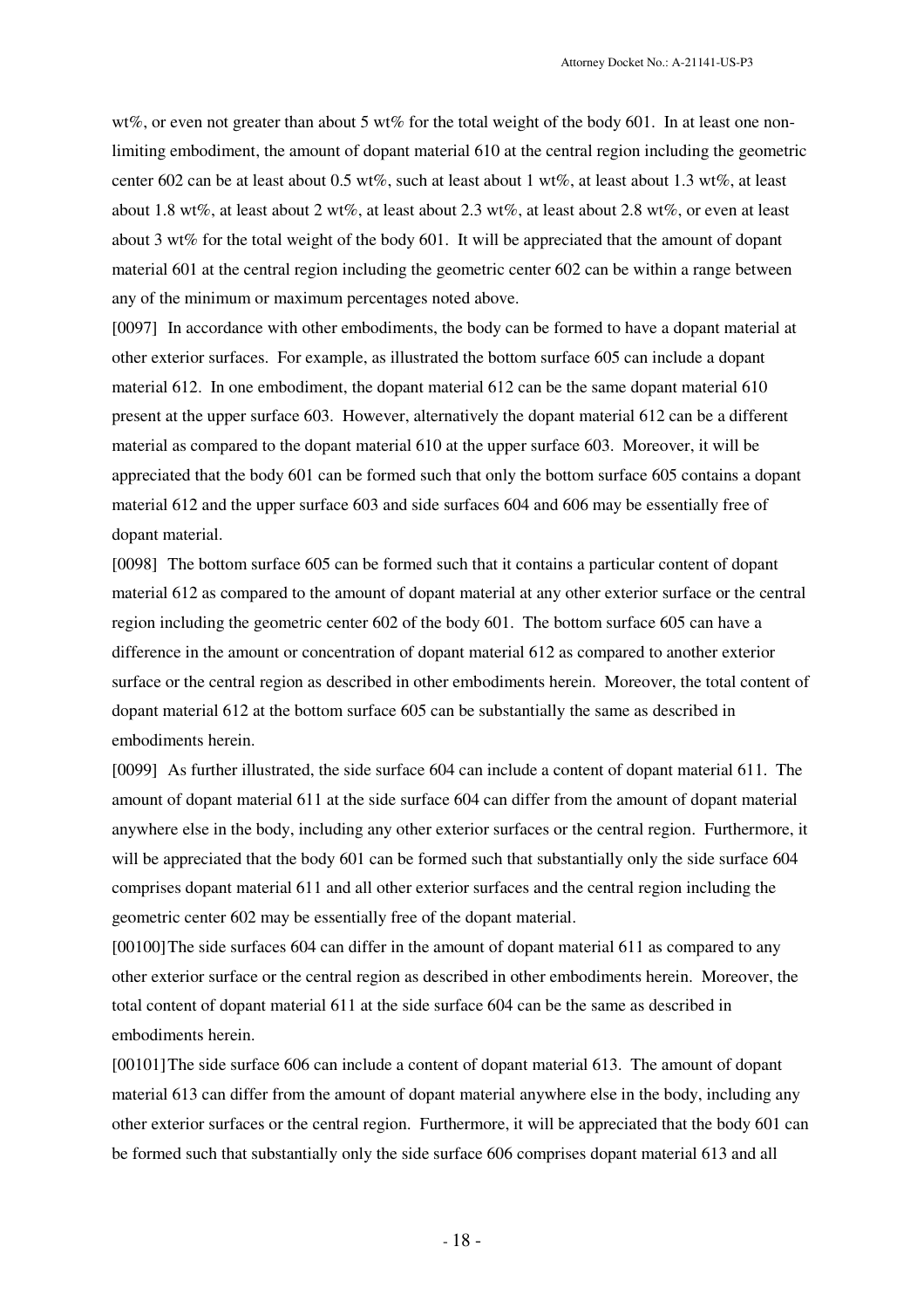other exterior surfaces and the central region including the geometric center 602 may be essentially free of the dopant material.

[00102]The side surfaces 606 can differ in the amount of dopant material 613 as compared to any other exterior surface or the central region as described in other embodiments herein. Moreover, the total content of dopant material 613 at the side surface 606 can be the same as described in embodiments herein.

[00103]The shaped abrasive particles of the embodiments herein may utilize various textures on various exterior surfaces. For example, suitable textures can include one or more features including protrusions, grooves, ridges, scales, and a combination thereof. In certain instances, the shaped abrasive particles of the embodiments can be characterized by an exterior surface having a pattern of protrusions and grooves. It will be appreciated that the shaped abrasive particles herein may incorporate a patterned surface that can be defined by a regular and repeating array of features. Alternatively, the textured surface can be defined by an irregular arrangement of features relative to each other.

[00104]FIG. 7A includes a perspective view illustration of a shaped abrasive particle in accordance with an embodiment. The shaped abrasive particle 700 can have a generally triangular shape, which is one of many exemplary two-dimensional shapes of the shaped abrasive particles herein. In accordance with an embodiment, the body 701 of the shaped abrasive particle 700 can include an exterior surface, and particularly, an upper surface 703 having a particular texture 702. The provision of a texture 702 on one or more exterior surfaces may facilitate improved performance of the shaped abrasive particles. As illustrated, the texture 702 can be defined by a plurality of features including protrusions 721 and grooves 722 extending between each other and along the upper surface 703 of the body 701.

[00105]FIG. 7B includes a cross-sectional illustration of a portion of the shaped abrasive particle of FIG. 7A as viewed in a plane defined by the thickness and width of the body 701 along axis 750. As illustrated, the upper surface 703 can have a texture 702 defined by plurality of protrusions 721, and grooves 722 extending between the protrusions, wherein the protrusions 721 and grooves 722 define peaks and valleys along the upper surface 703. In accordance with an embodiment, the upper surface 703 can have a texture 702 that is different than any other exterior surface of the body 701, including the texture of the bottom surface 705, side surface 704, or side surface 706. It will be appreciated that while the upper surface 703 is illustrated as having a texture 702, any of the other surfaces may have the same texture or a different texture. As such, in certain instances, the body can include a texture along a plurality of the exterior surfaces.

[00106]In particular instances, the features forming the texture 702 can have particular shapes and dimensions. For example, the features, such as the protrusions 721 and grooves 722 can have a generally similar size and shape. However, in certain instances, the features (e.g., protrusions and grooves 721 and 722) can have significantly different shapes and contours with respect to each other.

- 19 -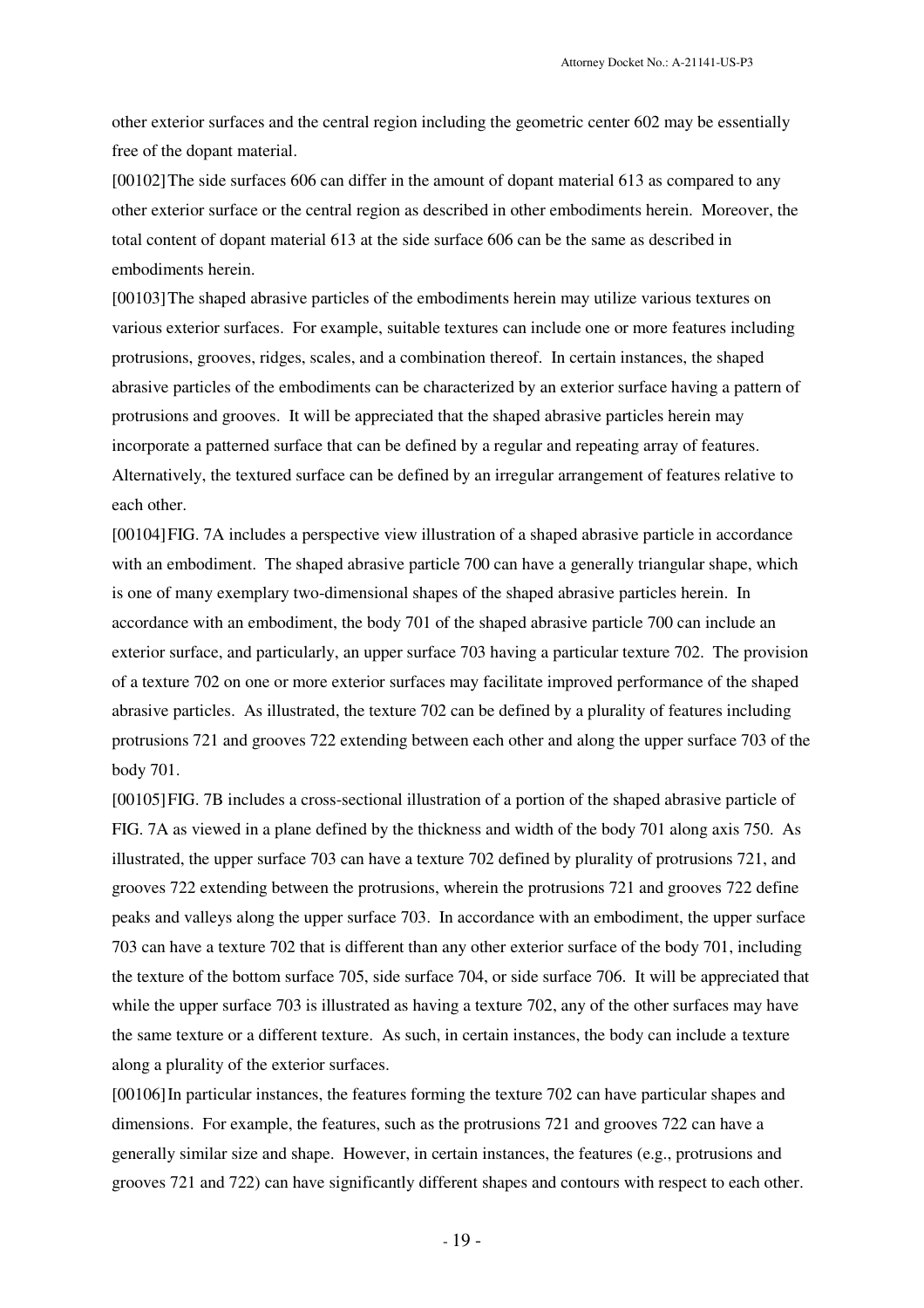In one embodiment, at least one of the protrusions can be significantly greater in size in terms of height and/or width. Moreover, at least one of the grooves 722 can differ from the other grooves with respect to depth and/or width.

[00107]The body 701 of the shaped abrasive particle 700 can include an upper surface 703 having a dopant material 710. In particular instances, the dopant material 710 can be provided on the upper surface 703 in a matter that compliments the texture 702. For example, in certain instances the dopant material can have a first concentration at a first feature of the texture 702 and a second concentration at a second feature of the texture 702. In more particular instances, the dopant material 710 can have a greater concentration within one or more grooves 722 as compared to the concentration of the dopant material 710 at one or more protrusions 721. In more particular instances, the amount of dopant material 710 can be greater in the grooves 722 as compared to the amount of dopant material 710 at the protrusions 721.

[00108]FIG. 8 includes a cross-sectional illustration of a portion of a shaped abrasive particle in accordance with an embodiment. Notably, the shaped abrasive particle can include a body 801 having a bottom surface 804, an upper major surface 802 opposite the bottom surface 804, and a side surface 803 joining the bottom surface 804 and upper major surface 802. As further illustrated, the body 801 can include a side surface 805 opposite the side surface 803 joining the bottom surface 804 and upper major surface 802. In accordance with a particular embodiment, the body 801 can have a curvilinear upper major surface 802. Notably, in some instances, the upper major surface 802 can have a convex contour such that the thickness of the body 801 at the midpoint  $(t_m)$  is greater than the thickness at either one of the side surfaces  $(t_s)$  803 or 805. For some embodiments, the bottom surface 802 may be substantially planer as compared to the upper major surface 802.

[00109]FIG. 9 includes a cross-sectional illustration of an alternative shaped abrasive particle in accordance with an embodiment. Notably, the shaped abrasive particle can have a body 901 including a bottom surface 904, an upper major surface 902 opposite the bottom surface 904, and side surfaces 903 and 905 opposite each other and joining the bottom surface 905 and upper major surface 902. As illustrated, the body 901 can have a particularly unique contour, wherein the upper major surface 902 has a convex contour, and the bottom surface 904 also has a convex contour such that the thickness at the midpoint  $(t_m)$  is significantly greater than the thickness of the body 901 at the edges  $(t_e)$  defined by surfaces 901 and 905.

[00110]FIG. 10 includes a cross-sectional illustration of an alternative shaped abrasive particle in accordance with an embodiment. Notably, the shaped abrasive particle can have a body 1001 including a bottom surface 1004, an upper major surface 1002 opposite the bottom surface 1004, and side surfaces 1003 and 1005 opposite each other and separating the bottom surface 1004 and upper major surface 1002. As illustrated, the body 1001 can have a unique contour, wherein the upper major surface 1002 can have a concave contour and the bottom surface 1004 can have a substantially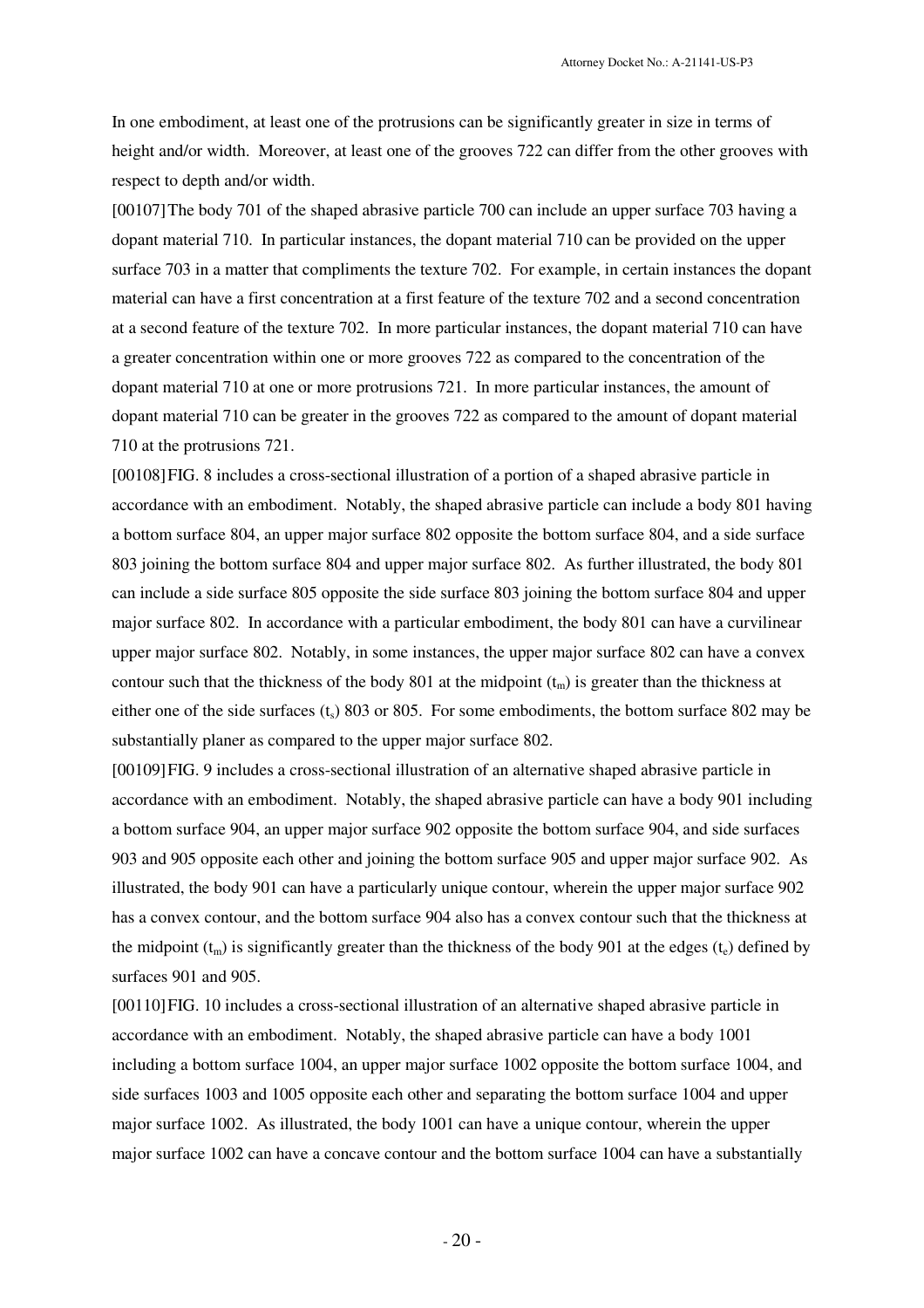planar contour such that the thickness at the midpoint  $(t_m)$  is significantly less than the thickness of the body 1001 at the edges  $(t_e)$  defined by surfaces 1001 and 1005.

[00111]FIG. 11 includes a cross-sectional illustration of an alternative shaped abrasive particle in accordance with an embodiment. Notably, the shaped abrasive particle can have a body 1101 including a bottom surface 1104, an upper major surface 1102 opposite the bottom surface 1104, and side surfaces 11103 and 11105 opposite each other and separating the bottom surface 11104 and upper major surface 1102. As illustrated, the body 1101 can have a unique contour, wherein the upper major surface 1102 can have a concave contour and the bottom surface 1104 can have a concave contour such that the thickness at the midpoint  $(t_m)$  is significantly less than the thickness of the body 1101 at the edges  $(t<sub>e</sub>)$  defined by surfaces 1101 and 1105.

[00112]In accordance with an embodiment, the shaped abrasive particles of the embodiments herein may be formed such that at least two exterior surfaces have significantly different two-dimensional shapes with respect to each other. In particular, the shaped abrasive particles can have a bottom major surface having a two-dimensional shape that is significantly different from a two-dimensional shape of an upper major surface. In more particular embodiments, the two-dimensional shapes can be any one of the two-dimensional shapes noted in the embodiments herein. For example, the bottom surface can be a first polygonal shape and the upper major surface can be a different polygonal shape. [00113]FIG. 12 includes a perspective view illustration of a shaped abrasive particle in accordance with an embodiment. The shaped abrasive particle 1200 includes a body 1201 having a bottom surface 1204 and an upper surface 1203 spaced away from the bottom surface 1204 by side surfaces 1205, 1206, and 1207. As illustrated in FIG. 12, the bottom surface 1204 can have a generally triangular shape, while the upper surface 1203 can have an ellipsoidal shape.

[00114]FIG. 13A includes a perspective view illustration of a shaped abrasive particle in accordance with an embodiment. Notably, body 1301 can have a first long side 1302, a second long side 1303, and a third long side 1304. Furthermore, the body 1301 can include a first short side 1305 coupled to the first long side 1302 and second long side 1303. The body 701 may further include a second short side 1306 coupled to the first long side 1302 and third long side 1304. While the body 1301 of the shaped abrasive particle may be considered to have a generally pentagon shape as viewed in a plane defined by the length and width, in particular instances, the body 1301 can be defined as a corner truncated triangle, wherein the first short side 1305 and second short side 1306 define flat surfaces where otherwise a corner, such as corner 1322, would exist. Notably, such corner-truncated shapes may represent a significant portion of shaped abrasive particles in a batch, formed through the process described herein.

[00115]As illustrated, the body 1301 can have a first angle 1307 defined between the first long side 1302 and first short side 1305 as viewed at the upper major surface 1330 of the body 1301. In accordance with an embodiment, the first angle 1307 can be greater than about 90°. In more particular instances, the first angle 1307 can be at least about 92°, at least about 95°, at least about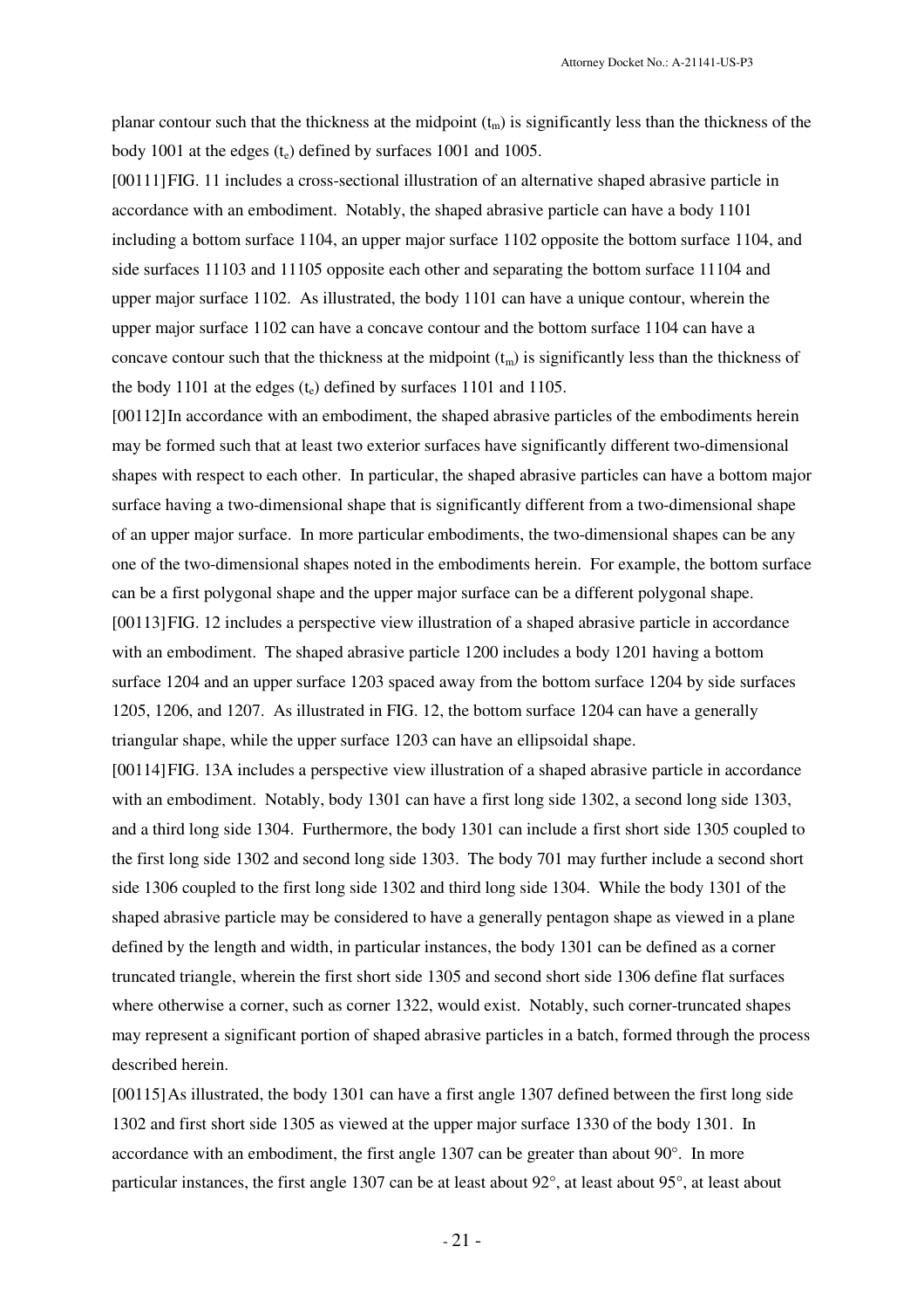100°, or even at least about 105°. Still, the first angle, in one non-limiting embodiment, can be not greater than about 160°.

[00116]The body can further include a second angle 1308 formed between the first short side 1305 and second long side 1303 as viewed at the upper major surface 1330 of the body 1301. In accordance with an embodiment, the second angle 1308 can be the same as the first angle 1307. Still, in another embodiment, the second angle 1308 can be different than the first angle 1307. According to one instance, the second angle 1308 can be obtuse. Alternatively, the second angle 1308 may be greater than about 90°, and more particularly, at least about 92°, at least about 95°, at least about 100°, or even at least about 105°. Still, the second angle 1308, in one non-limiting embodiment, can be not greater than about 160°.

[00117]As further illustrated, the body 1301 of the shaped abrasive particle can include a third angle 1309 defined as the angle between the second short side 1306 and first long side 1302 as viewed at the upper major surface 1330 of the body 1301. The third angle 1309 may be the same as the first angle 1307 or the second angle 1308. Alternatively, the third angle 1309 may be different than the first angle 1307 and second angle 1308.

[00118]The body 1301 can also include a fourth angle 1310 defined as the angle between the second short surface 706 and third long side 1304. The fourth angle 1310 may be different than the first angle 1307, second angle 1308, or third angle 1309. In particular instances, the fourth angle 1310 can be less than the first angle 1307, less than the second angle 1308, or less than the third angle 1309. In at least one particular embodiment, the fourth angle 1310 may be substantially orthogonal (90°). In yet other instances, the fourth angle 1310 may be greater than 90°.

[00119]The body 1301 may further include a fifth angle 1311 between the third long side 1304 and second long side 1303 as viewed top down looking at the upper major surface 1330 of the body 1301. Notably, the fifth angle 1311 can be different than the first angle 1307, the second angle 1308, the third angle 1309, or the fourth angle 1310. In particular instances, the fifth angle 1311 can be less than the first angle 1307, less than the second angle 1308, less than the third angle 1309, or even less than the fourth angle 1310. The fifth angle 1311 can define the corner 1322 of a triangle, and thus be less than about  $90^{\circ}$ , and more particularly less than about  $70^{\circ}$ . While the body 1301 has been illustrated as having a first short side and a second short side 1306, it will be appreciated that the body could incorporate a third short side separating the second long side and third long side 1304. [00120] In accordance with an embodiment, the first short side 1305 can have a length that is not greater than about 60% of a length of the first long side 1302. In other embodiments, the length of the first short side 1305 relative to the first long side 1302 can be less, such as not greater than about 50%, or not greater than about 40%, not greater than about 30%, not greater than about 20%, or even not greater than about 15%. Still, the first short side 1305 can be at least about 2%, such as at least about 5%, at least about 10%, at least about 15%, or even at least about 20% of the length of the first long side 1302. It will be appreciated that the length of the first short side 1305 can be within a range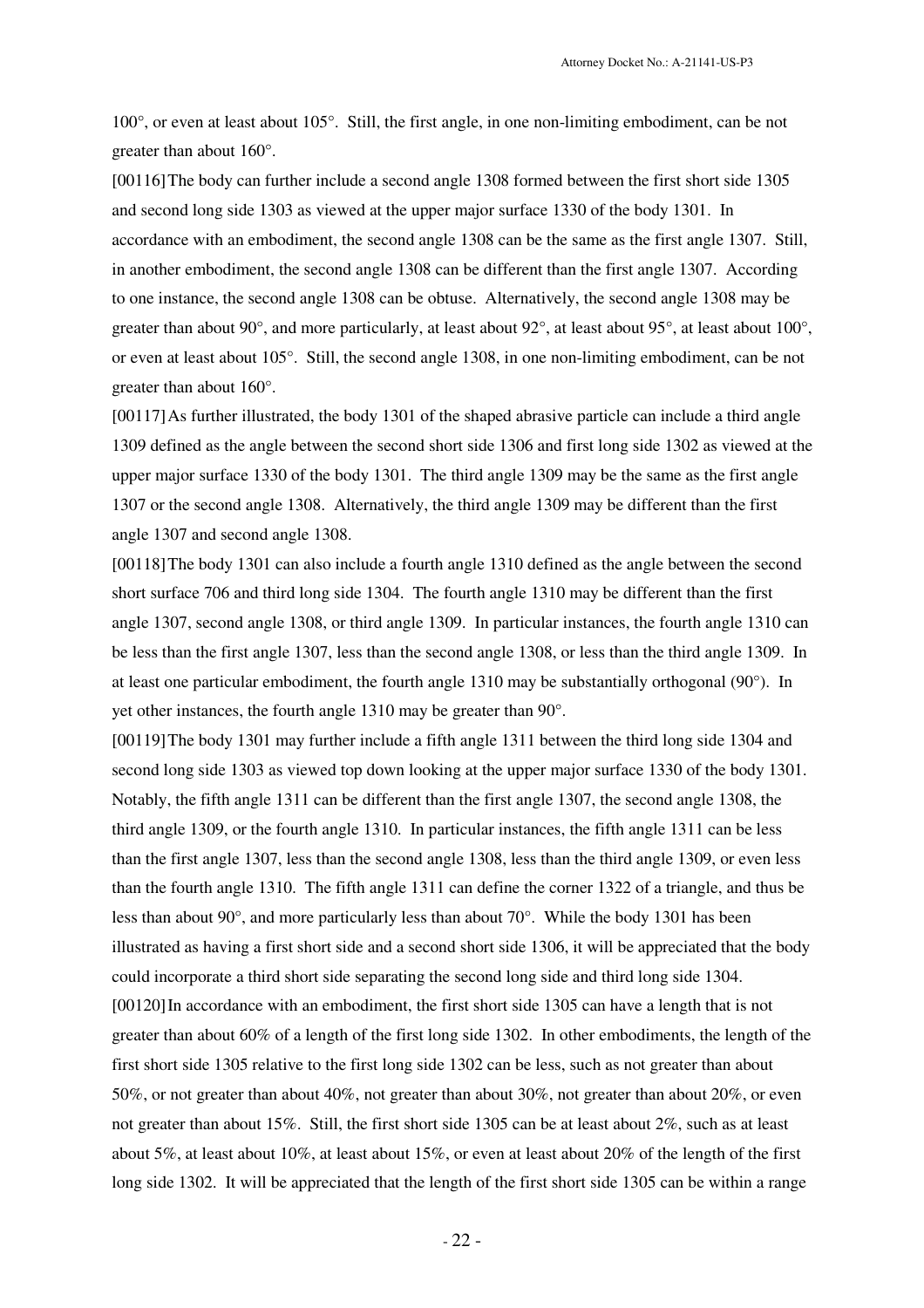between any of the minimum and maximum percentages noted above. Furthermore, it will be appreciated that the length of the second short side 1306 can have the same characteristics of the first short side 1305 relative to the first long side 1302. Additionally, the length of the second short side 1306 may differ with respect to the length of the first short side 1305.

[00121] In accordance with an embodiment, the first long side 1302 can have a length (11) that is substantially equal to the length (l2) of the second long side 1303. Still, the length (l1) of the first long side 1302 may be significantly different than the length (12) of the second long side 1303. Moreover, the length (l1) of the first long side 1302 may be substantially the same as the length (l3) of the third long side 1304. Alternatively, the length (l1) of the first long side 1302 may be significantly different that the length (l3) of the third long side 1304. Additionally, the length (l2) of the second long side 1303 may be substantially the same as the length (13) of the third long side 1304. Alternatively, the length (l2) of the second long side 1303 may be significantly different than the length (l3) of the third long side 1304.

[00122]FIG. 13B includes a cross-sectional illustration of a portion of the shaped abrasive particle of FIG. 13A. Notably, the cross-sectional image is taken through the axis 1350 which is defined by a point at one corner 1321 of the body 1301 and a midpoint 1341 of the body 1301. In accordance with a particular embodiment, the body 1301 can have a greater thickness at a midpoint 1341 of the shaped abrasive particle as compared to the thickness of the body measured at the corner 1321. In certain instances, the shaped abrasive particles can have a corner/midpoint differential thickness of at least 1.1, wherein the corner/midpoint differential thickness (c/m∆t) is a measure of the thickness of the body at the midpoint divided by the thickness of at least one corner. In certain embodiments, the corner/midpoint differential thickness can be greater, such as at least about 1.2, at least about 1.4, wherein the at least about 1.6, at least about 1.8, at least about 2, at least about 2.2, at least about 2.4, at least about 3, or even at least about 4. Still, in one non-limiting embodiment, the corner/midpoint differential thickness (c/m∆t) can be not greater than about 20, such as not greater than about 18, not greater than about 15, not greater than about 12, not greater than about 10, not greater than about 8, not greater than about 6, or even not greater than about 4. It will be appreciated that the shaped abrasive particles herein can have a body having a corner/midpoint differential thickness (c/m∆t) within a range between any of the minimum and maximum values noted above.

[00123]It will be appreciated that the above characteristics can be attributed to a batch of shaped abrasive particles. The batch can include a sample of at least about 20 discrete shaped abrasive particles selected at random. Each of the discrete shaped abrasive particles of the sample can be measured to determine average dimensions of midpoint thickness and corner thickness of the sample that are representative of the batch.

[00124]FIG. 13C includes a cross-sectional illustration of a portion of the shaped abrasive particle of FIG. 13A. In particular, FIG. 13C includes a cross-sectional illustration of the shaped abrasive particle along axis 1360, which is defined as an axis extending through the midpoint 1341 and a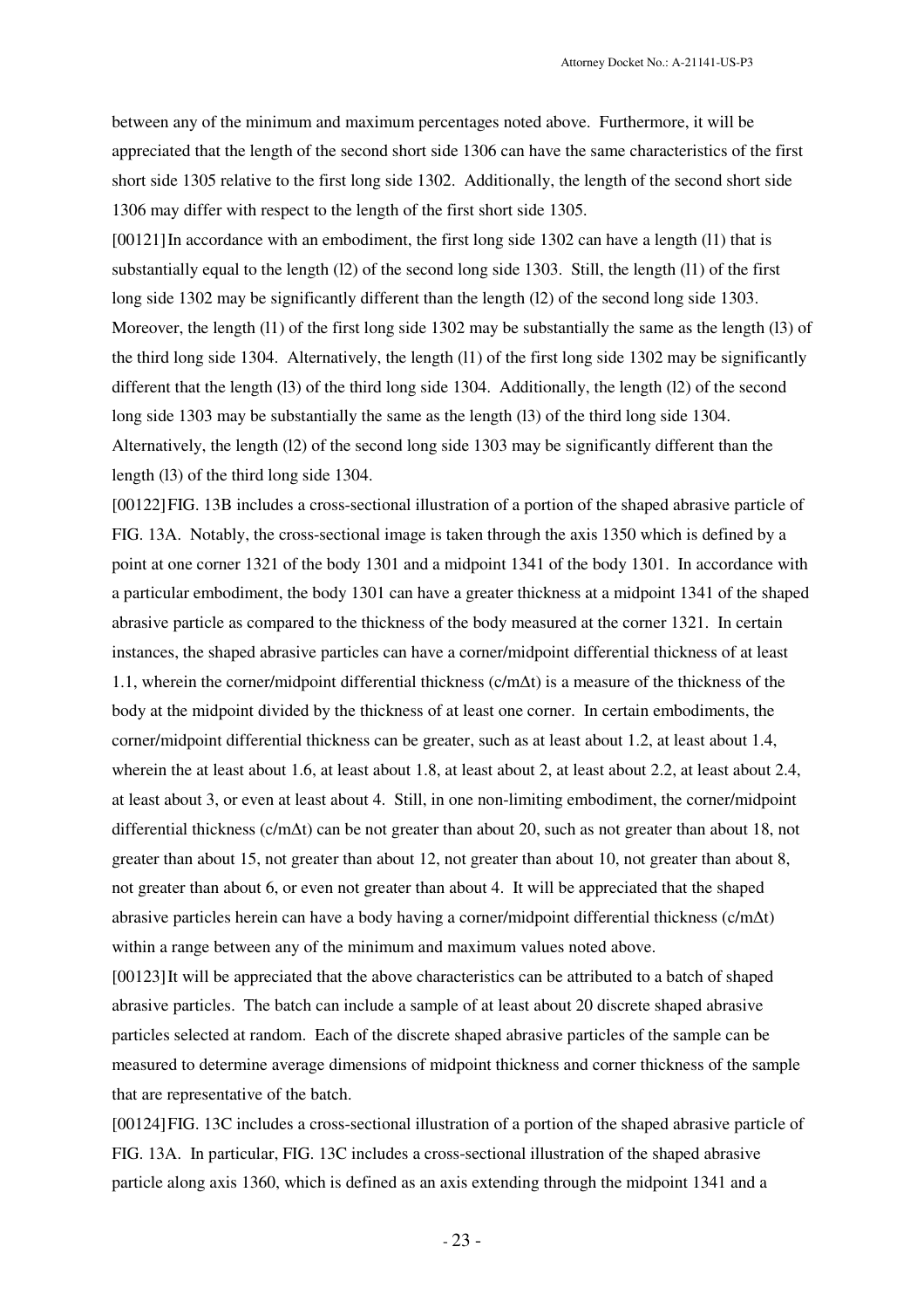midpoint 1342 of a side 1303 of the body 1301. In accordance with one embodiment, the body 1301 can have a greater thickness at a midpoint 1341 of the body 1301 than a thickness at a midpoint edge 1342 of the body 1301. Notably, the shaped abrasive particles can have an edge/midpoint differential thickness (e/m∆t) of at least 1.1, wherein the edge/midpoint differential thickness is a measure of the thickness of the body at the midpoint 1341 divided by the thickness of a side surface at the midpoint between two corners. In other embodiments, the edge/midpoint differential thickness (e/m∆t) can be greater, such as at least about 1.2, at least about 1.4, wherein the at least about 1.6, at least about 1.8, at least about 2, at least about 2.2, at least about 2.4, at least about 3, or even at least about 4. Still, in one non-limiting embodiment, the edge/midpoint differential thickness (e/m∆t) can be not greater than about 20, such as not greater than about 18, not greater than about 15, not greater than about 12, not greater than about 10, not greater than about 8, not greater than about 6, or even not greater than about 4. It will be appreciated that the shaped abrasive particles herein can have a body having a edge/midpoint differential thickness (e/m∆t) within a range between any of the minimum and maximum values noted above.

[00125]It will be appreciated that the above characteristics can be attributed to a batch of shaped abrasive particles. The batch can include a sample of at least about 20 discrete shaped abrasive particles selected at random. Each of the discrete shaped abrasive particles of the sample can be measured to determine average dimensions of midpoint thickness and corner thickness of the sample that are representative of the batch.

[00126]The shaped abrasive particles of embodiments herein can have a particular size, as measured by the length of the body. For example, the shaped abrasive particles may have a median particle size of not greater than about 5 mm. Alternatively, the median particle may be less, such as not greater than about 4 mm, not greater than about 3 mm, not greater than about 2 mm, or even not greater than about 1.5 mm. In still another aspect, the median particle size of the shaped abrasive particles can be at least about 10 microns, at least about 100 microns, at least about 200 microns, at least about 400 microns, at least about 600 microns, or even at least about 800 microns. It will be appreciated that the median particle size of the shaped abrasive particles can be within a range between any of the above minimum and maximum values.

[00127]The shaped abrasive particles of embodiments herein can have a particular grain size, particularly for grains of alpha alumina. For example, the shaped abrasive particles may have an average grain size of not greater than about 500 microns, such as not greater than about 250 microns, or even not greater than about 100 microns, not greater than about 50 microns, not greater than about 20 microns, or even not greater than about 1 micron. In another aspect, the average grain size can be at least about 0.01 microns, such as at least about 0.05 microns, at least about 0.08 microns, or even at least about 0.1 microns. It will be appreciated that the average grain size of the shaped abrasive particles can be within a range between any of the above minimum and maximum values.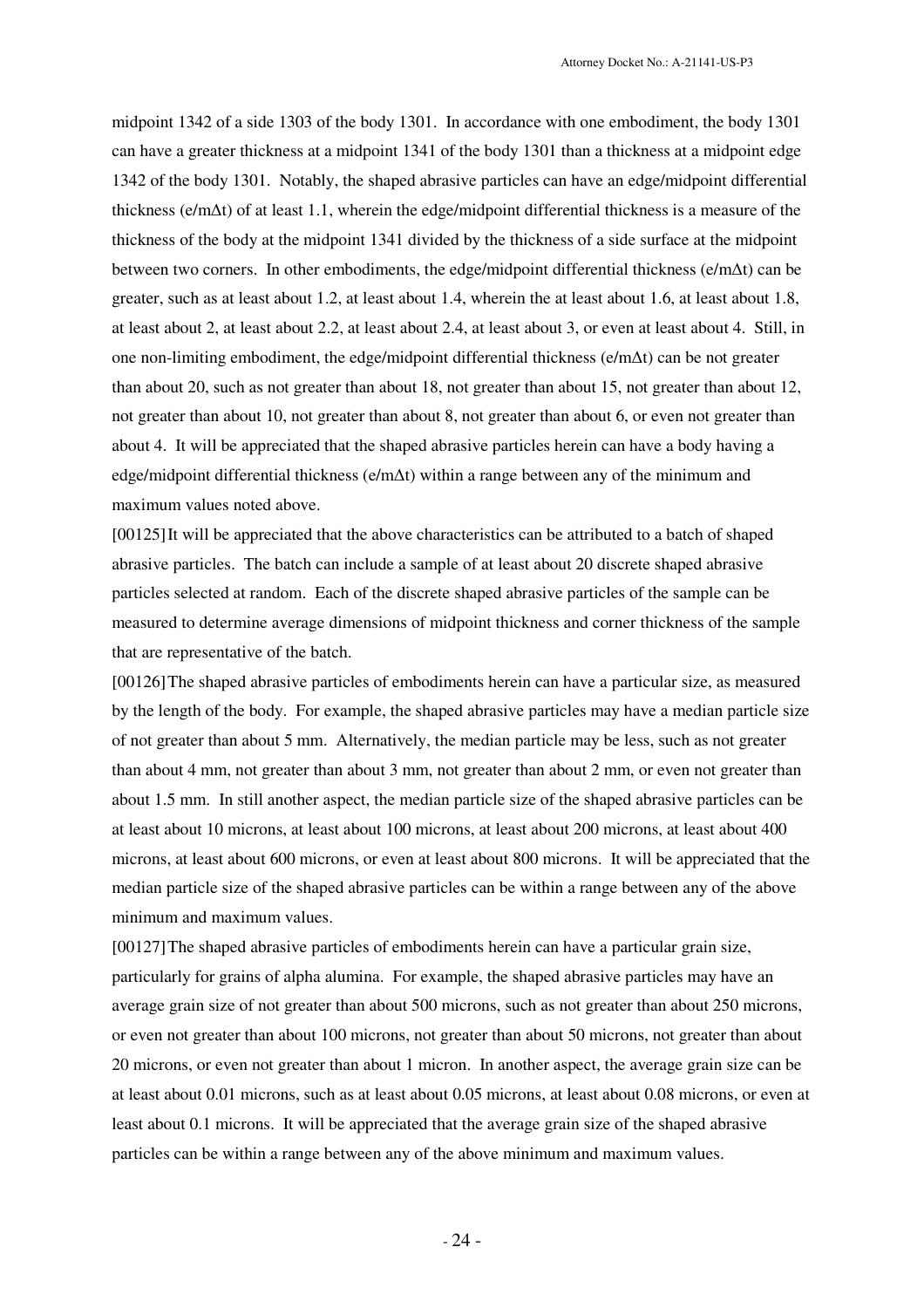[00128]FIG. 14 includes an illustration of a shaped abrasive particle according to another embodiment. As depicted, the shaped abrasive particle 11400 may include a body 1401 that may be formed according to an embodiment herein. Notably, the shaped abrasive particle may be formed from an extruded sheet via a punching process. The body 1401 can include a central portion 1402 that extends along a longitudinal axis 1404. A first radial arm 1406 may extend outwardly from the central portion 1402 along the length of the central portion 1402. A second radial arm 1408 may extend outwardly from the central portion 1402 along the length of the central portion 1402. A third radial arm 1410 may extend outwardly from the central portion 1402 along the length of the central portion 1402. Moreover, a fourth radial arm 1412 may extend outwardly from the central portion 1402 along the length of the central portion 1402. The radial arms 1406, 1408, 1410, 1412 may be equally spaced around the central portion 1402 of the shaped abrasive particle 1400.

[00129]As shown in FIG. 14, the first radial arm 1406 may include a generally arrow shaped distal end 1420. The second radial arm 1408 may include a generally arrow shaped distal end 1422. The third radial arm 1410 may include a generally arrow shaped distal end 1424. Further, the fourth radial arm 1412 may include a generally arrow shaped distal end 1426.

[00130]FIG. 14 also illustrates that the shaped abrasive particle 1400 may be formed with a first void 1430 between the first radial arm 1406 and the second radial arm 1408. A second void 1432 may be formed between the second radial arm 1408 and the third radial arm 1410. A third void 1434 may also be formed between the third radial arm 1410 and the fourth radial arm 1412. Additionally, a fourth void 1436 may be formed between the fourth radial arm 1412 and the first radial arm 1406. [00131]FIGs. 15 and 16 include an illustration of a shaped abrasive particle according to another embodiment. As shown, the shaped abrasive particle 1500 may include a body 1501 that has a generally cube-like shape. It will be appreciated that the shaped abrasive particle may be formed to have other polyhedral shapes. The body 1501 may have a first end face 1502 and a second end face 1504, a first lateral face 1506 extending between the first end face 1502 and the second end face 1504, a second lateral face 1508 extending between the first end face1502 and the second end face 1504. Further, the body 1501 can have a third lateral face 1510 extending between the first end face 1502 and the second end face 1504, and a fourth lateral face 1512 extending between the first end face 1502 and the second end face 1504.

[00132] As shown, the first end face 1502 and the second end face 1504 can be parallel to each other and separated by the lateral faces 1506, 1508, 1510, and 1512, giving the body a cube-like structure. However, in a particular aspect, the first end face 1502 can be rotated with respect to the second end face 1504 to establish a twist angle 1514. In particular instances, the shaped abrasive particle 1500 can be formed from the processes described herein, including sectioning a sheet, and more particularly sectioning a sheet that has been torqued or twisted in a particular manner to impart a twist angle to the finally-formed shaped abrasive particle. In certain instances, the twist of the body 1501 can be along one or more axes and define particular types of twist angles. For example, as illustrated in a top-down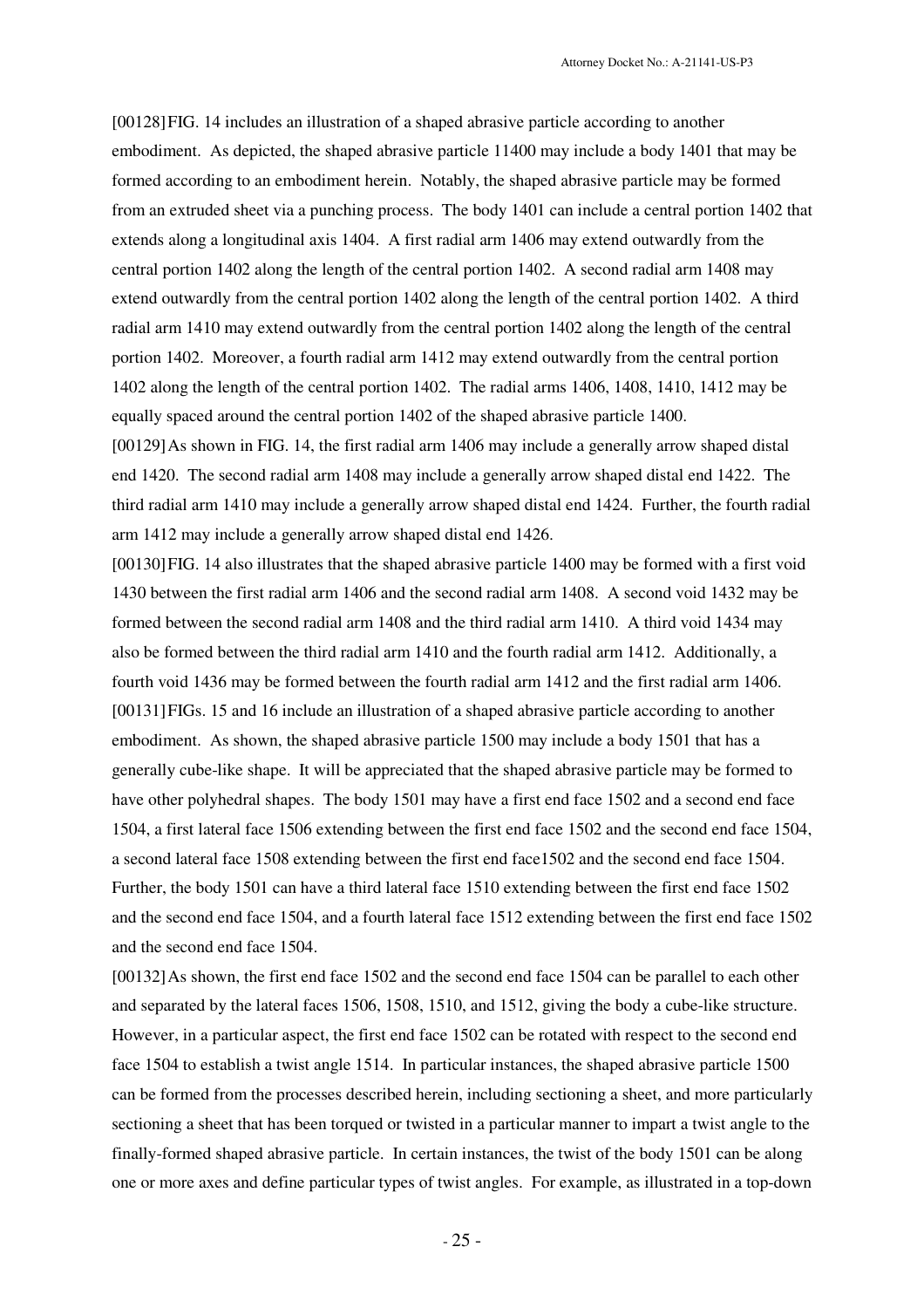view of the body in FIG. 12 looking down the longitudinal axis 1580 defining a length of the body 1501 on the end face 1502 parallel to a plane defined by the lateral axis 1581 extending along a dimension of width of the body 1501 and the vertical axis 1582 extending along a dimension of height of the body 1501. According to one embodiment, the body 1501 can have a longitudinal twist angle 1514 defining a twist in the body 1501 about the longitudinal axis such that the end faces 1502 and 1504 are rotated relative to each other. The twist angle 1514, as illustrated in FIG. 16 can be measured as the angle between a tangent of a first edge 1522 and a second edge 1524, wherein the first edge 1522 and second edge 1524 are joined by and share a common edge 1526 extending longitudinally between two of the lateral faces (1510 and 1512). It will be appreciated that other shaped abrasive particles can be formed to have twist angles relative to the lateral axis, the vertical axis, and a combination thereof. Any such twist angles can have a value as described in the embodiments herein.

[00133]In a particular aspect, the twist angle 1514 can be at least about 1º. In other instances, the twist angle 1514 can be greater, such as at least about 2º, at least about 5º, at least about 8º, at least about 10º, at least about 12º, at least about 15º, at least about 18º, at least about 20º, at least about 25º, at least about 30º, at least about 40º, at least about 50º, at least about 60º, at least about 70º, at least about 80º, or even at least about 90º. Still, according to certain embodiments, the twist angle 1514 can be not greater than about 360º, such as not greater than about 330º, such as not greater than about 300º, not greater than about 270º, not greater than about 230º, not greater than about 200º, or even not greater than about 180º. It will be appreciated that certain shaped abrasive particles can have a twist angle within a range between any of the minimum and maximum angles noted above. [00134]FIG. 17 includes an illustration of a shaped abrasive particle according to an embodiment. The shaped abrasive grain 1700 may include a body 1701 including a base surface 1702 and an upper surface 1704 separated from each other by one or more side surfaces 1710, 1712, and 1714. According to one particular embodiment, the body 1701 can be formed such that the base surface 1702 has a planar shape different than a planar shape of the upper surface 1704, wherein the planar

shape is viewed in the plane defined by the respective surface. For example, as illustrated in the embodiment of FIG. 17, the body 1701 can have base surface 1702 generally have a circular shape and an upper surface 1704 having a generally triangular shape. It will be appreciated that other variations are feasible, including any combination of shapes at the base surface 1702 and upper surface 1704.

[00135]FIG. 18 includes a cross-sectional illustration of a coated abrasive article incorporating the abrasive particulate material in accordance with an embodiment. As illustrated, the coated abrasive 1800 can include a substrate 1801 and a make coat 1803 overlying a surface of the substrate 1801. The coated abrasive 1800 can further include abrasive particulate material 1806. The abrasive particulate material can include a first type of shaped abrasive particle 1805, a second type of abrasive particulate material 1807 in the form of diluent abrasive particles having a random shape, which may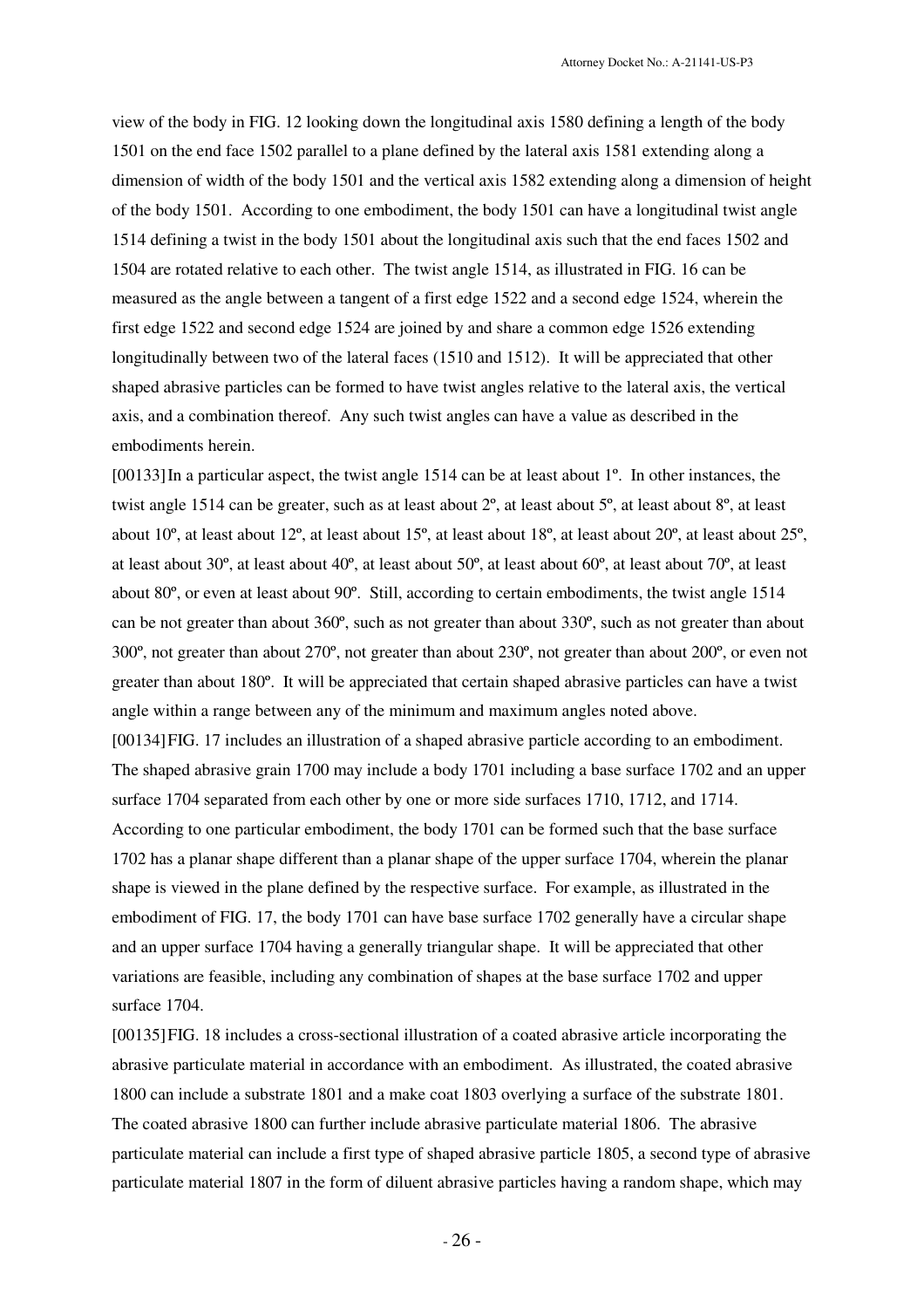not necessarily be shaped abrasive particles. The coated abrasive 1800 may further include size coat 1804 overlying and bonded to the abrasive particulate material 1806 and the make coat 1804. [00136]According to one embodiment, the substrate 1801 can include an organic material, inorganic material, and a combination thereof. In certain instances, the substrate 1801 can include a woven material. However, the substrate 1801 may be made of a non-woven material. Particularly suitable substrate materials can include organic materials, including polymers, and particularly, polyester, polyurethane, polypropylene, polyimides such as KAPTON from DuPont, paper. Some suitable inorganic materials can include metals, metal alloys, and particularly, foils of copper, aluminum, steel, and a combination thereof.

[00137]The make coat 1803 can be applied to the surface of the substrate 1801 in a single process, or alternatively, the abrasive particulate material 1806 can be combined with a make coat 1803 material and applied as a mixture to the surface of the substrate 1801. Suitable materials of the make coat 1803 can include organic materials, particularly polymeric materials, including for example, polyesters, epoxy resins, polyurethanes, polyamides, polyacrylates, polymethacrylates, poly vinyl chlorides, polyethylene, polysiloxane, silicones, cellulose acetates, nitrocellulose, natural rubber, starch, shellac, and mixtures thereof. In one embodiment, the make coat 1803 can include a polyester resin. The coated substrate can then be heated in order to cure the resin and the abrasive particulate material to the substrate. In general, the coated substrate 1801 can be heated to a temperature of between about 100 ºC to less than about 250 ºC during this curing process.

[00138]The abrasive particulate material 1806 can include shaped abrasive particles according to embodiments herein. In particular instances, the abrasive particulate material 1806 may include different types of shaped abrasive particles. The different types of shaped abrasive particles can differ from each other in composition, two-dimensional shape, three-dimensional shape, size, and a combination thereof as described in the embodiments herein. As illustrated, the coated abrasive 1800 can include a shaped abrasive particle 1805 having a generally triangular two-dimensional shape. [00139]The other type of abrasive particles 1807 can be diluent particles different than the shaped abrasive particles 1805. For example, the diluent particles can differ from the shaped abrasive particles 1805 in composition, two-dimensional shape, three-dimensional shape, size, and a combination thereof. For example, the abrasive particles 1807 can represent conventional, crushed abrasive grit having random shapes. The abrasive particles 1807 may have a median particle size less than the median particle size of the shaped abrasive particles 1805.

[00140]After sufficiently forming the make coat 1803 with the abrasive particulate material 1806, the size coat 1804 can be formed to overlie and bond the abrasive particulate material 1806 in place. The size coat 1804 can include an organic material, may be made essentially of a polymeric material, and notably, can use polyesters, epoxy resins, polyurethanes, polyamides, polyacrylates, polymethacrylates, poly vinyl chlorides, polyethylene, polysiloxane, silicones, cellulose acetates, nitrocellulose, natural rubber, starch, shellac, and mixtures thereof.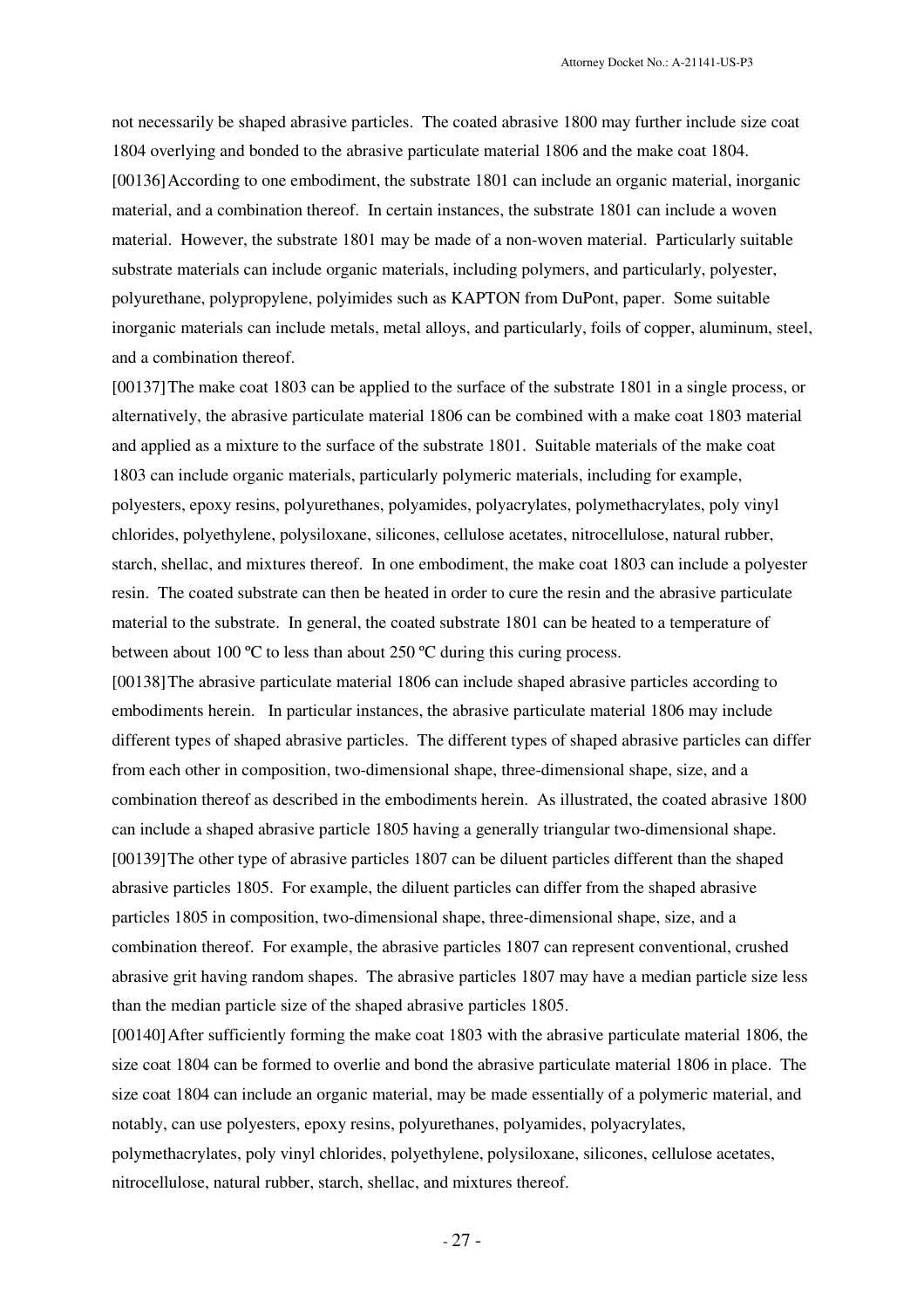[00141]FIG. 19 includes an illustration of a bonded abrasive article incorporating the abrasive particulate material in accordance with an embodiment. As illustrated, the bonded abrasive 1900 can include a bond material 1901, abrasive particulate material 1902 contained in the bond material, and porosity 1908 within the bond material 1901. In particular instances, the bond material 1901 can include an organic material, inorganic material, and a combination thereof. Suitable organic materials can include polymers, such as epoxies, resins, thermosets, thermoplastics, polyimides, polyamides, and a combination thereof. Certain suitable inorganic materials can include metals, metal alloys, vitreous phase materials, crystalline phase materials, ceramics, and a combination thereof. [00142]In some instances, the abrasive particulate material 1902 of the bonded abrasive 1900 can include shaped abrasive particles 1903. In particular instances, the shaped abrasive particles 1903 can be different types of particles, which can differ from each other in composition, two-dimensional shape, three-dimensional shape, size, and a combination thereof as described in the embodiments herein. Alternatively, the bonded abrasive article can include a single type of shaped abrasive particle.

[00143]The bonded abrasive 1900 can include a type of abrasive particulate material 1907 representing diluent abrasive particles, which can differ from the shaped abrasive particles 1903 in composition, two-dimensional shape, three-dimensional shape, size, and a combination thereof. [00144]The porosity 1908 of the bonded abrasive 1900 can be open porosity, closed porosity, and a combination thereof. The porosity 1908 may be present in a majority amount (vol%) based on the total volume of the body of the bonded abrasive 1900. Alternatively, the porosity 1908 can be present in a minor amount (vol $\%$ ) based on the total volume of the body of the bonded abrasive 1900. The bond material 1901 may be present in a majority amount (vol%) based on the total volume of the body of the bonded abrasive 1900. Alternatively, the bond material 1901 can be present in a minor amount (vol%) based on the total volume of the body of the bonded abrasive 1900. Additionally, abrasive particulate material 1902 can be present in a majority amount (vol%) based on the total volume of the body of the bonded abrasive 1900. Alternatively, the abrasive particulate material 1902 can be present in a minor amount (vol%) based on the total volume of the body of the bonded abrasive 1900.

[00145]The present application represents a departure from the state of the art. While the industry has recognized that shaped abrasive particles may be formed through processes such as molding and screen printing, the processes of the embodiments herein are distinct from such processes. Notably, the embodiments herein include a combination of process features facilitating the formation of batches of shaped abrasive particle having particular features. Moreover, the shaped abrasive particles of the embodiments herein can have a particular combination of features distinct from other particles including, but not limited to, aspect ratio, composition, additives, two-dimensional shape, three-dimensional shape, and a combination thereof. And in fact, such compositions may facilitate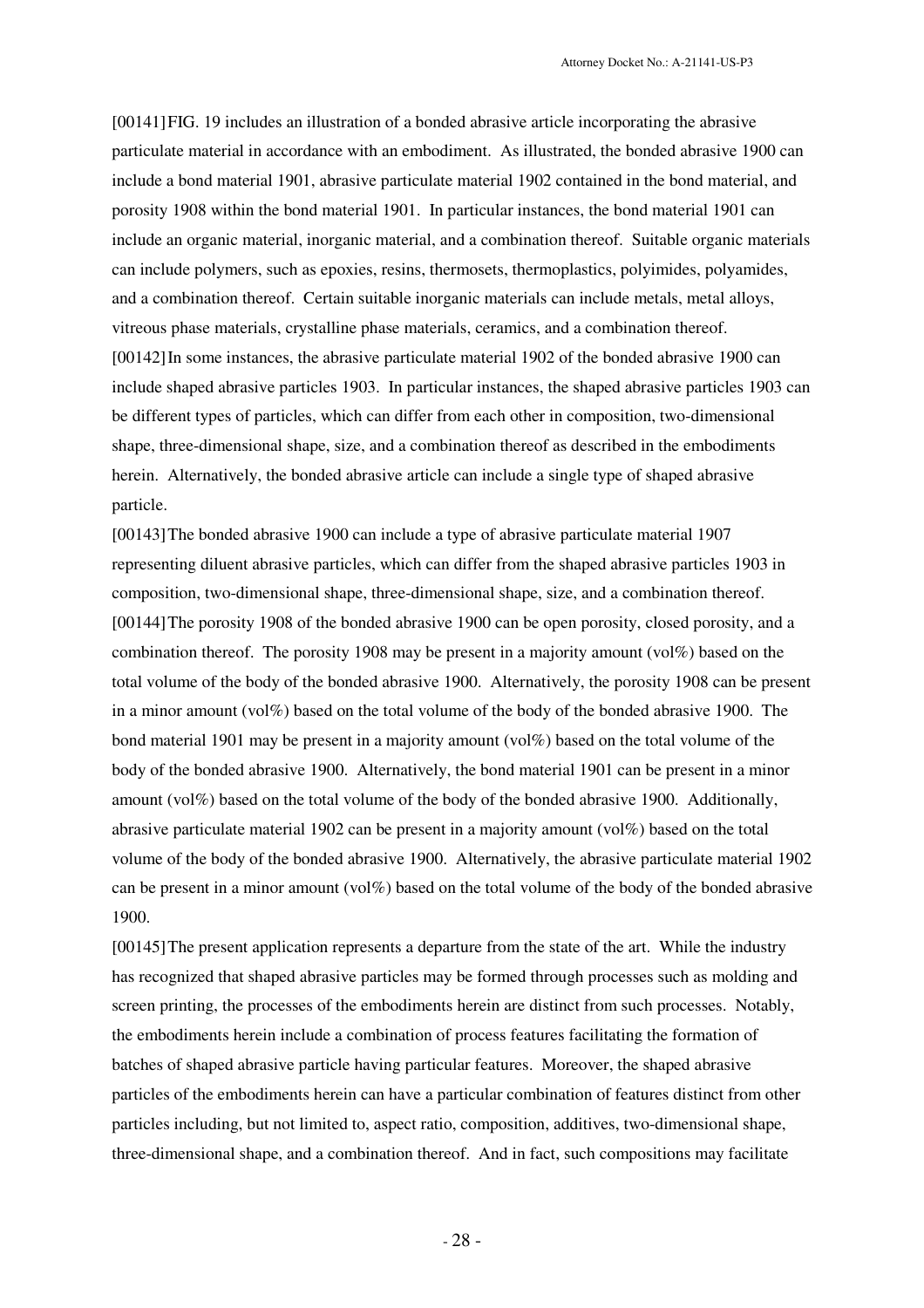improved grinding performance in the context of fixed abrasives, such as bonded abrasives or coated abrasives.

[00146]The above-disclosed subject matter is to be considered illustrative, and not restrictive, and the appended claims are intended to cover all such modifications, enhancements, and other embodiments, which fall within the true scope of the present invention. Thus, to the maximum extent allowed by law, the scope of the present invention is to be determined by the broadest permissible interpretation of the following claims and their equivalents, and shall not be restricted or limited by the foregoing detailed description.

[00147]The Abstract of the Disclosure is provided to comply with Patent Law and is submitted with the understanding that it will not be used to interpret or limit the scope or meaning of the claims. In addition, in the foregoing Detailed Description of the Drawings, various features may be grouped together or described in a single embodiment for the purpose of streamlining the disclosure. This disclosure is not to be interpreted as reflecting an intention that the claimed embodiments require more features than are expressly recited in each claim. Rather, as the following claims reflect, inventive subject matter may be directed to less than all features of any of the disclosed embodiments. Thus, the following claims are incorporated into the Detailed Description of the Drawings, with each claim standing on its own as defining separately claimed subject matter.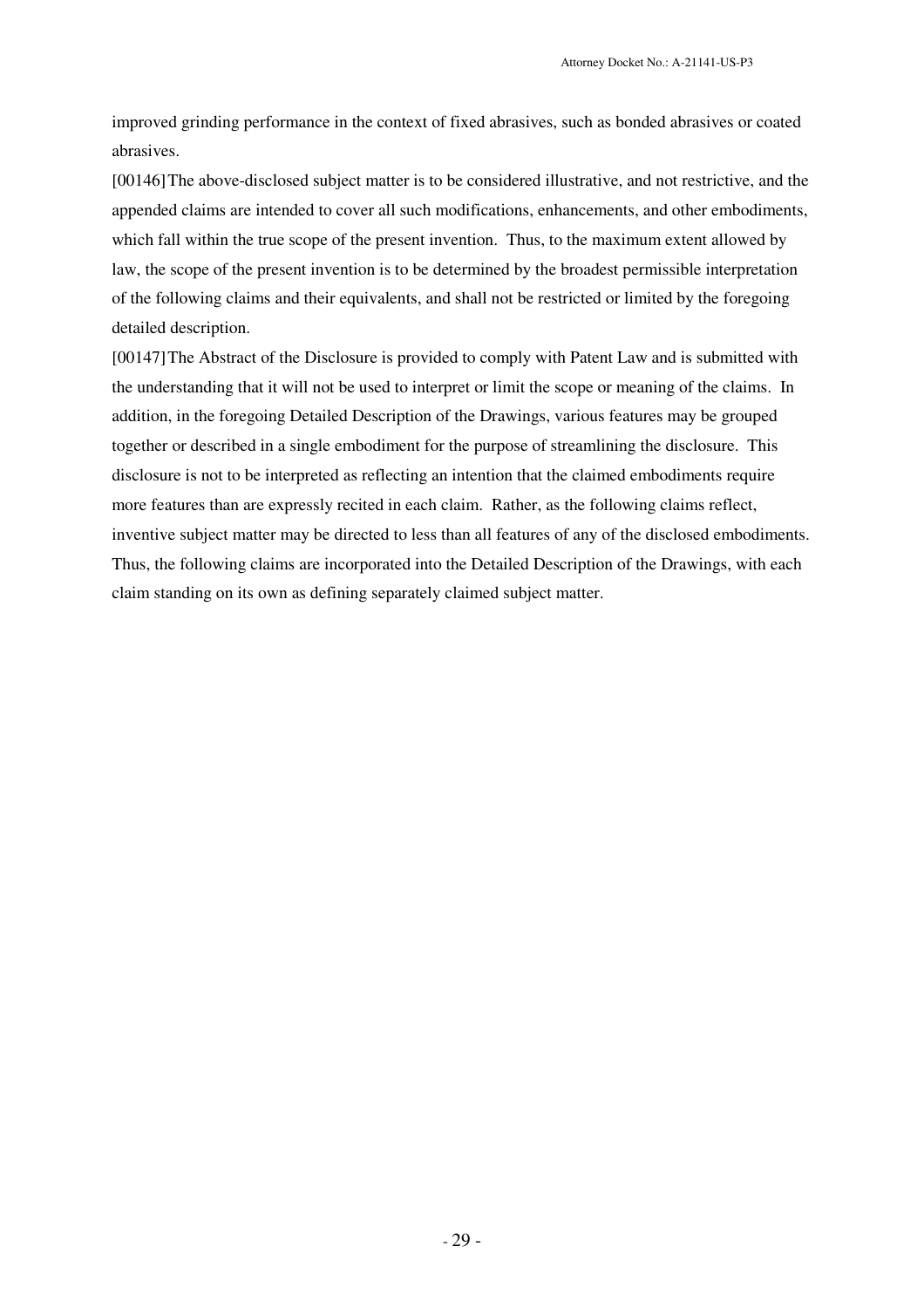#### WHAT IS CLAIMED IS:

1. A particulate material comprising:

a shaped abrasive particle having a body comprising a length, a width, and a thickness, wherein the body comprises a central region including the geometric center of the body having a first dopant material present in a center dopant amount  $(D_{Cc})$ , the body further comprising an upper surface defined by the dimensions of length and width, the upper surface having a second dopant material present in an upper surface dopant amount ( $D_{\text{USc}}$ ), wherein the body comprises a dopant amount difference ( $\Delta D_c$ ) between the first dopant amount and the second dopant amount.

2. The particulate material of claim 1, wherein the first dopant amount is greater than the second dopant amount, wherein the second dopant amount is greater than the first dopant amount.

3. The particulate material of claim 1, wherein the first dopant material and second dopant material are different from each other.

4. The particulate material of claim 1, wherein the dopant amount difference is at least about 0.2 wt%, at least about 0.6 wt%, at least about 1 wt%, at least about 1.4 wt%, at least about 1.8 wt%, at least about 2 wt%, at least about 2.5 wt%, at least about 3 wt%, at least about 3.5 wt%, at least about 4 wt%, at least about 5 wt%, and not greater than about 30 wt%, not greater than about 26 wt%, not greater than about 24 wt%, not greater than about 20 wt%, not greater than about 18 wt%, not greater than about 16 wt%.

5. The particulate material of claim 1, wherein the body comprises a two-dimensional shape as viewed in a plane defined by a length and a width of the shaped abrasive particle selected from the group consisting of polygons, ellipsoids, numerals, Greek alphabet characters, Latin alphabet characters, Russian alphabet characters, complex shapes having a combination of polygonal shapes, and a combination thereof, wherein the body comprises a polygonal shape as viewed in a plane defined by the dimension of the length and width, wherein the shaped abrasive particle comprises a polygonal shape selected from the group consisting of triangle, rectangle, quadrilateral, pentagon, hexagon, heptagon, octagon, nonagon, decagon, and a combination thereof.

6. The particulate material of claim 1, wherein the body comprises a material selected from the group consisting of an oxide, a nitride, a carbide, a boride, an oxycarbide, oxynitride, and a combination thereof, wherein the body comprises alumina, wherein the body consists essentially of alumina.

7. The particulate material of claim 1, wherein the second dopant material comprises an element or compound including an element selected from the group consisting of alkali elements, alkaline earth elements, rare-earth elements, hafnium (Hf), zirconium (Zr), niobium (Nb), tantalum (Ta), molybdenum (Mo), vanadium (V), and a combination thereof, wherein the second dopant material comprises a material selected from the group consisting of lithium (Li), sodium (Na), potassium (K), magnesium (Mg), calcium (Ca), strontium (Sr), barium (Ba), scandium (Sc), yttrium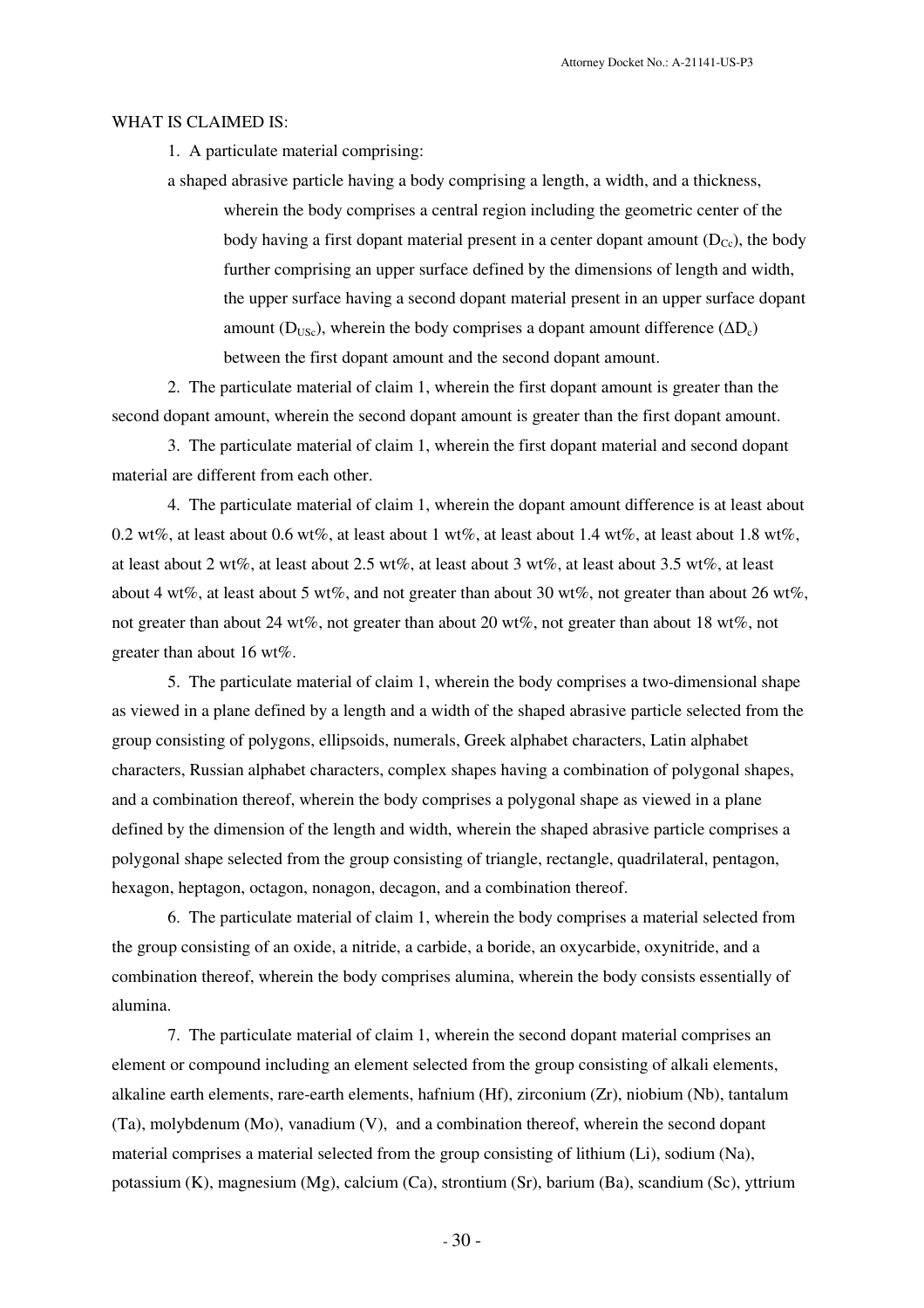(Y), lanthanum (La), cesium (Ce), praseodymium (Pr), niobium (Nb), hafnium (Hf), zirconium (Zr), tantalum (Ta), molybdenum (Mo), vanadium (V), and a combination thereof.

8. The particulate material of claim 1, wherein the first dopant material comprises an element or compound including an element selected from the group consisting of alkali elements, alkaline earth elements, rare-earth elements, hafnium (Hf), zirconium (Zr), niobium (Nb), tantalum (Ta), molybdenum (Mo), vanadium (V), and a combination thereof, wherein the first dopant material comprises a material selected from the group consisting of lithium (Li), sodium (Na), potassium (K), magnesium (Mg), calcium (Ca), strontium (Sr), barium (Ba), scandium (Sc), yttrium (Y), lanthanum (La), cesium (Ce), praseodymium (Pr), niobium (Nb), hafnium (Hf), zirconium (Zr), tantalum (Ta), molybdenum (Mo), vanadium (V), and a combination thereof.

9. The particulate material of claim 1, wherein the body comprises not greater than about 12 wt% of the first dopant material for the total weight of the body, wherein the body comprises not greater than about 11 wt%, not greater than about 10 wt%, not greater than about 9 wt%, not greater than about 8 wt%, not greater than about 7 wt%, not greater than about 6 wt%, and at least about 0.5 wt%, at least about 1 wt%, at least about 1.3 wt%, at least about 1.8 wt%, at least about 2 wt%, at least about 2.3 wt%, at least about 2.8 wt%, at least about 3 wt%.

10. The particulate material of claim 1, wherein the body comprises not greater than about 12 wt% of the second dopant material for the total weight of the body, wherein the body comprises not greater than about 11 wt%, not greater than about 10 wt%, not greater than about 9 wt%, not greater than about 8 wt%, not greater than about 7 wt%, not greater than about 6 wt%, and at least about 0.5 wt%, at least about 1 wt%, at least about 1.3 wt%, at least about 1.8 wt%, at least about 2 wt%, at least about 2.3 wt%, at least about 2.8 wt%, at least about 3 wt%.

11. The particulate material of claim 1, wherein the body comprises a primary aspect ratio defined by a ratio of length:width of at least about 1.2:1, at least about 1.5:1, at least about 2:1, at least about 3:1, at least about 4:1.23

12. The particulate material of claim 1, wherein the body comprises a secondary aspect ratio defined by a ratio of length:thickness of at least about 1.2:1, at least about 1.5:1, at least about 2:1, at least about 3:1, at least about 4:1, at least about 5:1, at least about 10:1.

13. The particulate material of claim 1, wherein the body comprises a tertiary aspect ratio defined by a ratio of width:thickness of at least about 1.2:1, at least about 1.5:1, at least about 2:1, at least about 3:1, at least about 4:1, at least about 5:1, at least about 10:1.

14. The particulate material of claim 1, wherein the body comprises a greater thickness at a midpoint of the body than a thickness at a corner of the body, wherein the body comprises a corner/midpoint differential thickness of at least 1.1.

15. The particulate material of claim 1, wherein the body comprises a greater thickness at a corner of the body than at a midpoint of the body, wherein the body comprises a greater thickness at an edge of the body than at a midpoint of the body.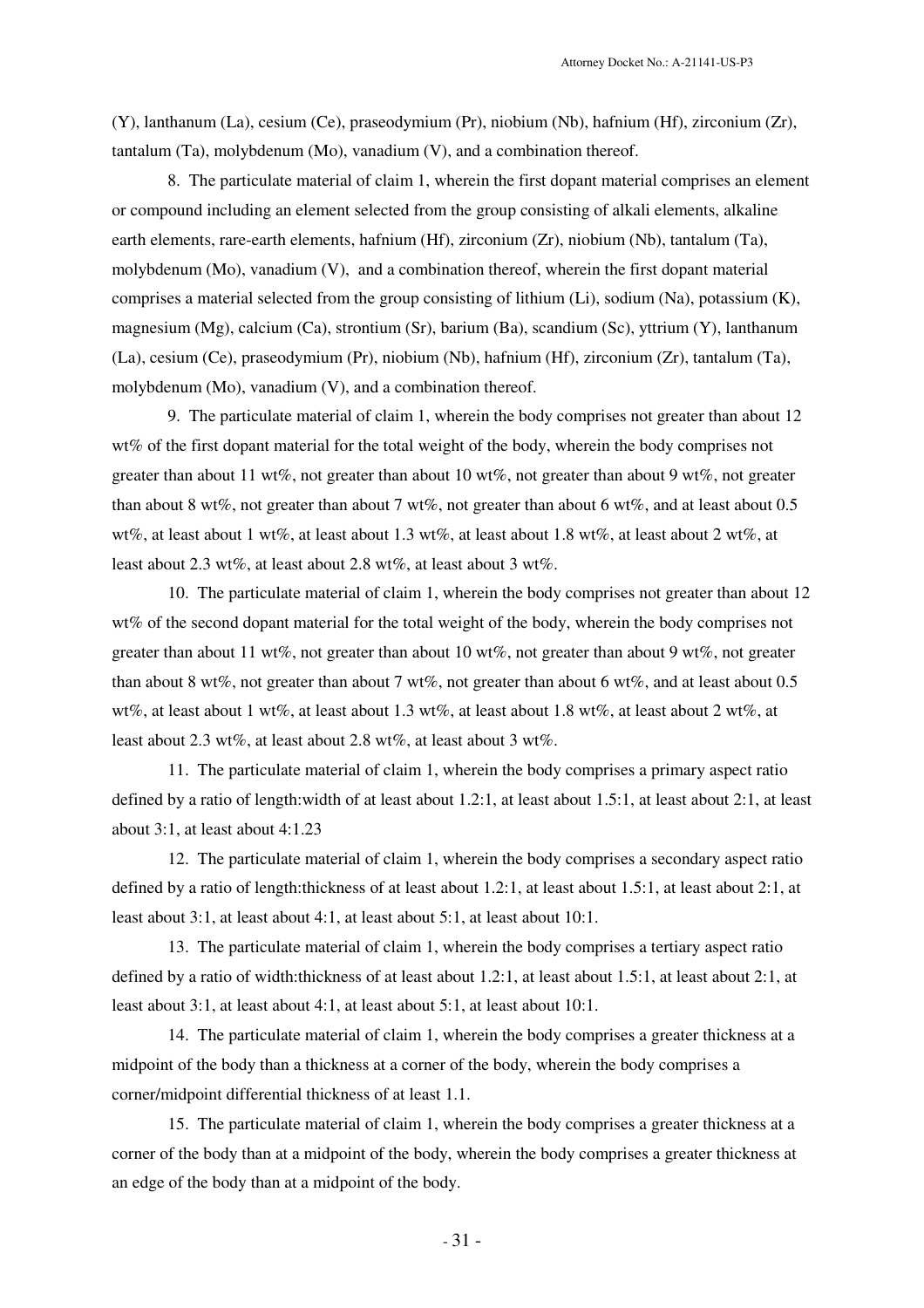16. The particulate material of claim 1, wherein upper surface has an upper surface contour significantly different than a contour of a bottom surface of the body as viewed in a cross-section of the body in a plane defined by the thickness and the length, wherein the upper surface comprises a two-dimensional shape as viewed in a plane defined by the length and width of the body that is significantly different than a two-dimensional shape of the bottom surface of the body as viewed in a plane defined by the length and width.

17. The particulate material of claim 1, wherein the body comprises a greater thickness at a midpoint of the body than a thickness at a midpoint edge of the body, wherein the body comprises an edge/midpoint differential thickness of at least 1.1, wherein edge/midpoint differential thickness (e/m∆t) is a measure of a midpoint thickness (tm) divided by an average edge thickness (te).

18. The particulate material of claim 1, wherein the body comprises a corner-truncated polygonal shape including a first long side, a second long side, and a first short side disposed between the first long side and second long side, wherein the first short side comprises a length shorter than the first long side and shorter than the second long side, wherein the body has a first angle between the first short side and the first long side greater than 90º, wherein the body comprises a corner-truncated triangle shape, wherein the body comprises a corner truncated quadrilateral shape.

19. The particulate material of claim 18, wherein the first short side comprises a length of not greater than about 60% of a length of the first long side, not greater than about 50%, not greater than about 40%, not greater than about 30%, not greater than about 20%, and wherein the first short side comprises a length of at least about 2% of a length of the first long side.

20. The particulate material of claim 18, wherein the first long side comprises a first length (l1) that is at least equal to a second length (l2) of the second long side, wherein the body further comprises a third long side, wherein the third long side has a length (l3) that is at least equal to a first length (l1) of the first long side.

21. The particulate material of claim 18, wherein the first angle is at least about 92º, wherein the first angle is at least about 95º, at least about 100º, at least about 105º, and not greater than about 160°.

22. The particulate material of claim 18, wherein the body further comprises a second short side between the first long side and third long side, further comprising a second angle between the second short side and the first long side greater than about 90º, wherein the second angle is at least about 95º, at least about 100º, at least about 105º, and not greater than about 160°.

23. The particulate material of claim 1, wherein the body comprises at least one exterior surface comprising a texture different than a texture on another exterior surface of the body, the at least one exterior surface is the upper surface, wherein the at least one exterior surface is a bottom surface of the body, wherein the body comprises a plurality of exterior surfaces comprising a texture.

24. The particulate material of claim 1, wherein the body comprises a pattern of features on at least one exterior surface, wherein the features are selected from the group consisting of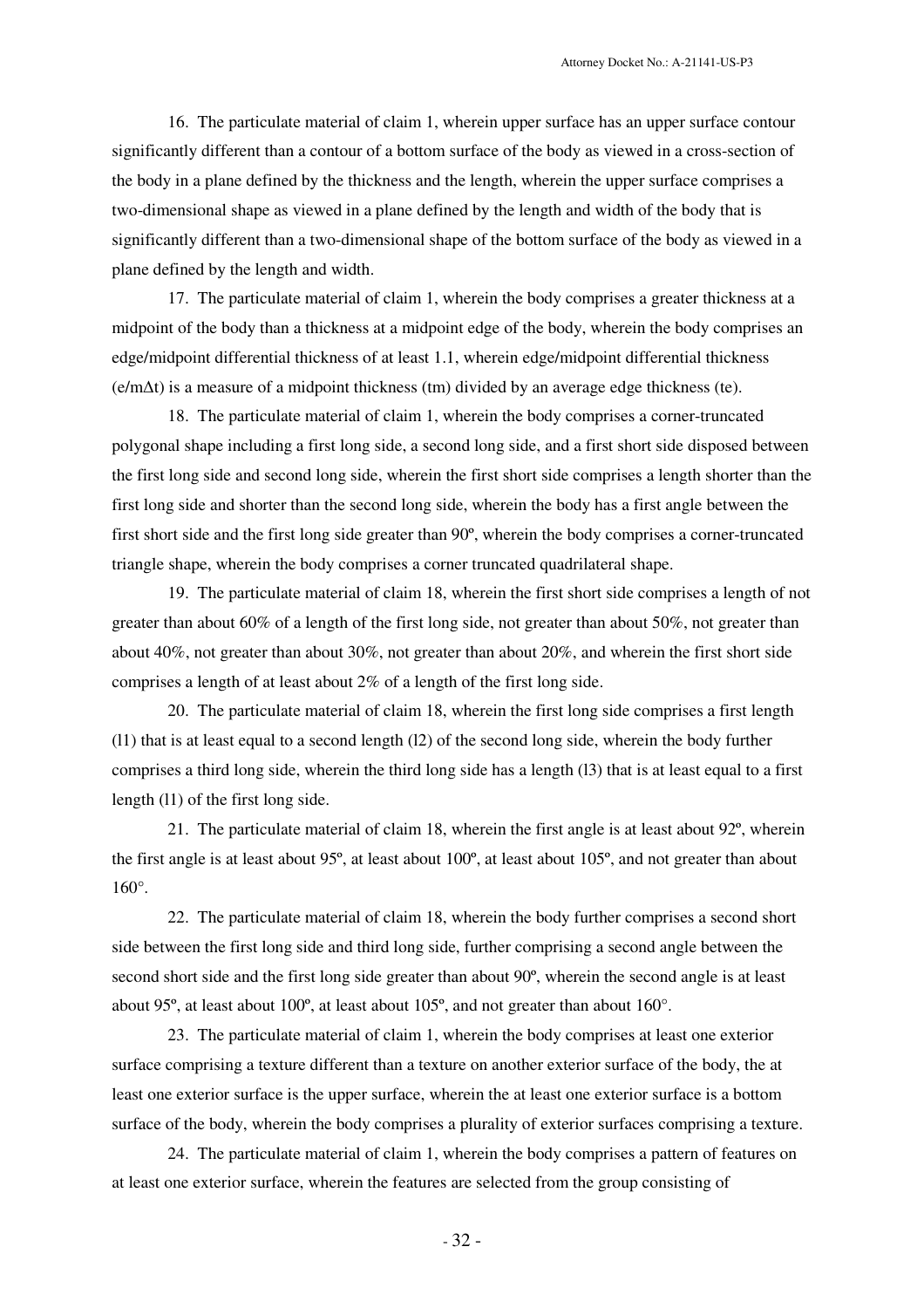protrusions, grooves, ridges, scales, and a combination thereof, wherein the body comprises at least one exterior surface comprising a pattern of protrusions and grooves, wherein the body comprises a plurality of grooves on at least one exterior surface, wherein the plurality of grooves have significantly different widths with respect to each other, wherein the plurality of grooves have significantly different contours with respect to each other, wherein the grooves are curved.

25. The particulate material of claim 1, wherein the body comprises at least one exterior surface having a patterned surface defined by a regular and repeating array of features, wherein the body comprises at least one exterior surface having a patterned surface defined by an irregular arrangement of features.

26. The particulate material of claim 1, wherein the body comprises a dopant material at an exterior surface of the body comprising a texture, wherein the dopant material complements the texture on the exterior surface, wherein the dopant material comprises a first concentration at a first feature and a second concentration at a second feature, wherein the first feature and the second feature are different, wherein the first concentration and second concentration are different from each other, wherein the first feature comprises a groove, wherein the second feature comprises a protrusion, wherein the dopant material forms a pattern on the exterior surface, wherein the first concentration is greater than the second concentration, wherein the first concentration is less than the first concentration.

27. The particulate material of claim 1, wherein the body comprises a length of less than about 5 mm, wherein the body comprises a length of at least about 1 micron.

28. A method of forming a shaped abrasive particle comprising:

extruding a mixture into a form;

applying a dopant material to an exterior surface of the form; and

forming a precursor shaped abrasive particle from the form.

29. The method of claim 28, wherein applying the dopant material includes a process selected from the group of processes including spraying, dipping, depositing, impregnating, transferring, punching, cutting, pressing, crushing and a combination thereof.

30. The method of claim 28, wherein the exterior surface is selected from the group consisting of an upper surface, a bottom surface, a side surface, and a combination thereof, wherein applying the dopant material comprises applying the dopant material to an upper surface of the form, wherein applying the dopant material comprises applying the dopant material to a bottom surface of the form, wherein applying the dopant material comprises spraying the dopant material on an upper surface of the form.

31. The method of claim 28, wherein applying the dopant material is conducted before forming the precursor shaped abrasive particle, wherein applying the dopant material is conducted simultaneously with forming the precursor shaped abrasive particle, wherein applying the dopant material is conducted after forming the precursor shaped abrasive particle.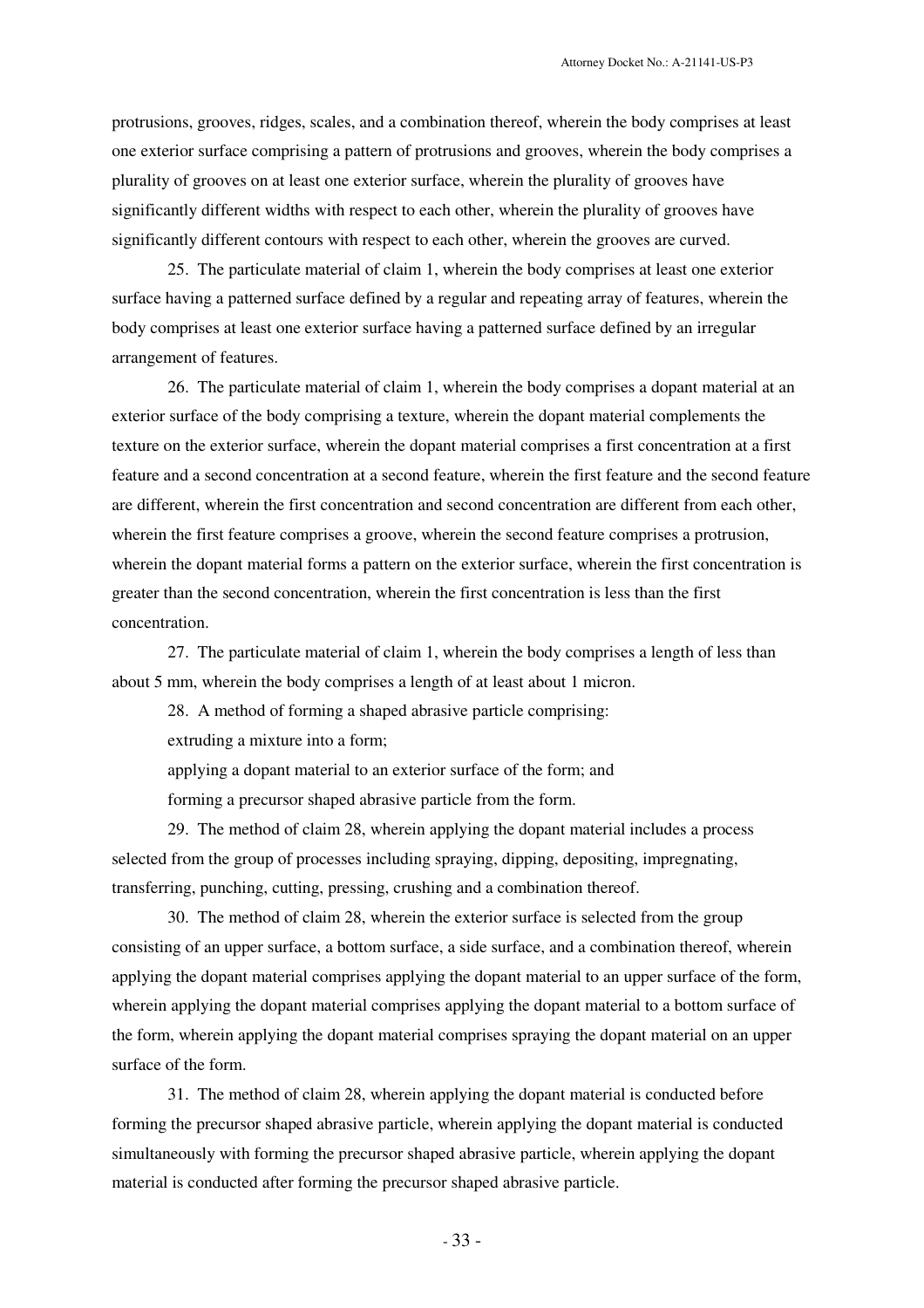32. The method of claim 28, wherein applying the dopant material includes applying the dopant material to a surface of a tool used to conduct the forming process, wherein the dopant material is disposed on a surface of a sectioning device used to form the precursor shaped abrasive particle.

33. The method of claim 28, wherein the dopant material comprises a precursor salt, wherein the salt comprises nitrogen, wherein the salt comprises a nitrate, chloride, sulfate, phosphate wherein the dopant material comprises an element or compound including an element selected from the group consisting of alkali elements, alkaline earth elements, rare-earth elements, hafnium (Hf), zirconium (Zr), niobium (Nb), tantalum (Ta), molybdenum (Mo), vanadium (V), and a combination thereof, wherein the dopant material comprises an element or compound including an element selected from the group consisting of lithium (Li), sodium (Na), potassium (K), magnesium (Mg), calcium (Ca), strontium (Sr), barium (Ba), scandium (Sc), yttrium (Y), lanthanum (La), cesium (Ce), praseodymium (Pr), niobium (Nb), hafnium (Hf), zirconium (Zr), tantalum (Ta), molybdenum (Mo), vanadium (V), and a combination thereof.

34. The method of claim 28, wherein extruding comprises pressing the mixture and forcing it through a die opening, wherein pressing includes applying a pressure of at least about 10 kPa, at least about 500 kPa, and not greater than about 4 MPa

35. The method of claim 34, wherein the die opening has a rectangular shape, wherein the form has a cross-sectional shape essentially the same as the shape of the die opening.

36. The method of claim 28, wherein extruding comprises extruding the mixture onto a belt, wherein the mixture contacts a surface of the belt after being extruded through a die opening, wherein the belt is translated while extruding, wherein the mixture is translated on the belt after exiting the die opening.

37. The method of claim 28, wherein the mixture comprises not greater than about 30 wt% organic materials for the total weight of the mixture, wherein the mixture comprises at least about 0.5 vol% organic material for the total volume of the mixture.

38. The method of claim 28, wherein the mixture comprises a ceramic material selected from the group consisting of an oxide, a nitride, a carbide, a boride, an oxycarbide, oxynitride, and a combination thereof, wherein the ceramic material comprises alumina, wherein the ceramic material comprises boehmite.

39. The method of claim 28, wherein the mixture has a storage modulus of at least about  $1x10^4$  Pa, wherein the mixture has a viscosity of not greater than about  $1x10^7$  Pa.

40. The method of claim 28, wherein the mixture comprises a solids content of at least about 25 wt% for the total weight of the mixture, a solids content of not greater than about 75 wt%.

41. The method of claim 28, wherein the mixture comprises a liquid content of at least about 25 wt % for the total weight of the mixture, a liquid content of not greater than about 75 wt%.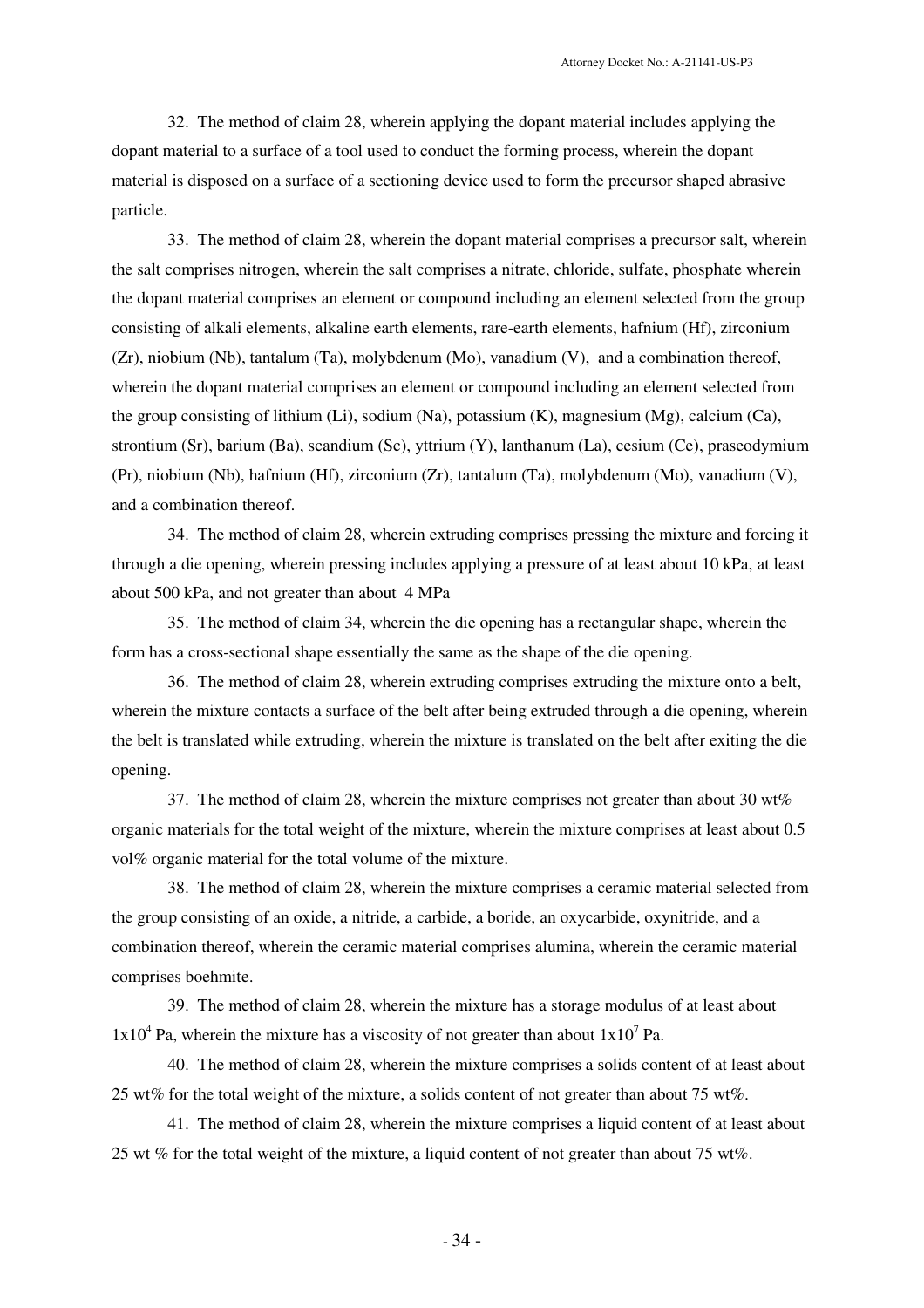42. The method of claim 28, wherein the mixture comprises a ceramic powder material and a liquid, wherein mixture comprises a gel, wherein the gel is a shape-stable material, wherein the gel comprises a ceramic powder material as an integrated network of discrete particles.

43. The method of claim 28, wherein extruding comprises extruding a form having a length (l), a width (w), and a thickness (t), wherein the length  $>$  width  $>$  thickness, wherein the form comprises a sheet, wherein the form comprises an average thickness of at least about 0.1 mm, wherein the form comprises an average thickness of not greater than about 10 mm.

44. The method of claim 43, wherein forming comprises sectioning the sheet, wherein forming comprises perforating a portion of the form, wherein sectioning comprises a process selected from the group consisting of cutting, pressing, punching, crushing, and a combination thereof, wherein cutting comprises water-jet cutting, wherein cutting comprises use of a blade, wherein sectioning comprises use of radiation, wherein sectioning comprises use of a laser.

45. The method of claim 44, wherein sectioning comprises translating at least one blade through the sheet, wherein sectioning comprises translating at least one blade through the sheet in a first direction and a second direction, wherein sectioning includes forming a plurality of shaped abrasive particles from the sheet.

46. The method of claim 44, further comprising shaping a surface of the sheet, wherein shaping comprises altering a contour of at least one surface of the sheet, wherein shaping comprises a process selected from the group consisting of embossing, rolling, cutting, engraving, patterning, and a combination thereof.

47. The method of claim 46, wherein shaping is conducted prior to a drying process, wherein shaping is completed prior to the forming process, wherein shaping is completed during the forming process, wherein shaping is completed after the forming process.

48. The method of claim 28, wherein extruding further comprises a screen-printing process, wherein extruding comprises forcing a portion of the mixture through an opening in a screen after exiting a die opening, wherein the opening has a two-dimensional shape as viewed in a plane defined by a length and a width of the screen selected from the group consisting of polygons, ellipsoids, numerals, Greek alphabet characters, Latin alphabet characters, Russian alphabet characters, complex shapes having a combination of polygonal shapes, and a combination thereof, wherein the opening comprises a polygonal shape as viewed in a plane defined by the dimension of the length and width of the screen, wherein the opening comprises a polygonal shape selected from the group consisting of triangle, rectangle, quadrilateral, pentagon, hexagon, heptagon, octagon, nonagon, decagon, and a combination thereof.

49. The method of claim 48, wherein the screen comprises a plurality of openings, wherein screen printing comprises forming a plurality of discrete precursor shaped abrasive particles.

50. The method of claim 48, wherein the form has a two-dimensional shape corresponding to the two-dimensional shape of the opening, wherein forming the precursor shaped abrasive particle is

- 35 -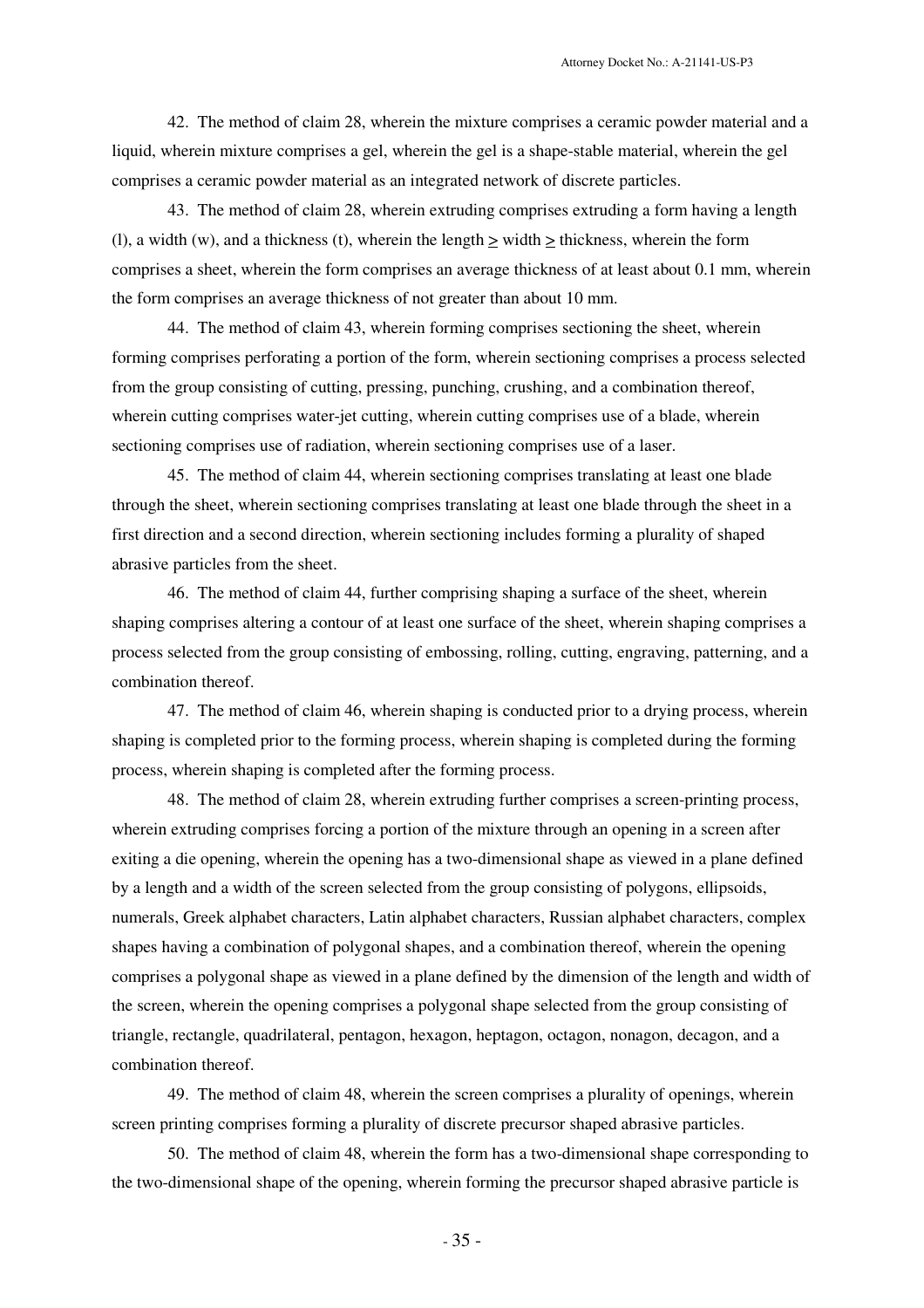conducted by forcing a portion of the mixture through the opening in the screen, wherein forming the precursor shaped abrasive particle is conducted prior to applying a dopant material, wherein extruding and forming are conducted substantially simultaneously.

51. The method of claim 50, further comprising translating a shaped abrasive particle along a belt, further comprising spraying the shaped abrasive particle with the dopant material.

52. The method of claim 28, further comprising sintering to form a sintered shaped abrasive particle, wherein sintering includes a densifying the shaped abrasive particle.

53. A particulate material comprising:

a shaped abrasive particle having a body comprising a length  $(l)$ , a width,  $(w)$ , and a thickness

(t), wherein the body comprises:

a first exterior surface having a first dopant amount  $(D_{1c})$  of a first dopant material;

a second exterior surface spaced apart from the first exterior surface by at least one edge, the second exterior surface having a second dopant amount  $(D_{2c})$  of a second dopant material; and

wherein the body comprises a dopant amount difference  $(\Delta D_c)$  between the first dopant amount and the second dopant amount.

54. The particulate material of claim 53, wherein the first dopant material and the second dopant material are different materials, wherein one of the first dopant material and the second dopant material comprises an element or compound including an element selected from the group consisting of alkali elements, alkaline earth elements, rare-earth elements, hafnium (Hf), zirconium (Zr), niobium (Nb), tantalum (Ta), molybdenum (Mo), vanadium (V), and a combination thereof, wherein one of the first dopant material and the second dopant material comprises an element or compound including an element selected from the group consisting of lithium (Li), sodium (Na), potassium (K), magnesium (Mg), calcium (Ca), strontium (Sr), barium (Ba), scandium (Sc), yttrium (Y), lanthanum (La), cesium (Ce), praseodymium (Pr), niobium (Nb), hafnium (Hf), zirconium (Zr), tantalum (Ta), molybdenum (Mo), vanadium (V), and a combination thereof.

55. The particulate material of claim 53, wherein the body comprises two-dimensional shape as viewed in a plane defined by a length and a width of the body selected from the group consisting of polygons, ellipsoids, numerals, Greek alphabet characters, Latin alphabet characters, Russian alphabet characters, complex shapes having a combination of polygonal shapes, and a combination thereof, wherein the body comprises a polygonal shape as viewed in a plane defined by the dimension of the length and width of the screen, wherein the body comprises a polygonal shape selected from the group consisting of triangle, rectangle, quadrilateral, pentagon, hexagon, heptagon, octagon, nonagon, decagon, and a combination thereof.

56. The particulate material of claim 53, wherein the dopant amount difference  $(\Delta D_c)$  is at least about 0.2 wt%, at least about 0.6 wt%, at least about 1 wt%, at least about 1.4 wt%, at least about 1.8 wt%, at least about 2 wt%, at least about 2.5 wt%, at least about 3 wt%, at least about 3.5 wt%, at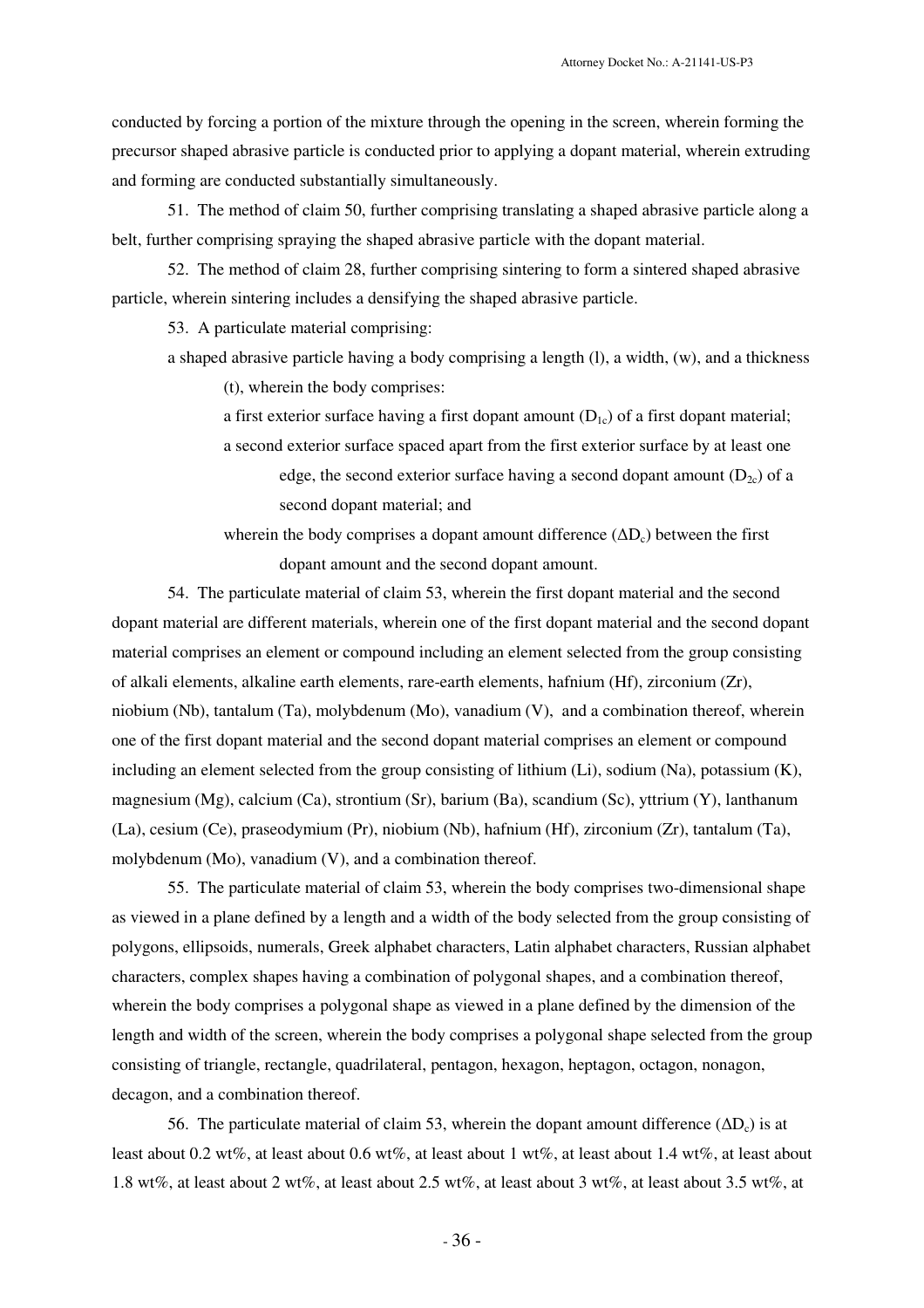least about 4 wt%, at least about 5 wt%, and not greater than about 30 wt%, not greater than about 26 wt%, not greater than about 24 wt%, not greater than about 20 wt%, not greater than about 18 wt%, not greater than about 16 wt%.

57. The particulate material of claim 53, wherein the first dopant amount is not greater than about 12 wt% of the first dopant material for the total weight of the body, wherein the body comprises not greater than about 11 wt%, not greater than about 10 wt%, not greater than about 9 wt%, not greater than about 8 wt%, not greater than about 7 wt%, not greater than about 6 wt%, and at least about 0.5 wt%, at least about 1 wt%, at least about 1.3 wt%, at least about 1.8 wt%, at least about 2 wt%, at least about 2.3 wt%, at least about 2.8 wt%, at least about 3 wt%.

58. The particulate material of claim 53, wherein the second dopant amount is not greater than about 12 wt% of the second dopant material for the total weight of the body, wherein the body comprises not greater than about 11 wt%, not greater than about 10 wt%, not greater than about 9 wt%, not greater than about 8 wt%, not greater than about 7 wt%, not greater than about 6 wt%, and at least about 0.5 wt%, at least about 1 wt%, at least about 1.3 wt%, at least about 1.8 wt%, at least about 2 wt%, at least about 2.3 wt%, at least about 2.8 wt%, at least about 3 wt%.

59. The particulate material of claim 53, wherein the first exterior surface comprises an upper surface defined by dimensions of the length and width, wherein the first exterior surface comprises a side surface extending from an upper surface or side surface, wherein the first exterior surface comprises a bottom surface opposite the upper surface and separated from the upper surface by at least one side surface.

60. The particulate material of claim 53, wherein the second exterior surface comprises an upper surface defined by dimensions of the length and width, wherein the second exterior surface comprises a side surface extending from an upper surface or side surface, wherein the second exterior surface comprises a bottom surface opposite the upper surface and separated from the upper surface by at least one side surface.

61. The particulate material of claim 53, further comprising an edge extending between two of the exterior surfaces, the edge comprising a third dopant material present in a third dopant amount, wherein the third dopant amount is different than the first dopant amount, wherein the third dopant amount is different than the second dopant amount, wherein the third dopant material is different than the first dopant material, wherein the third dopant material is different than the second dopant material.

62. The particulate material of claim 53, further comprising:

- an upper surface defined by dimensions of the length and width, the upper surface having a first dopant material present in a first dopant amount;
- a side surface extending from the upper surface and defining the thickness of the body, the side surface comprising a second dopant material present in the second dopant amount;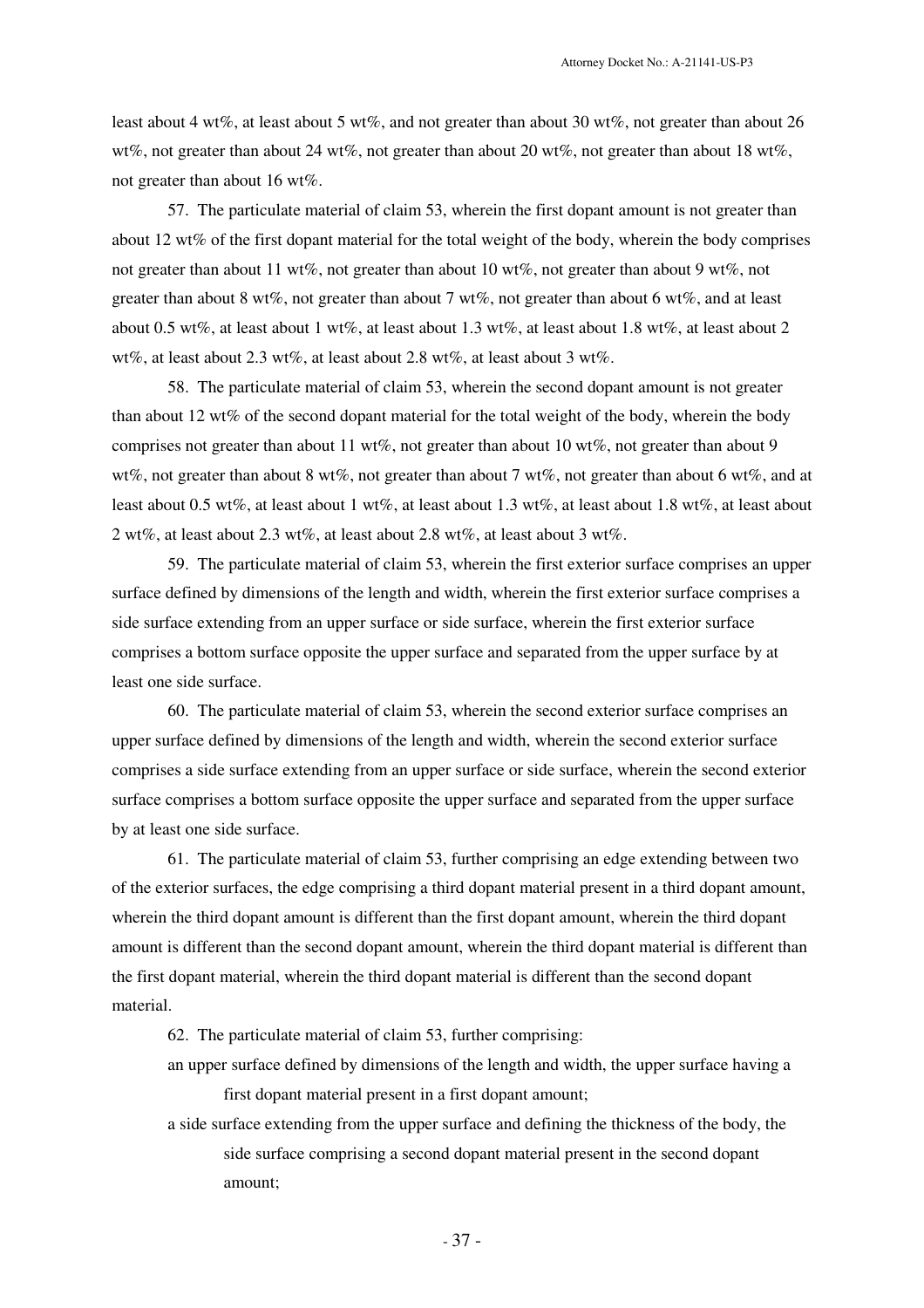- an edge extending between the side surface and upper surface, the edge comprising a third dopant material present in a third dopant amount; and
- a bottom surface opposite the upper surface and separated from the upper surface by the side surface, the bottom surface having a fourth dopant material present in a fourth dopant amount.

63. The particulate material of claim 62, wherein at least two of the dopant materials of the group consisting of the first dopant material, second dopant material, third dopant material, and fourth dopant material are different from each other, wherein at least two of the dopant material amounts of the group consisting of the first dopant material amount, second dopant material amount, third dopant material amount, and fourth dopant material amount are different from each other.

64. A particulate material comprising

a shaped abrasive particle having a body comprising a length, a width, and a height, wherein the body comprises an upper surface defined by dimensions of the length and width, the upper surface having a dopant material forming a pattern on the upper surface.

65. A particulate material comprising:

a shaped abrasive particle having a body comprising a length, a width, and a thickness, wherein the body comprises a central region including the geometric center of the body having a first microstructure, the body further comprising an upper surface defined by the dimensions of length and width, the upper surface having a second microstructure, wherein the first microstructure is different from the second microstructure.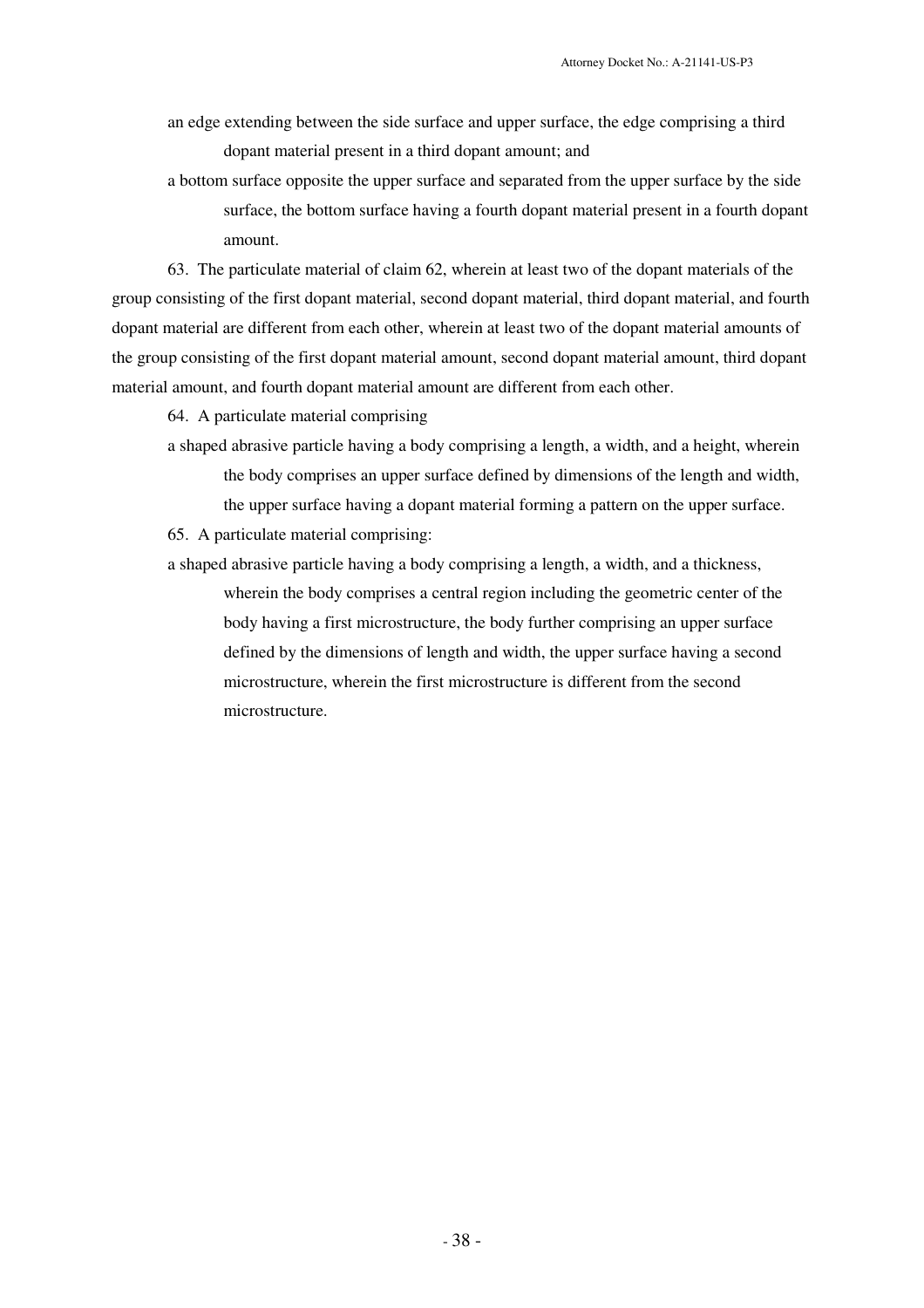## ABSTRACT OF THE DISCLOSURE

[00148]A method of forming a shaped abrasive particle including extruding a mixture into a form, applying a dopant material to an exterior surface of the form, and forming a precursor shaped abrasive particle from the form.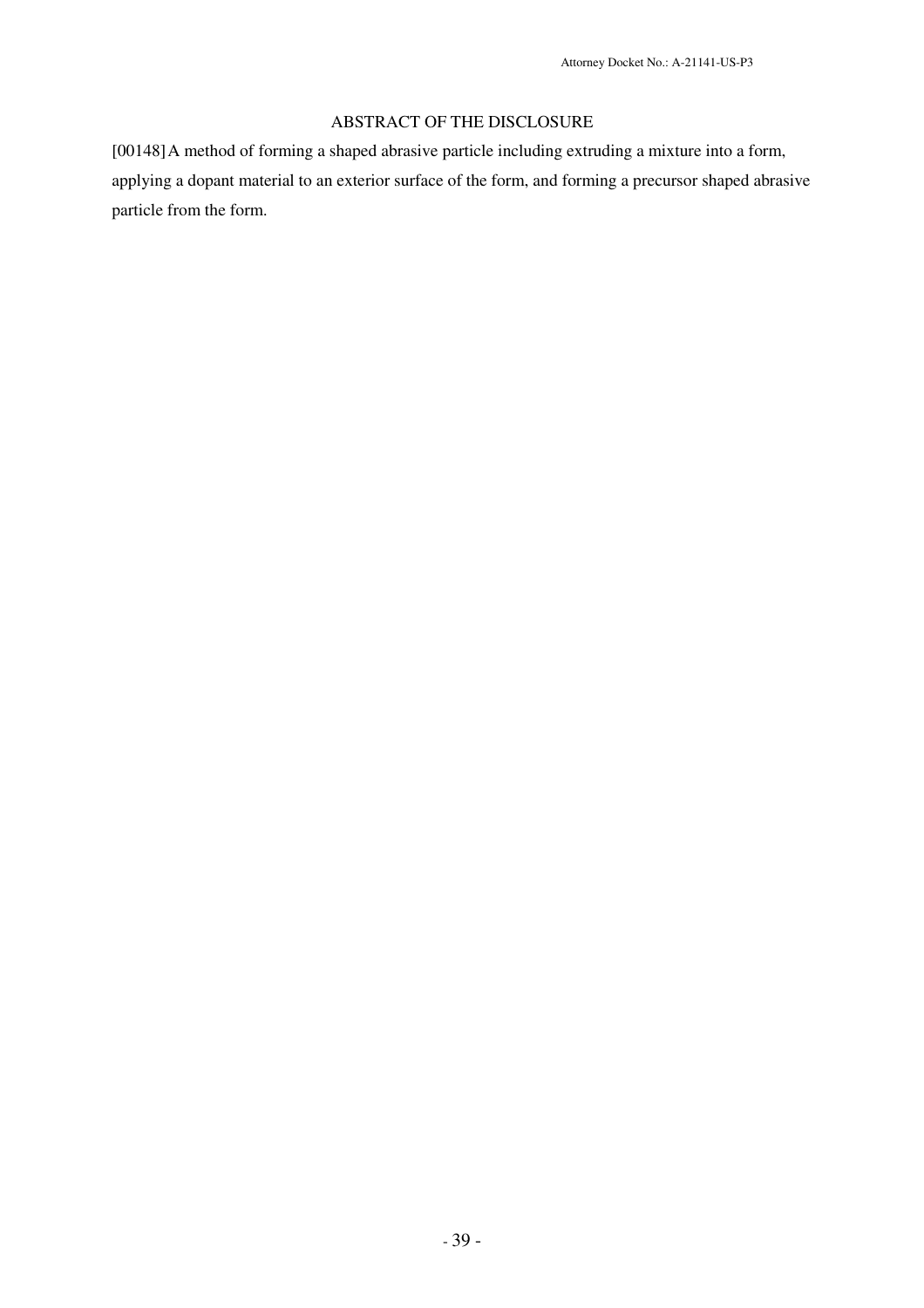



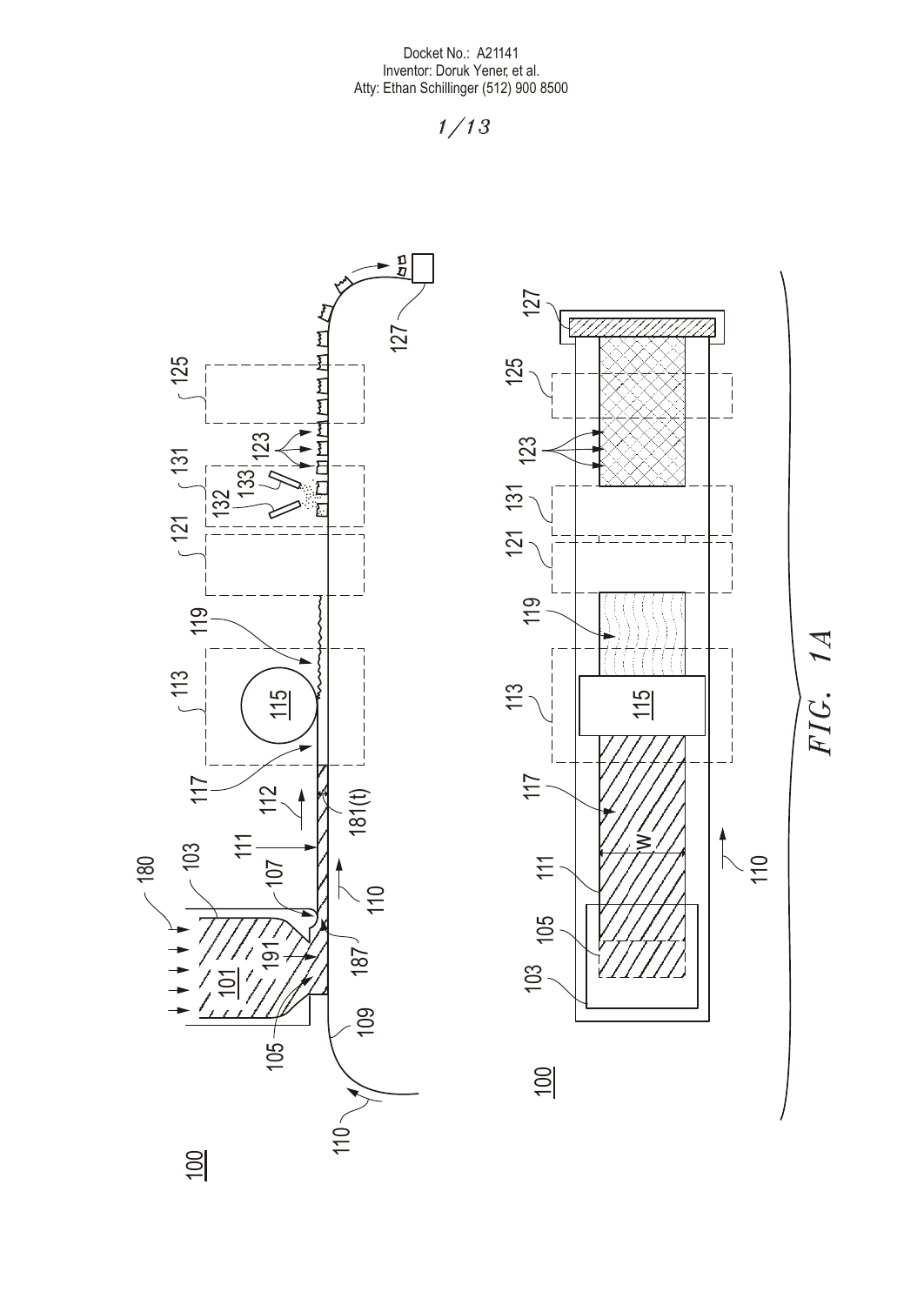*2/13*

*FIG. 1B*

FIG. 1B





FIG. 1C *FIG. 1C*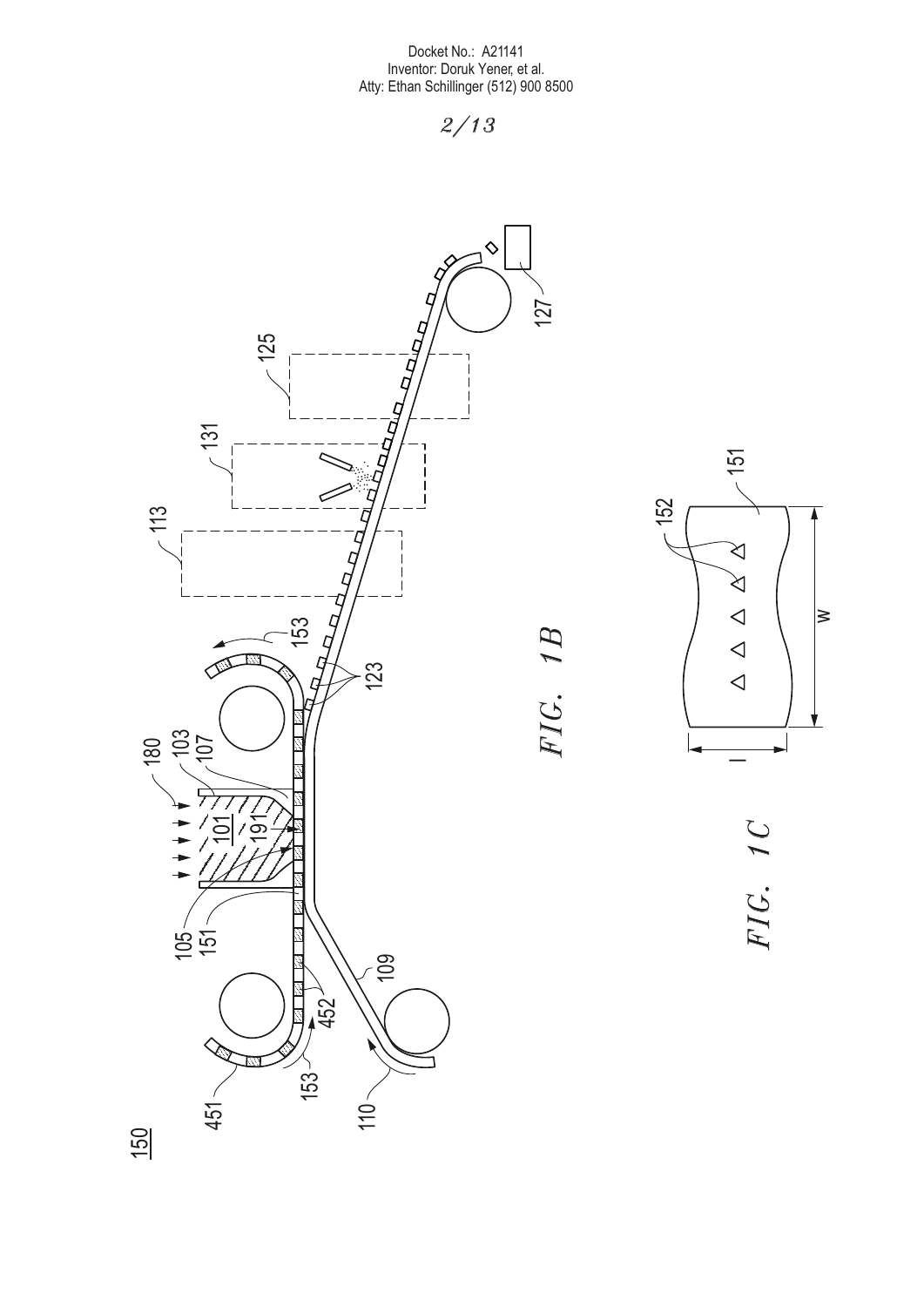

*FIG. 2*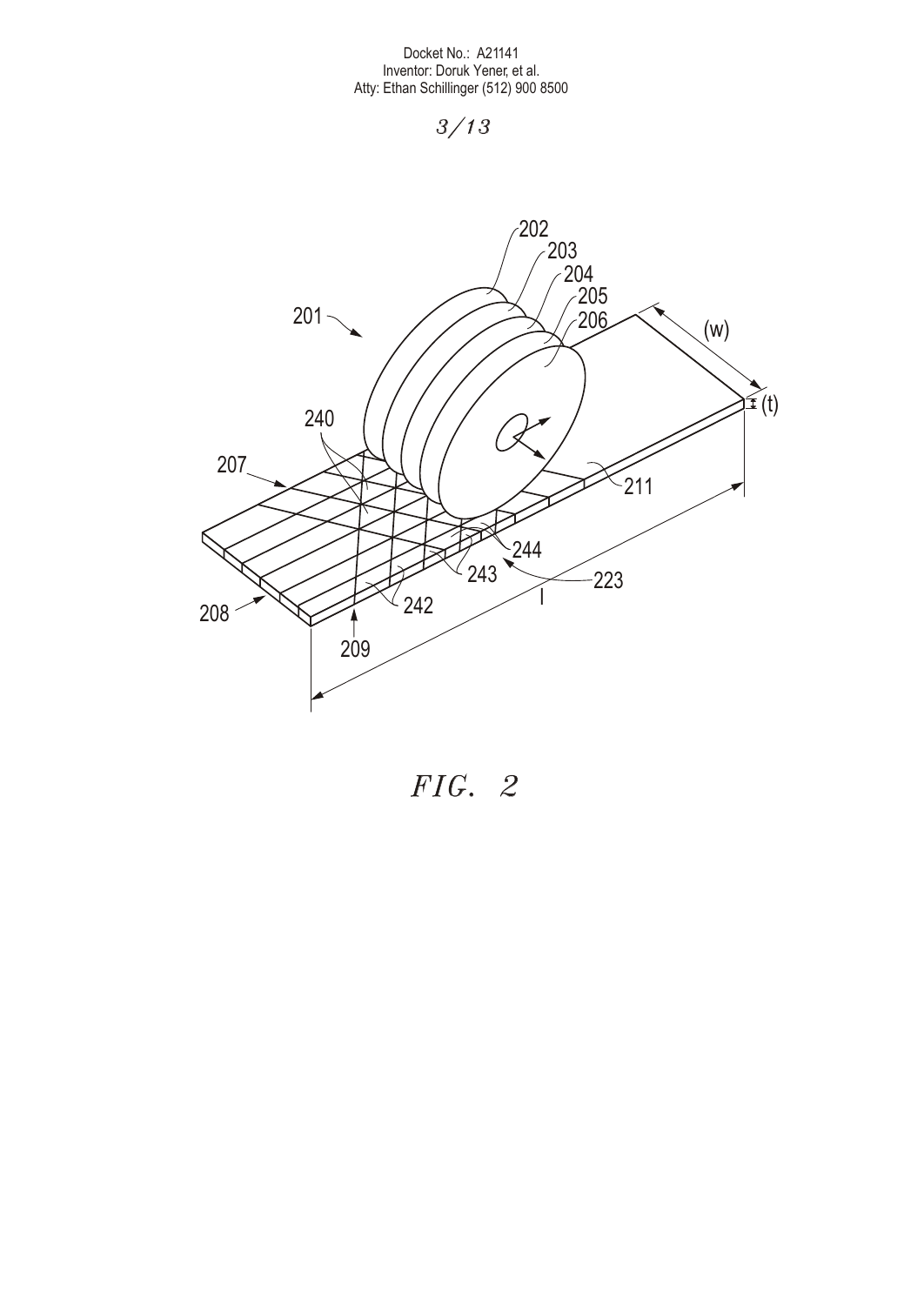

*FIG. 3*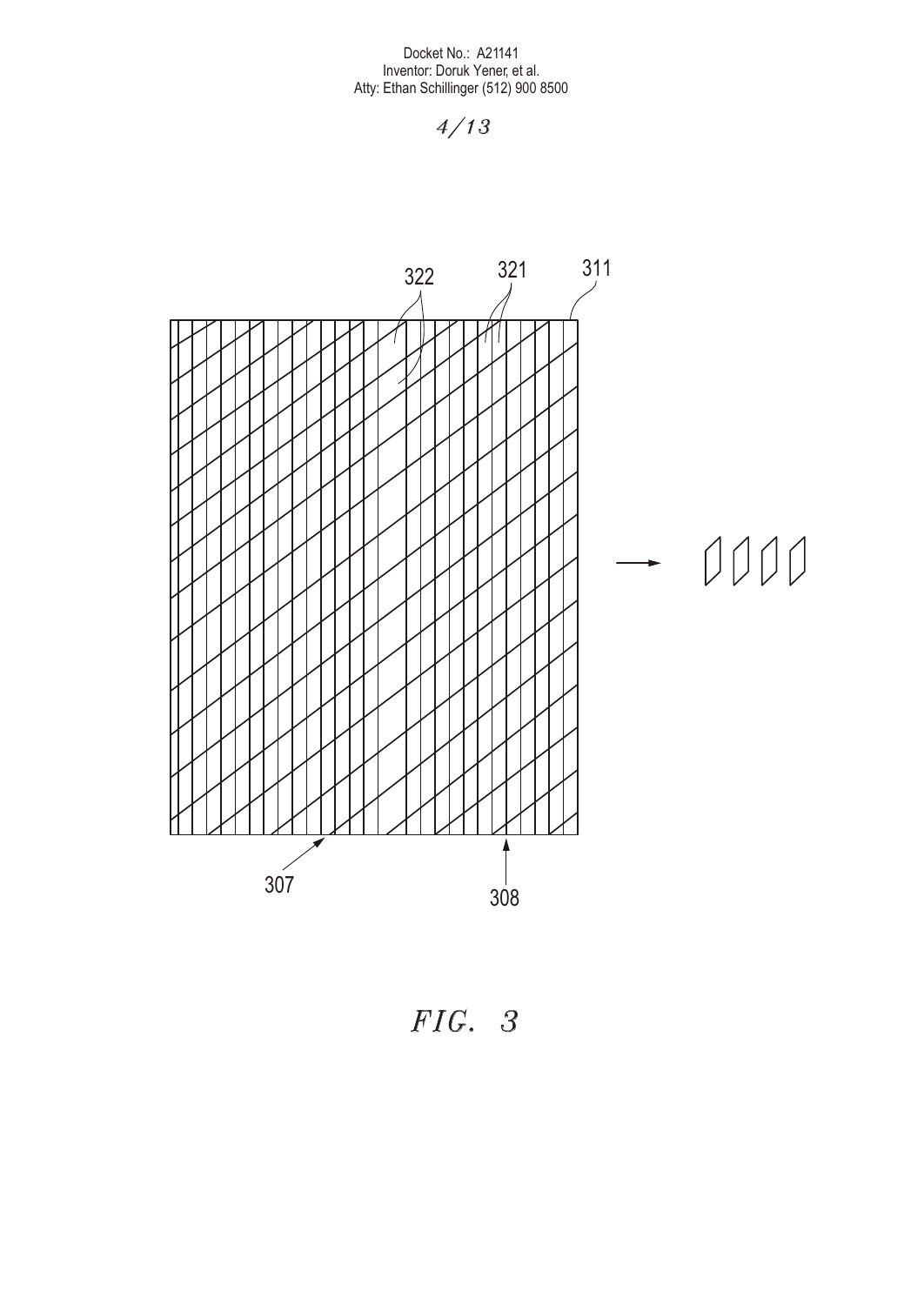

*FIG. 4*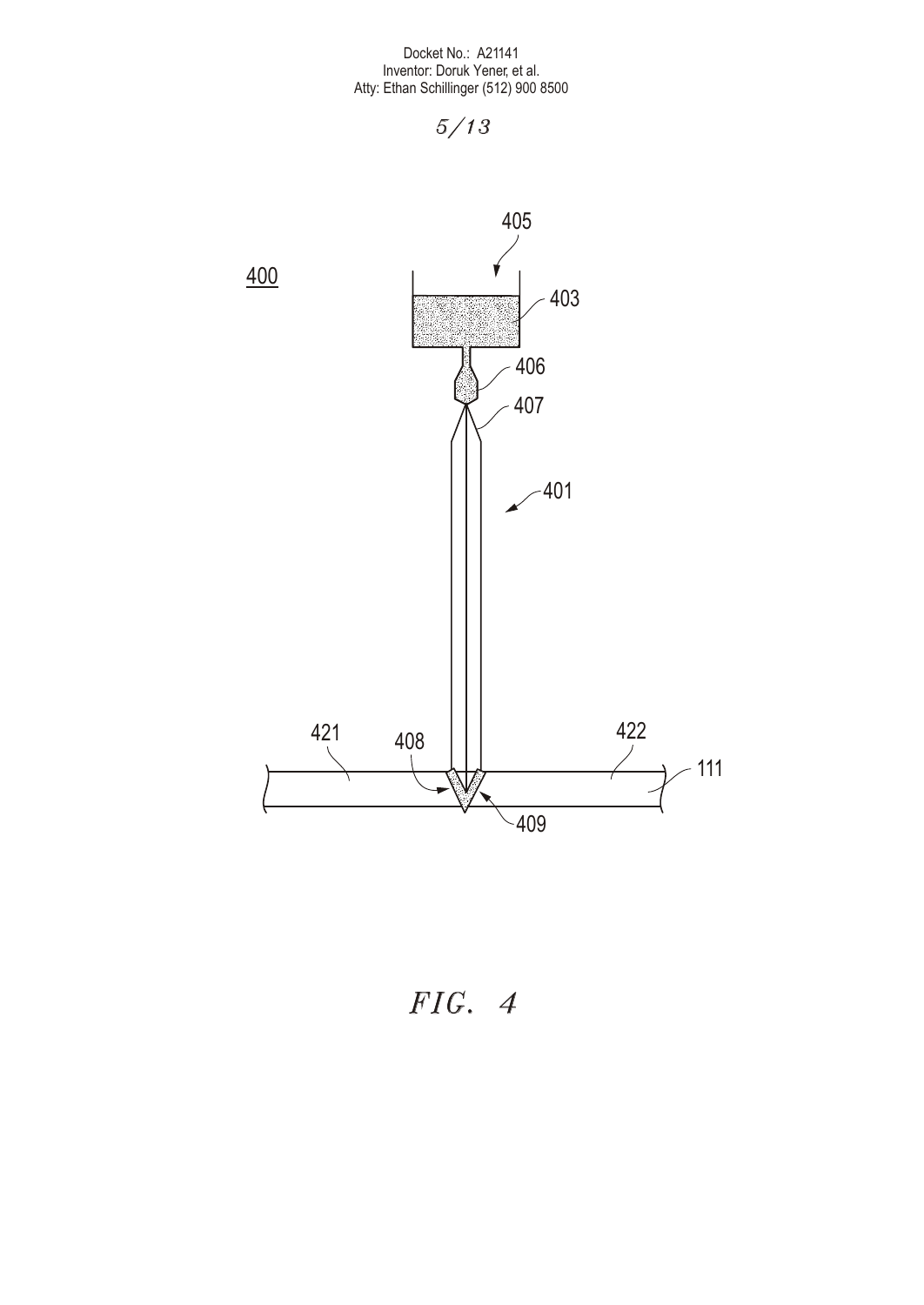











*FIG. 5A*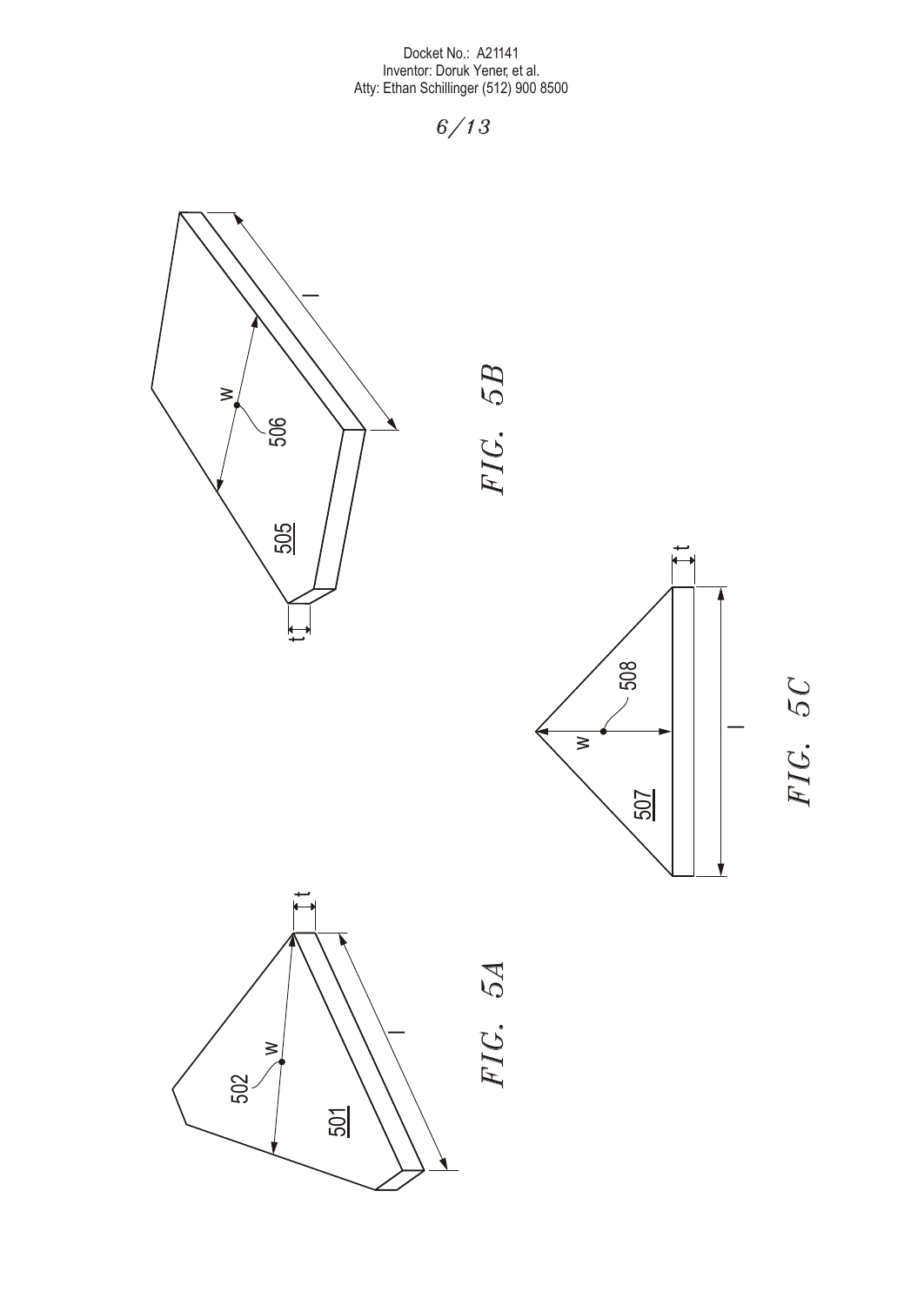

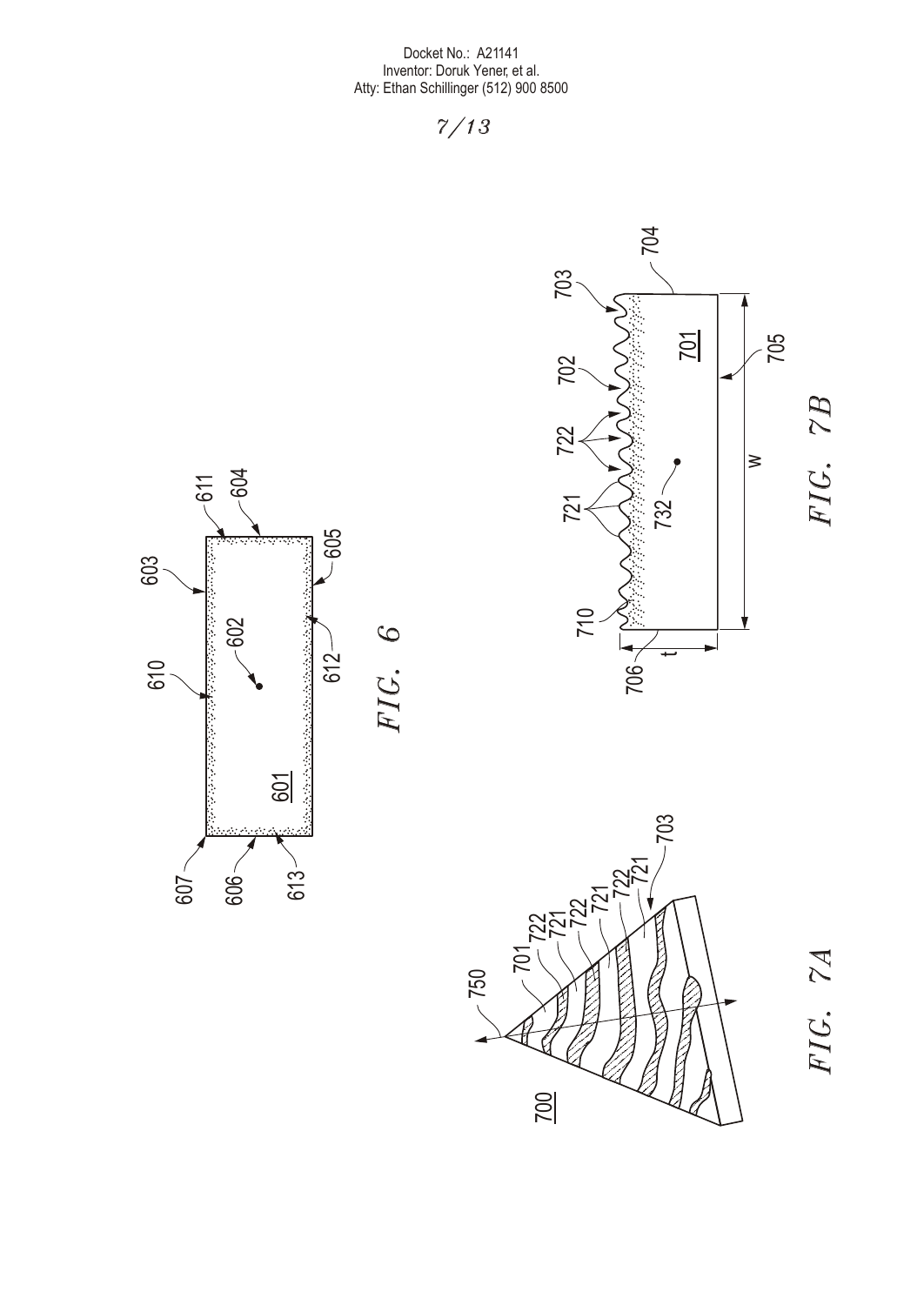

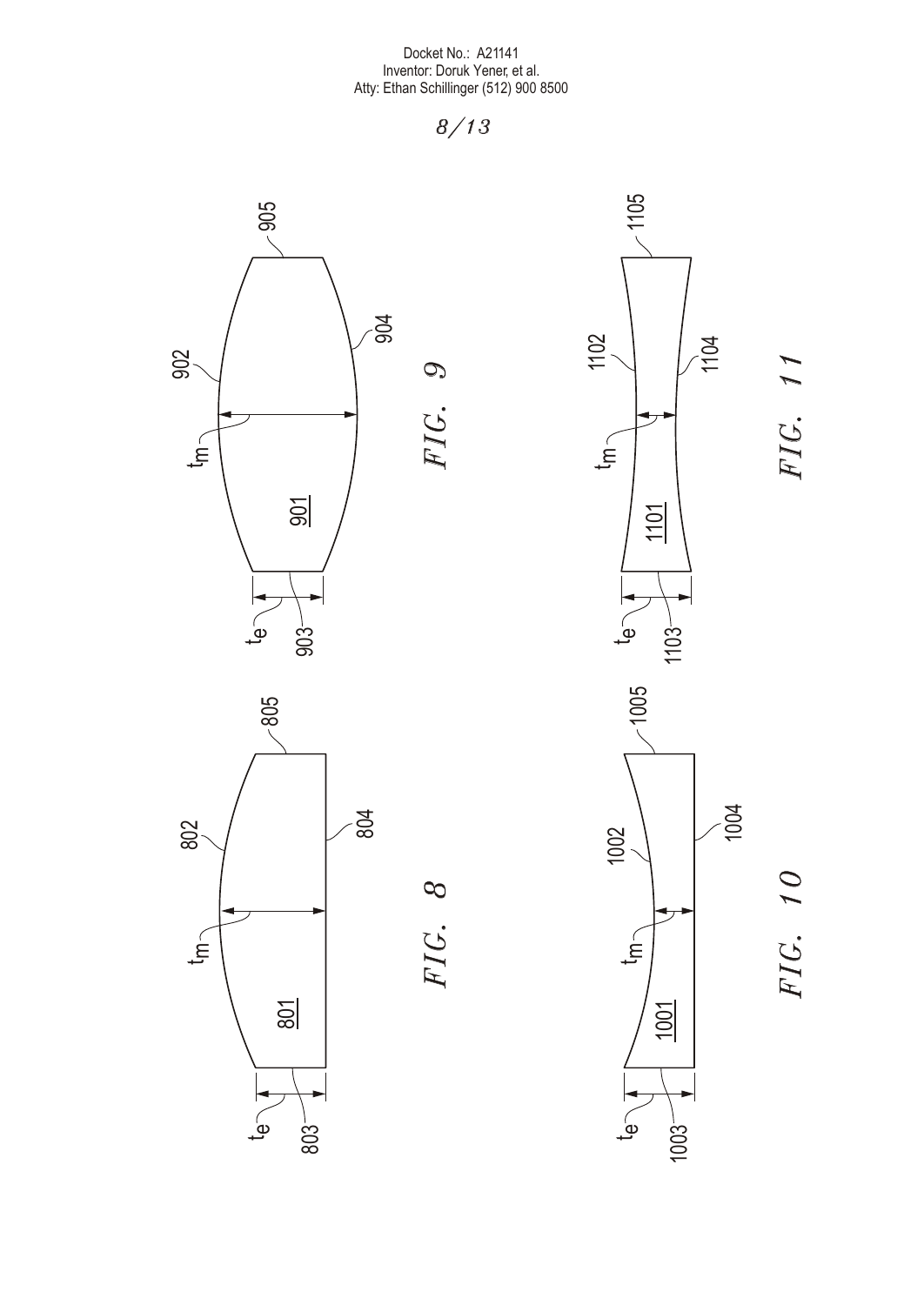

*FIG. 12*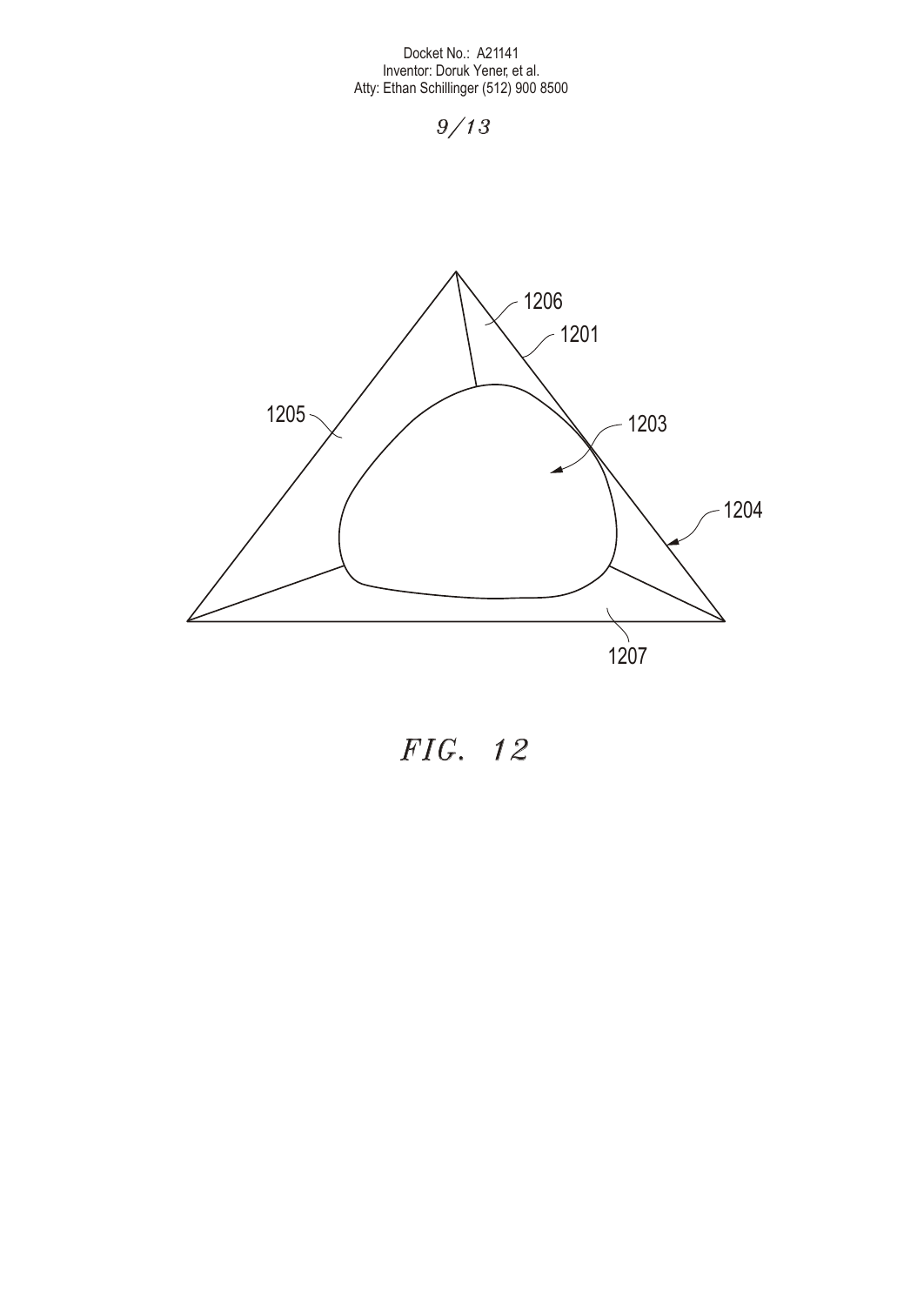



*FIG. 13A*



*FIG. 13B*



*FIG. 13C*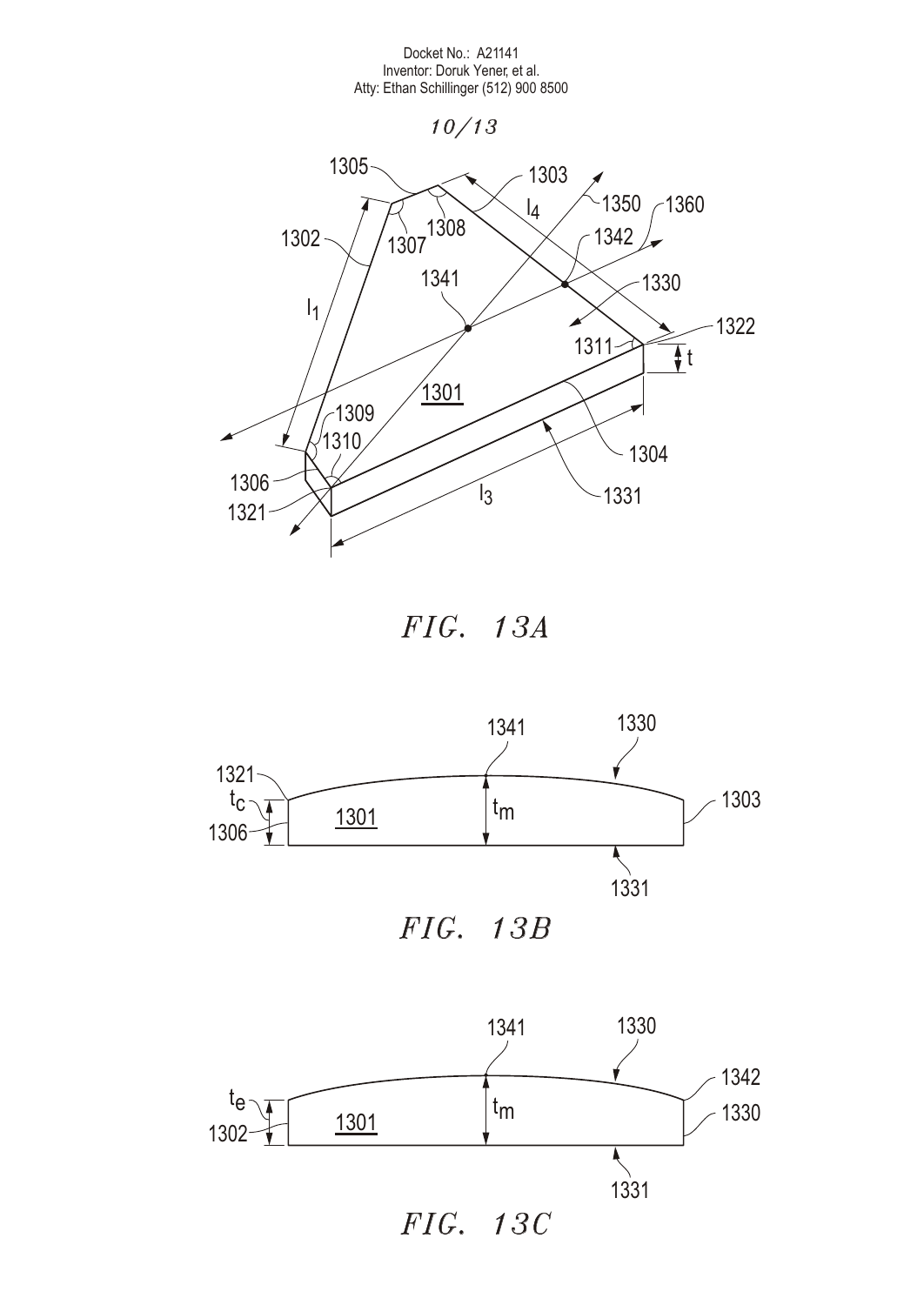

*FIG. 14*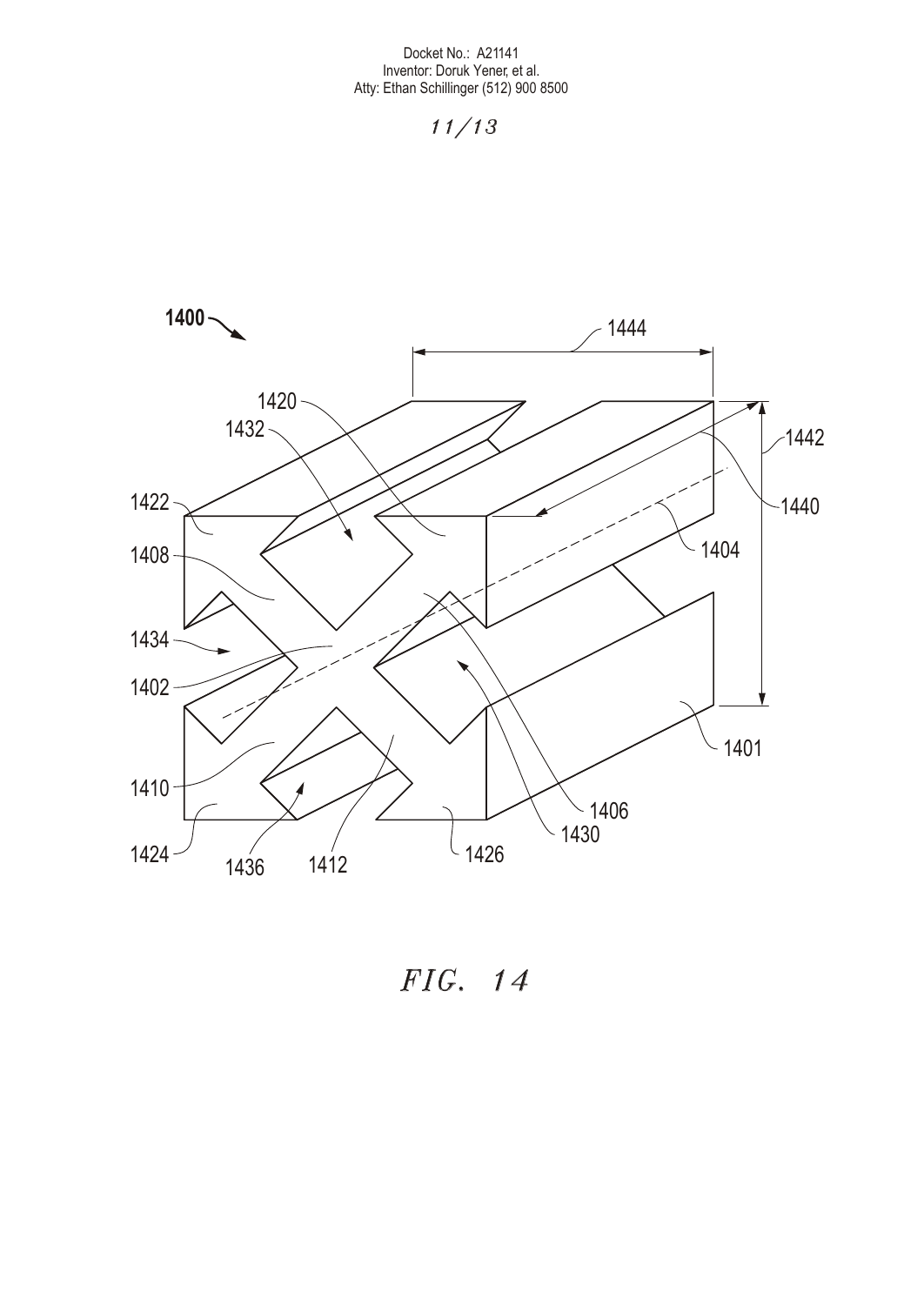







*FIG. 16*